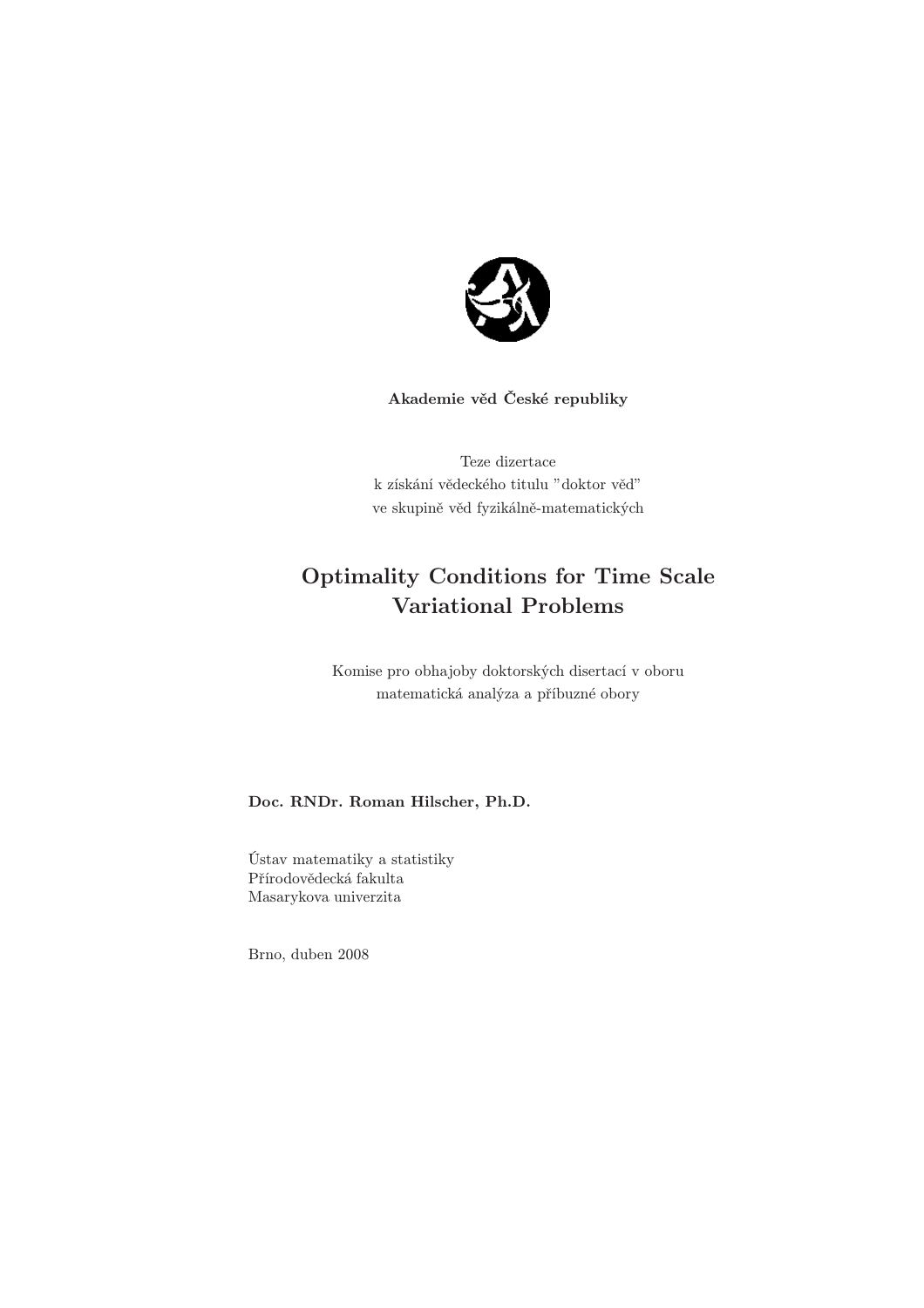2 R. Hilscher: Teze disertace

# **CONTENTS**

| 2.2. Motivation for time scales $\dots \dots \dots \dots \dots \dots \dots \dots \dots \dots \dots$ |  |
|-----------------------------------------------------------------------------------------------------|--|
|                                                                                                     |  |
|                                                                                                     |  |
|                                                                                                     |  |
|                                                                                                     |  |
|                                                                                                     |  |
|                                                                                                     |  |
|                                                                                                     |  |
|                                                                                                     |  |
|                                                                                                     |  |
|                                                                                                     |  |
|                                                                                                     |  |
| 5.2. Jacobi systems for time scale control problems 20                                              |  |
|                                                                                                     |  |
| 5.4. Riccati matrix equation – explicit $\dots\dots\dots\dots\dots\dots\dots\dots\dots\dots$        |  |
|                                                                                                     |  |
|                                                                                                     |  |
| Publications contributing to dissertation 33                                                        |  |
|                                                                                                     |  |
|                                                                                                     |  |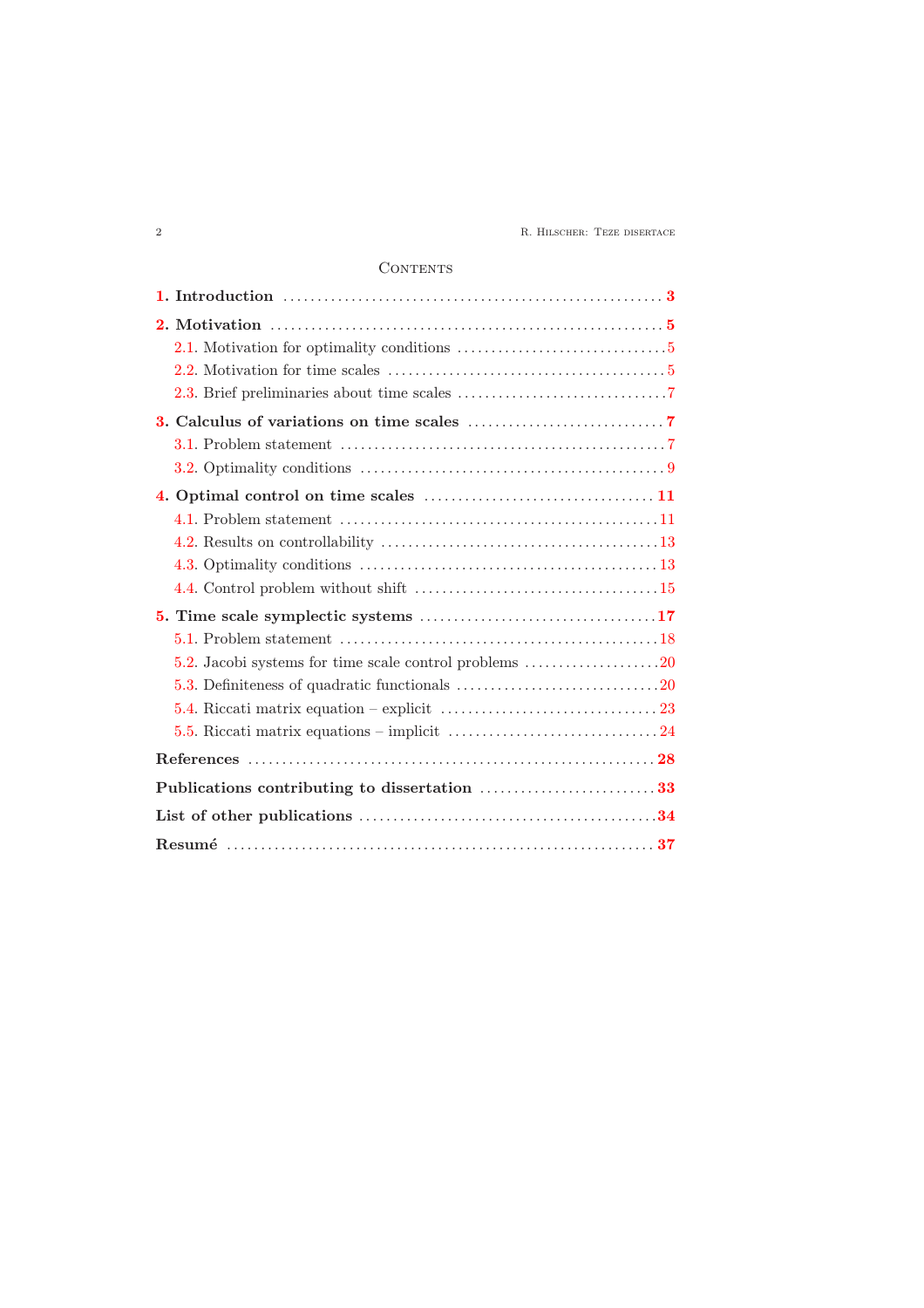<span id="page-2-0"></span>INTRODUCTION 3

### 1. INTRODUCTION

The primary intention of this work is to present a thorough study of the first and second order optimality conditions for variable endpoints calculus of variations and optimal control problems on time scales. These conditions include the derivation of the time scale Euler–Lagrange equation or the weak maximum principle and the transversality condition (through the first variation), and the second variation or the accessory problem. Both necessary and sufficient optimality conditions are considered for the time scale calculus of variations problem, and necessary optimality conditions are derived for the time scale control problem.

The definiteness of the quadratic functional arising as the second variation is the key concept in the second order optimality conditions. While necessary conditions are expressed in terms of the nonnegativity of the second variation, sufficient optimality conditions are phrased in terms of its coercivity or positivity. Both the nonnegativity and positivity of the second variation are also characterized by a number of equivalent conditions, including conjugate points, properties of conjoined bases of the associated Jacobi equation, and the solutions of the corresponding Riccati matrix equation. Furthermore, we connect the Jacobi equation or system with the time scale symplectic systems, and present characterizations of the nonnegativity and positivity of the quadratic functionals corresponding to the time scale symplectic system without assuming any normality. These results are in terms of a natural conjoined basis or in terms of time scale explicit and implicit Riccati matrix equations.

Being a text on time scales, the presented results unify and extend the corresponding results from the continuous and discrete time theories. Moreover, some of the new time scale results are new even for the special cases of the continuous and discrete time.

The dissertation contains research results obtained by the author in the years 2003–2007, mainly together with his long term collaborator Vera Zeidan from the Michigan State University (East Lansing, Michigan, USA). More specifically, the eight papers listed on page [33](#page-32-0) contribute to this work in a major way, although it is indispensable that they result from author's previous work on the discrete and time scale theories (see the list of publications of the author on pg. [34\)](#page-33-0).

The highlights of the presented work are the following:

• We present o *complete study*, i.e., the necessity and sufficiency, of the *cal*culus of variations problems on time scales with general (i.e., jointly varying)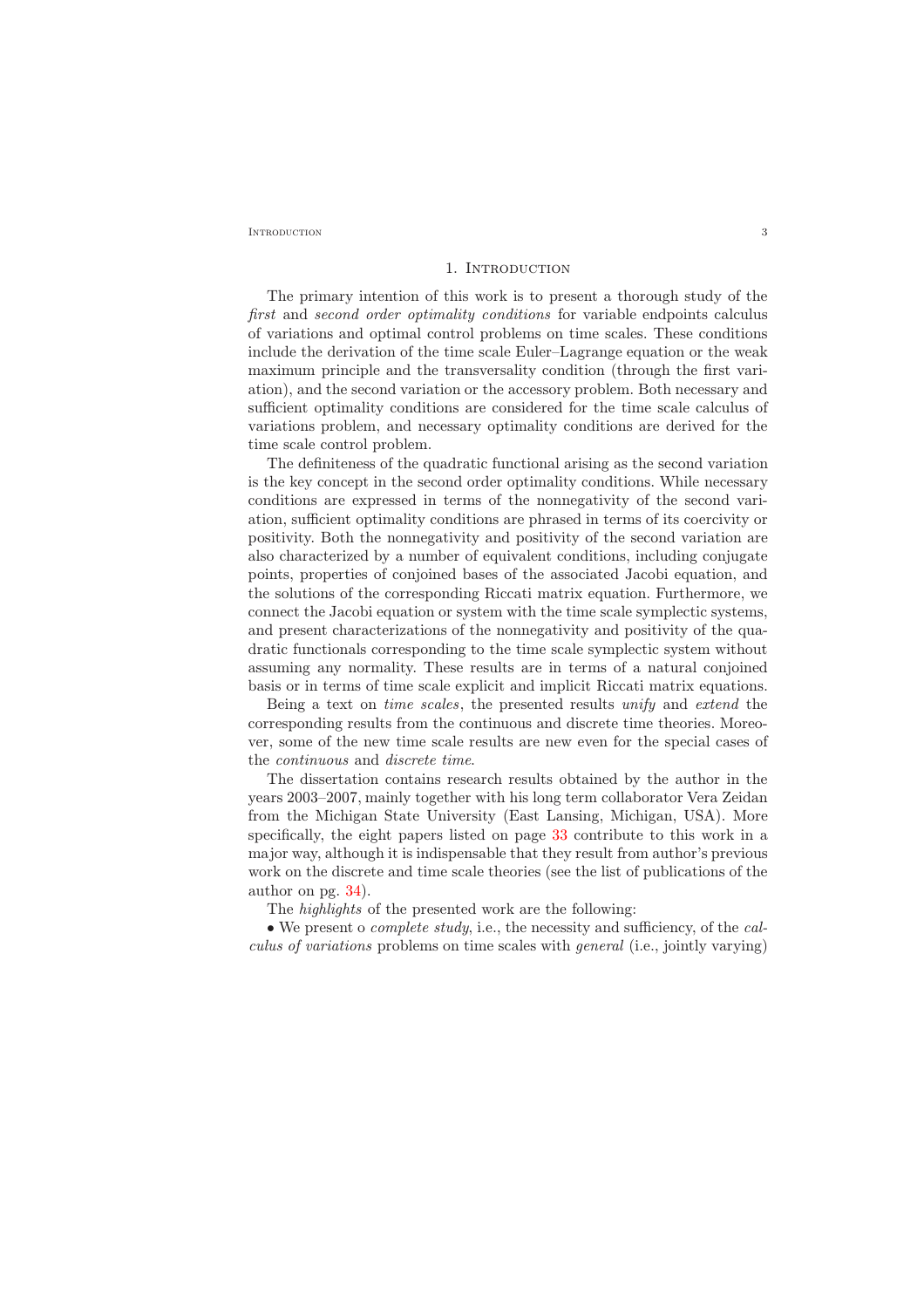endpoints. We present sufficiency criteria either in terms of the coercivity of the second variation (traditional approach), or in terms of the positivity of the second variation (novel approach).

• The result on the equivalence between the coercivity and positivity of the quadratic functionals in the calculus of variations is new even for the special case of the continuous time problems with jointly varying endpoints.

• For the first time there is a rigorous study of the optimal control problems on time scales. Moreover, we consider such optimal control problems with equality control constraints and with jointly varying endpoints.

• We present a relatively simple proof of the time scale weak maximum principle, even for control problems with jointly varying endpoints. For this we derive a "control generalization" of the Dubois-Reymond lemma known from the calculus of variations. To our knowledge, this proof is new even for the continuous time control problems with variable (i.e., separable or jointly varying) endpoints.

• We make a connection of the time scale control problems with the theory of time scale symplectic systems. More precisely, we show that the Jacobi systems for control problems on time scales lead naturally to time scale symplectic systems.

• We present characterizations of the nonnegativity and positivity of the quadratic functional corresponding to the time scale symplectic system without assuming any normality. These results are in terms of a natural conjoined basis or in terms of time scale explicit and implicit Riccati matrix equations. The results on implicit Riccati equations are new even for the continuous time linear Hamiltonian systems.

• We establish the embedding theorem on time scales without any restriction on the length of the time scale interval  $[a, b]_T$ , which guarantees the existence and continuous dependence of solutions of a time scale dynamic equation on the initial conditions and parameters near an already existing solution on  $[a, b]_T$ .

At the end of of each chapter there is a section entitled "Notes" with comments to the literature. Moreover, in each of Chapters 3–5 we include a section on open problems and perspectives outlining possible directions of future research.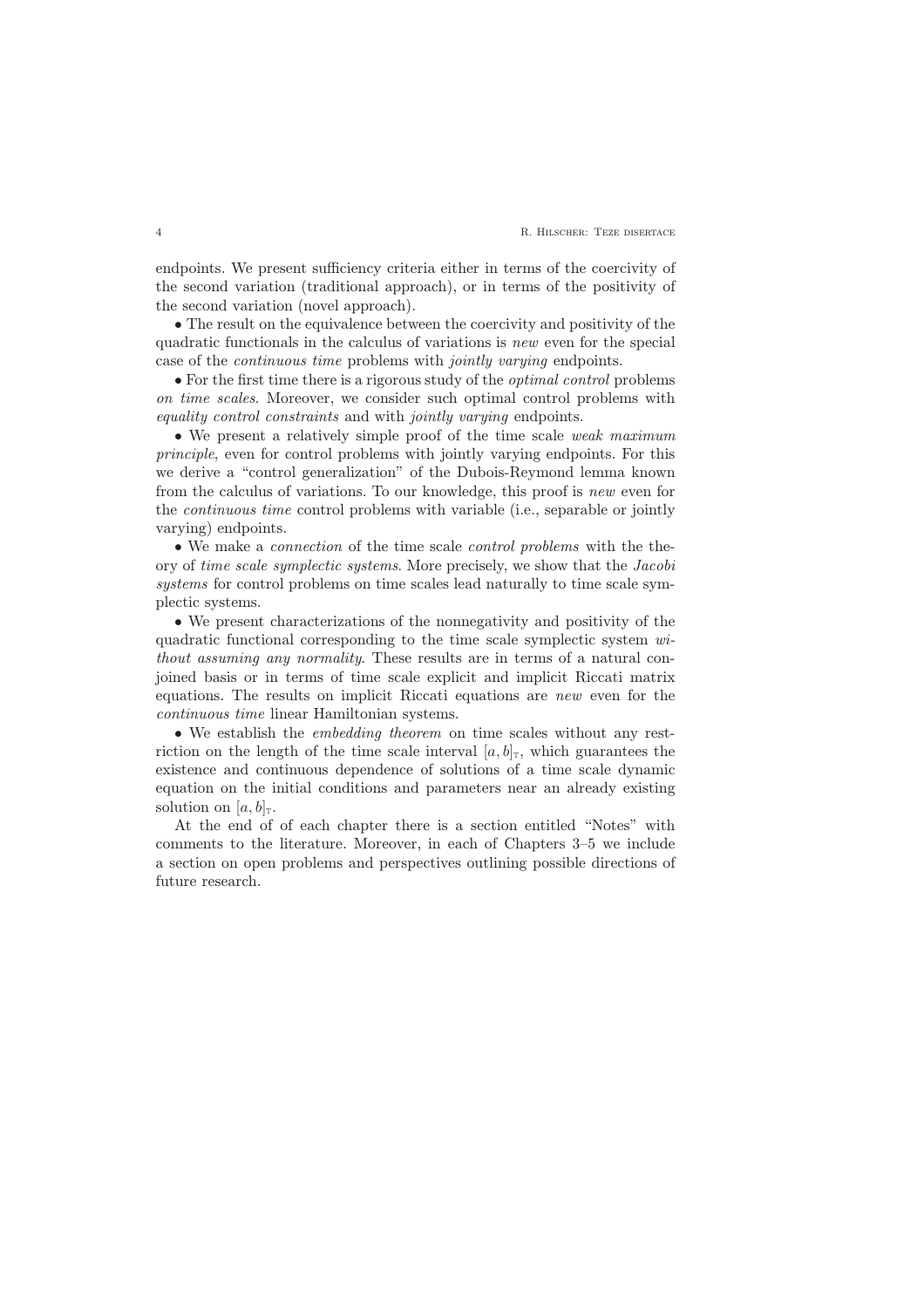<span id="page-4-0"></span> $M$ otivation  $5$ 

## 2. MOTIVATION

<span id="page-4-1"></span>2.1. Motivation for optimality conditions. In the calculus of variations and optimal control problems we are looking for a certain trajectory or control function, which gives an optimal, i.e., minimal or maximal, value of some given quantity. Such quantities are usually given in terms of an integral functional on a set of functions, which are feasible (trajectories) for the given problem and satisfy required initial and final boundary conditions.

Optimality conditions in such variational problems are of the first and second order. First order optimality conditions stem from the first variation of the problem and they are usually formulated in terms of the Euler–Lagrange equation or the adjoint equation (through the weak maximum principle), and the transversality conditions. Second order optimality conditions are connected to the definiteness (that is, the nonnegativity and coercivity) of the quadratic functional of the second variation. These conditions are necessary (nonnegativity) and sufficient (coercivity, positivity) conditions for the optimality in the original optimization problem. While the first order conditions serve as techniques to provide a list of possible candidates, the second order conditions are mechanisms used to throw out from the candidate list the nonoptimal candidates.

It is known that the above mentioned optimality conditions in terms of the second variation or quadratic functionals can be formulated in an equivalent way, namely via conjugate and coupled points, or properties of solutions of the corresponding Jacobi and Riccati equations. The focus of this work is not only deriving the optimality conditions in terms of the first and second variations, but also characterizing the definiteness of the second variation through the above equivalent concepts. Moreover, this work is focused on generalizing these results to time scale symplectic systems, which are according to latest results the most general objects, for which the qualitative theory of differential, difference, and/or dynamic equations reasonably works.

<span id="page-4-2"></span>2.2. Motivation for time scales. Originating in the PhD thesis [\[44\]](#page-29-0) of Stefan Hilger, the calculus on time scales was invented as a tool for the unification of the traditional differential and difference calculi. However, this unification aspect was soon supplemented by the extension and generalization features, since they provide much wider range of possible applications. On the other hand, having general results on time scales can yield new results even for the special cases of the continuous or discrete time. For example, in Chapter 5 we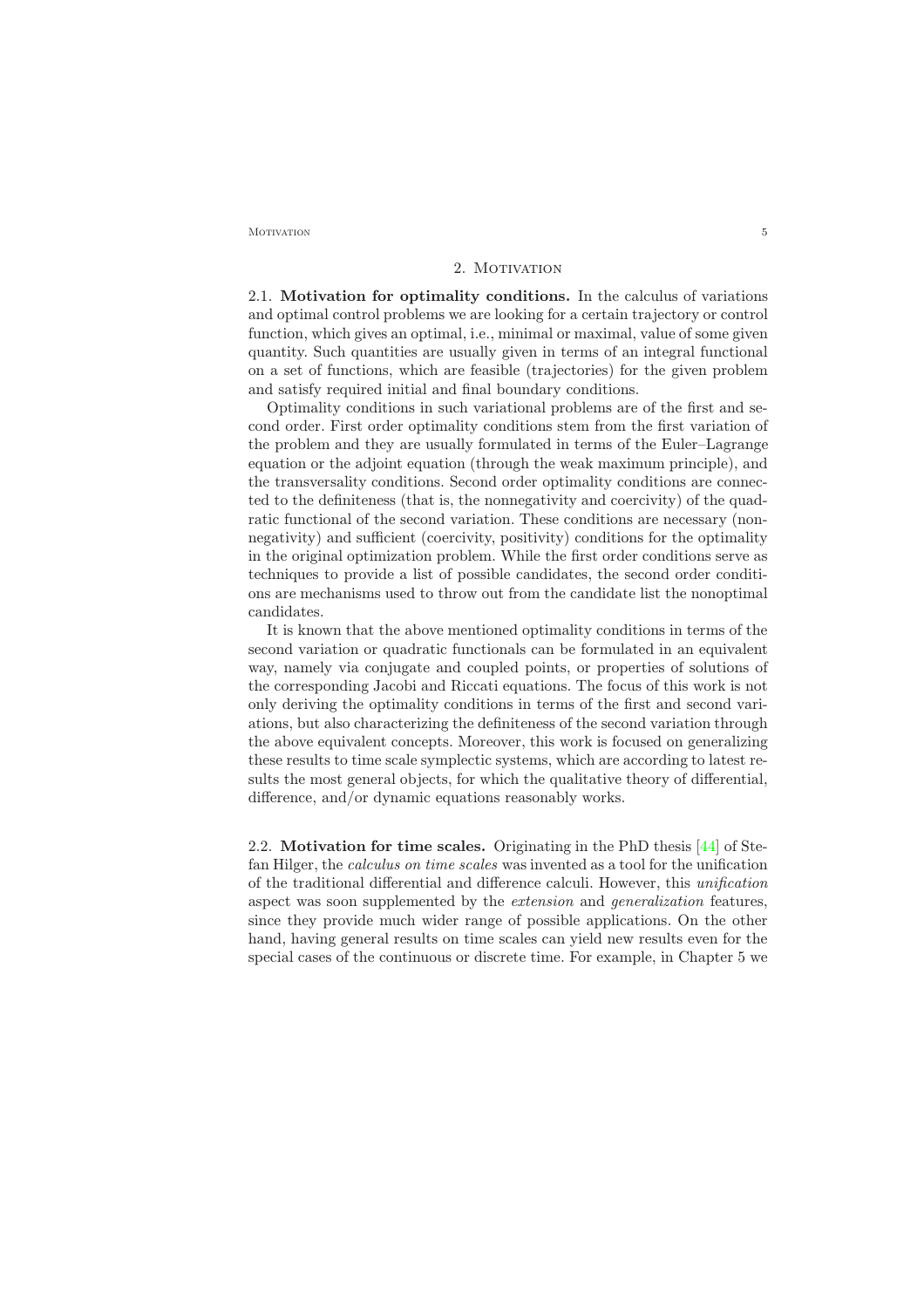obtained new results for the classical linear Hamiltonian differential systems from the general results on time scale symplectic systems.

A brief history of the time scale calculus written in a popular way together with pointing out some possible biological applications was published in  $[88]$ .

From the two original classical time scales  $\mathbb R$  and  $\mathbb Z$  representing the continuous and purely discrete time, it was discovered that the quantum calculus or q-difference equations, whose base time set is the set  $q^{\mathbb{N}}$  of powers of a given number  $q$ , is a special time scale. Such quantum calculus is frequently used in the study of physics problems, see e.g. [\[72\]](#page-30-0).

A time scale of the form of a union of disjoint closed real intervals constitutes the appropriate background for the study of population models, see e.g. [\[23,](#page-28-0) pp. 15–16], [\[24,](#page-28-1) Section 2.4], and [\[21,](#page-28-2) [22\]](#page-28-3).

Variational problems over time scales include a large spectrum of other problems where the time scale T could be, for example, a union of disjoint connected time-intervals with some discrete instances. Such problems are known also under the name "hybrid" since, as stated in [\[78\]](#page-31-1), they are a "mixing of two fundamentally different types of problems". Here we are mixing the discrete- and the continuous-time problems. In this work we study time scale control problems, whose paradigm is particularly useful in modelling applications where high-level decision making is used to supervise process behavior. Therefore, these systems appear in many important applications stemming for instance from aerospace and power systems, where the system has to switch between various setpoints or operational modes to extend its effective operating range. Hybrid systems embrace a diverse set of applications from engineering to biology, see e.g. [\[77,](#page-31-2)[78\]](#page-31-1) and the references therein. Over the last ten years there has been considerable activity in this area. The mathematical description of these systems can be characterized by impulsive differential equations. In the case where the resetting events of the equations are defined by a prescribed sequence of times that are independent of the state of the system, the system of impulsive equations is known as time-dependent. See for example  $[10, 29, 39, 40, 77]$  $[10, 29, 39, 40, 77]$  $[10, 29, 39, 40, 77]$  $[10, 29, 39, 40, 77]$  $[10, 29, 39, 40, 77]$  $[10, 29, 39, 40, 77]$  $[10, 29, 39, 40, 77]$  $[10, 29, 39, 40, 77]$ . In those references the time interval  $[t_0, t_f]$  is connected and the state function  $x$  is *discontinuous* but left continuous at the resetting instances  $\{t_1, t_2, \ldots\}$ . The impulsive differential equations have been studied there by splitting them into continuous-time and discrete-time systems. However, one can find a time scale of the form

$$
\mathbb{T} = [t_0, t_1] \cup [t_1 + \varepsilon_1, t_2] \cup [t_2 + \varepsilon_2, t_3] \cup \cdots \subseteq [t_0, t_f + \varepsilon]
$$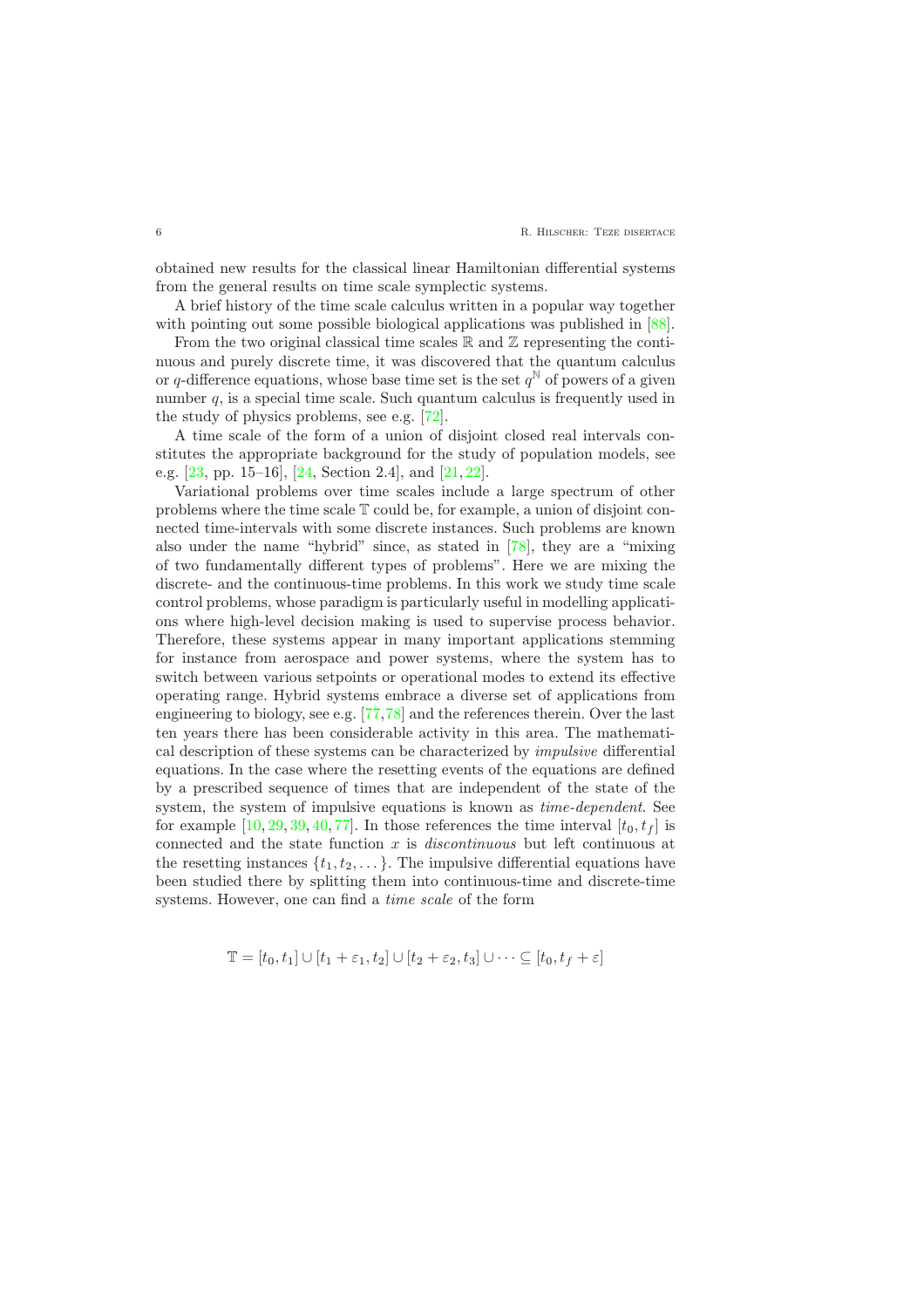#### CALCULUS OF VARIATIONS 7

such that the system of impulsive differential equations is equivalent to a time scale system over T. Therefore, time-dependent impulsive control systems can be viewed as special cases of the time scale control systems.

Time scale calculus has a promising potential in economic research. An application of a time scale variational problem to economics is presented in [\[8,](#page-27-2) [90\]](#page-31-3). Moreover, one of the current leading experts in dynamic equations on time scales, Martin Bohner, studies the applicability of time scales in the economics and finance with his undergoing NSF grant [\[15\]](#page-27-3).

<span id="page-6-0"></span>2.3. Brief preliminaries about time scales. The elements of the time scales theory can be found in [\[23\]](#page-28-0). The functions  $\sigma$  and  $\rho$  are respectively the forward and backward jump operators on  $[a, b]$ <sub>T</sub> and  $x^{\sigma}(t) := x(\sigma(t))$ . The time scale ∆-derivative and the corresponding integral are denoted, respectively, by  $x^{\Delta}(t)$  and  $\int_a^b F(t) \Delta t$ . In the special cases of the continuous and discrete times,  $x^{\Delta}(t)$  reduces to the standard derivative  $\dot{x}(t)$  and forward difference  $\Delta x(t)$ , the integral to  $\int_a^b F(t) dt$  and  $\sum_{k=0}^N F(k)$ , and the jump operators to  $\sigma(t) = t = \rho(t)$  and  $\sigma(k) = k + 1$ ,  $\rho(k) = k - 1$ , respectively. The graininess function on  $[a, b]_T$  is  $\mu(t) := \sigma(t) - t$ . We shall use the notions of piecewise rd-continuous ( $C_{\text{prd}}$ ) and piecewise rd-continuously  $\Delta$ -differentiable  $(C<sub>pred</sub><sup>1</sup>)$  functions defined in the text.

Whenever  $x^{\Delta}(t)$  exists, the following formula holds:

$$
x^{\sigma}(t) = x(t) + \mu(t) x^{\Delta}(t).
$$

The product rule on  $[a, \rho(b)]_T$  is given by

$$
[x(t) y(t)]^{\Delta} = x^{\Delta}(t) y(t) + x^{\sigma}(t) y^{\Delta}(t) = x^{\Delta}(t) y^{\sigma}(t) + x(t) y^{\Delta}(t),
$$

and the integration by parts formula (corresponding to the middle expression above) is

$$
\int_a^b x^{\Delta}(t) y(t) \Delta t = x(t) y(t) \Big|_a^b - \int_a^b x^{\sigma}(t) y^{\Delta}(t) \Delta t,
$$

## 3. Calculus of variations on time scales

<span id="page-6-2"></span><span id="page-6-1"></span>3.1. Problem statement. The time scales calculus of variations problem under consideration has the form

minimize 
$$
\mathcal{F}(y) := K(y(a), y(b)) + \int_a^b L(t, y^{\sigma}(t), y^{\Delta}(t)) \Delta t
$$
 (P)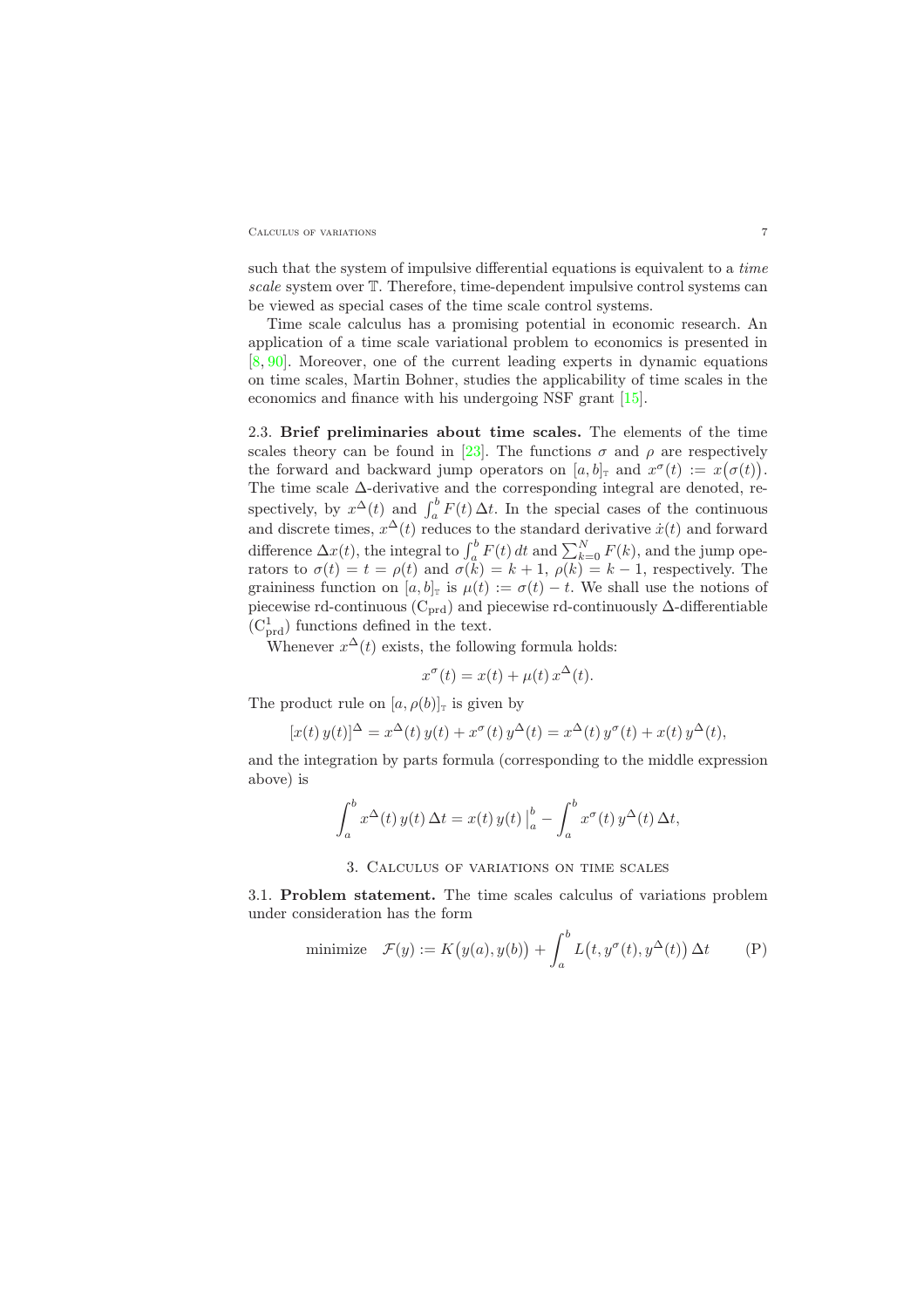over all  $y \in C_{\text{prd}}^{1}[a, b]_{\text{T}}$  satisfying the general boundary condition

$$
\varphi\big(y(a), y(b)\big) = 0,\tag{3.1}
$$

where

<span id="page-7-0"></span>
$$
L : [a, \rho(b)]_{\mathbb{T}} \times \mathbb{R}^n \times \mathbb{R}^n \to \mathbb{R}, \qquad K : \mathbb{R}^n \times \mathbb{R}^n \to \mathbb{R},
$$
  

$$
\varphi : \mathbb{R}^n \times \mathbb{R}^n \to \mathbb{R}^r, r \leq 2n.
$$

A function  $y \in C<sub>prd</sub><sup>1</sup>$  is said to be *feasible* if it satisfies constraint [\(3.1\)](#page-7-0). The *norm* in  $C_{\text{prd}}^1$  is defined as

$$
||y||_{\mathcal{C}_{\mathrm{prd}}^{1}}:=\sup_{t\in [a,\rho(b)]}\big|\big(y^{\sigma}(t),y^{\Delta}(t)\big)\big|.
$$

We say that  $\hat{y}$  is a *weak local minimum* for (P) if there exists  $\varepsilon_0 > 0$  such that  $\mathcal{F}(y) \geq \mathcal{F}(\hat{y})$  for all feasible  $y \in C^1_{\text{prd}}$  with  $||y - \hat{y}||_{C^1_{\text{pred}}} < \varepsilon_0$ .

The main results of this chapter are summarized in the following. In Theorem [3.1,](#page-8-1) we prove necessary conditions for the weak local optimality of a feasible  $\hat{y}$ . That is, under certain assumptions, the weak local optimality of  $\hat{y}$ in  $(P)$  implies that  $\hat{y}$  satisfies the corresponding Euler–Lagrange equation, the transversality condition, the first variation at  $\hat{y}$  is zero, the second variation at  $\hat{y}$  is nonnegative, and the time scale Legendre condition holds. Conversely, we show in Theorem [3.2](#page-9-0) that if a feasible  $\hat{y}$  satisfies the Euler–Lagrange equation and the transversality condition, and if the second variation at  $\hat{y}$  is coercive, then  $\hat{y}$  is a strict weak local minimum in  $(P)$ . Alternatively, we replace in our second sufficiency result in Theorem [3.3](#page-9-1) the assumption of the coercivity of the second variation by its positivity together with the time scale version of the strengthened Legendre condition. This allows to derive sufficient optimality conditions in terms of any equivalent condition to the positivity of the second variation, namely in terms of the time scale Riccati matrix equation.

The second variation at  $\hat{y}$  along  $\eta$  is defined to be the quadratic functional

$$
\mathcal{F}''(\hat{y};\eta) := \begin{pmatrix} \eta(a) \\ \eta(b) \end{pmatrix}^T \Gamma \begin{pmatrix} \eta(a) \\ \eta(b) \end{pmatrix} + \mathcal{F}_0''(\hat{y};\eta) \tag{3.2}
$$

<span id="page-7-1"></span>where

$$
\mathcal{F}_0''(\hat{y};\eta) := \int_a^b \left\{ (\eta^\sigma)^T P \, \eta^\sigma + 2 \, (\eta^\sigma)^T Q \, \eta^\Delta + (\eta^\Delta)^T R \, \eta^\Delta \right\}(t) \, \Delta t,
$$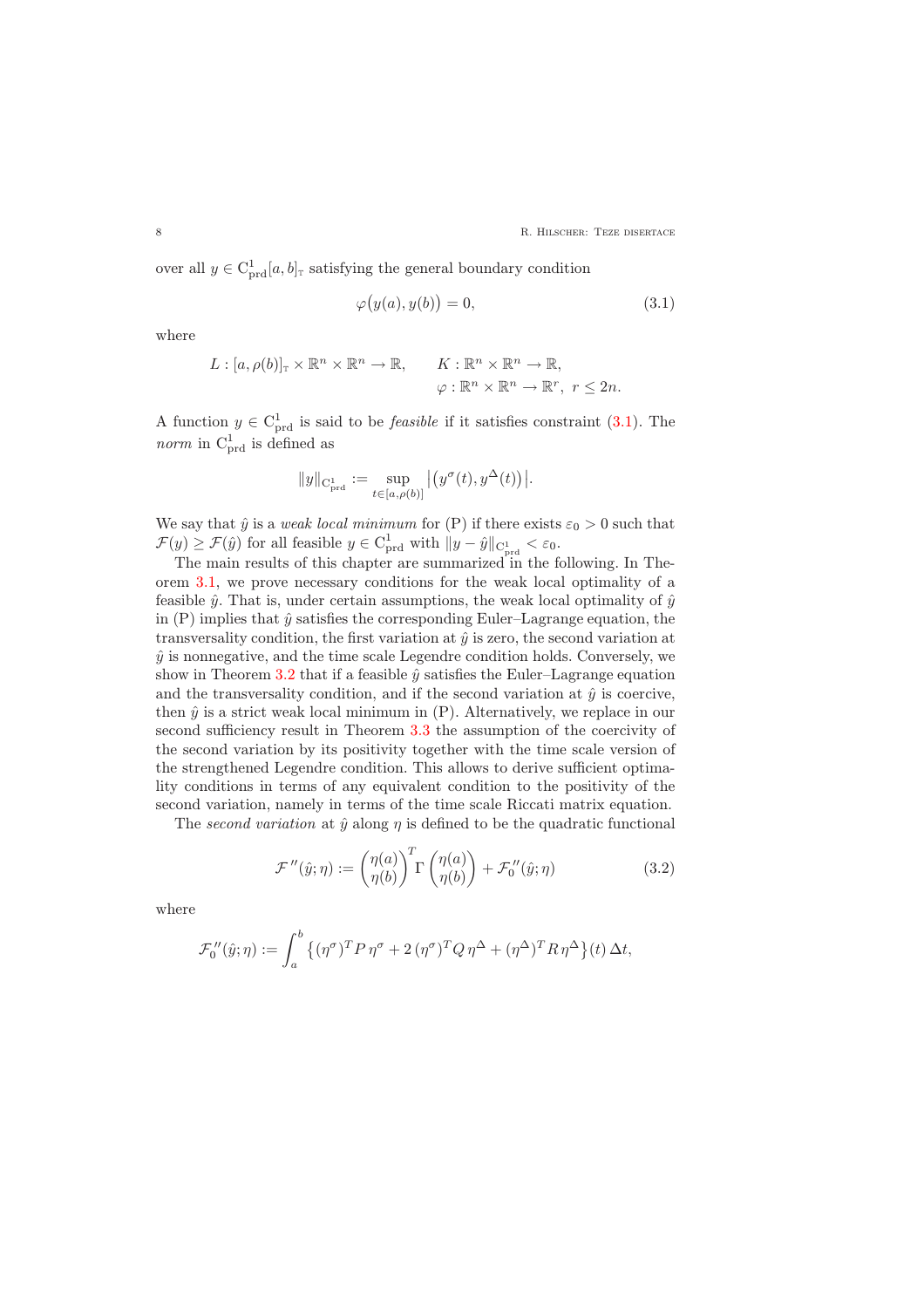CALCULUS OF VARIATIONS 9

and where the coefficients are

<span id="page-8-6"></span>
$$
\Gamma := \nabla^2 K^T(\hat{y}(a), \hat{y}(b)) + \gamma^T \nabla^2 \varphi^T(\hat{y}(a), \hat{y}(b)),
$$
\n(3.3)

<span id="page-8-5"></span>
$$
P(t) := \hat{L}_{yy}(t), \quad Q(t) := \hat{L}_{yv}(t), \quad R(t) := \hat{L}_{vv}(t)
$$
\n(3.4)

and  $\gamma$  is some vector in  $\mathbb{R}^r$  specified through the transversality condition [\(3.7\)](#page-8-2) below.

<span id="page-8-0"></span>3.2. Optimality conditions. We derive among others the following main results. Here the assumptions (A1) and (A2) represent certain first and second order differentiability conditions on the data in problem (P). In particular, these assumptions contain the requirement that the matrix  $M$  defined in  $(3.5)$ below has full rank.

<span id="page-8-1"></span>**Theorem 3.1** (Necessary optimality conditions). Let  $\hat{y}$  be feasible, assume (A1), and let M be defined by

$$
M := \nabla \varphi(\hat{y}(a), \hat{y}(b)) \in \mathbb{R}^{r \times 2n}.
$$
\n(3.5)

<span id="page-8-3"></span>If  $\hat{y}$  is a weak local minimum for (P), then there exists a vector  $c \in \mathbb{R}^n$  such that the following conditions hold

(i) for all  $t \in [a, \rho(b)]_T$ , the Euler-Lagrange equation (integral form)

$$
\hat{L}_v(t) = \int_a^t \hat{L}_y(\tau) \Delta \tau + c^T,
$$
\n(3.6)

<span id="page-8-4"></span>(ii) for some vector  $\gamma \in \mathbb{R}^r$ , the transversality condition

$$
\left(\hat{L}_v(a), -\hat{L}_v(b)\right) = \nabla K(\hat{y}(a), \hat{y}(b)) + \gamma^T M.
$$
\n(3.7)

<span id="page-8-2"></span>If b is left-scattered, the quantity  $\hat{L}_v(b)$  in [\(3.7\)](#page-8-2) is defined by the formula

$$
\hat{L}_v(b) := \int_a^b \hat{L}_y(t) \,\Delta t + c^T.
$$

In addition, if we assume  $(A2)$ , then the following conditions hold

- (iii) the second variation  $\mathcal{F}''(\hat{y};\cdot)$  is nonnegative, i.e.,  $\mathcal{F}''(\hat{y};\eta) \geq 0$  for all  $\eta \in C^1_{\text{prd}}$  with  $M\left(\begin{array}{c} \eta(a) \\ \eta(b) \end{array}\right)$  $\frac{\eta(a)}{\eta(b)}\Big) = 0,$
- (iv) the time scale Legendre condition

.

 $R(t^{\pm}) \geq 0$ , for all dense points  $t \in [\sigma(a), \rho(b)]_{\mathbb{T}}$ .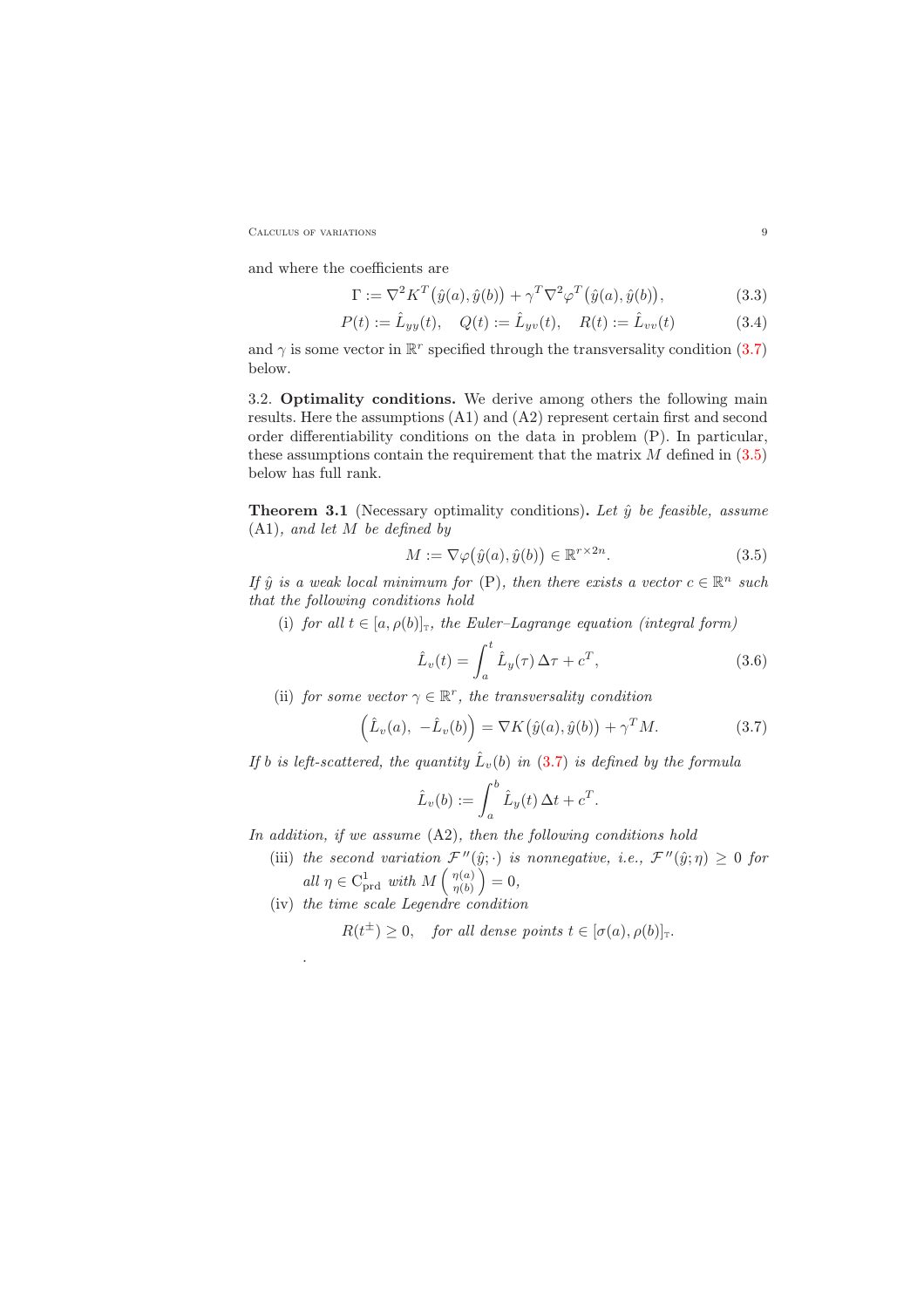The second variation  $\mathcal{F}''(\hat{y};\cdot)$  is said to be *coercive* if there exists  $\alpha > 0$ such that

$$
\mathcal{F}''(\hat{y};\eta) \ge \alpha \left\{ |\eta(a)|^2 + |\eta(b)|^2 + \int_a^b |\eta^{\Delta}(t)|^2 \,\Delta t \right\} \tag{3.8}
$$

<span id="page-9-2"></span><span id="page-9-0"></span>for all  $\eta \in C^1_{\text{prd}}$  with  $M\left(\frac{\eta(a)}{\eta(b)}\right)$  $\frac{\eta(a)}{\eta(b)}\Big) = 0.$ 

**Theorem 3.2** (Sufficiency via coercivity). Let  $\hat{y} \in C^1_{\text{prd}}$  be feasible and suppose that (A2) holds. If  $\hat{y}$  satisfies the Euler–Lagrange equation [\(3.6\)](#page-8-4) and, for some  $\gamma \in \mathbb{R}^r$ , the transversality condition [\(3.7\)](#page-8-2), and if  $\mathcal{F}''(\hat{y};\cdot)$  is coercive, i.e., there exists  $\alpha > 0$  such that [\(3.8\)](#page-9-2) holds, then  $\hat{y}$  is a strict weak local minimum for (P). More precisely, there exists  $\varepsilon_0 > 0$  such that for all feasible  $y \in C^1_{\text{prd}}$  with  $||y - \hat{y}||_{C^1_{\text{prd}}} < \varepsilon_0$  we have

$$
\mathcal{F}(y)-\mathcal{F}(\hat{y})\geq \frac{\alpha}{8}\left\{|y(a)-\hat{y}(a)|^2+|y(b)-\hat{y}(b)|^2+\int_a^b|y^{\Delta}(t)-\hat{y}^{\Delta}(t)|^2\,\Delta t\right\}.
$$

<span id="page-9-1"></span>**Theorem 3.3** (Sufficiency via positivity). Let a function  $\hat{y} \in C_{\text{prd}}^1$  be feasible, suppose that (A2) holds, and define the  $n \times n$  matrices  $P(t)$ ,  $\dot{Q}(t)$ ,  $R(t)$ , and M by formulas [\(3.4\)](#page-8-5) and [\(3.5\)](#page-8-3). Suppose that, for some vectors  $c \in \mathbb{R}^n$  and  $\gamma \in \mathbb{R}^r$ ,  $r := \text{rank } M$ , the function  $\hat{y}$  satisfies the Euler-Lagrange equation  $(3.6)$ , the transversality condition  $(3.7)$ , the invertibility condition

 $R(t)$  and  $S(t) := R(t) + \mu(t) Q^{T}(t)$  are invertible for all  $t \in [a, \rho(b)]_{\mathbb{T}},$ and the strengthened Legendre condition

 $R(t^{\pm}) \geq \alpha I$  for all dense  $t \in [\sigma(a), \rho(b)]_{\mathbb{T}},$ 

for some  $\alpha > 0$ . Furthermore, assume that the functional  $\mathcal{F}''(\hat{y}; \eta)$  defined in [\(3.2\)](#page-7-1) is positive definite over  $\mathcal{M} \begin{pmatrix} \eta(a) \\ \eta(b) \end{pmatrix}$  $\begin{pmatrix} \eta(a) \ \eta(b) \end{pmatrix} = 0$ , where the  $2n \times 2n$  matrices M and  $\Gamma$  are defined by  $\mathcal{M} := M^T (MM^T)^{-1} M$  and [\(3.3\)](#page-8-6). Then  $\hat{y}$  is a strict weak local minimum for (P).

The results in Theorems [3.1](#page-8-1) and [3.2](#page-9-0) are known in the special case of continuous and discrete time calculus of variations problems. On the other hand, Theorem [3.3](#page-9-1) is new for the continuous time problems with jointly varying endpoints.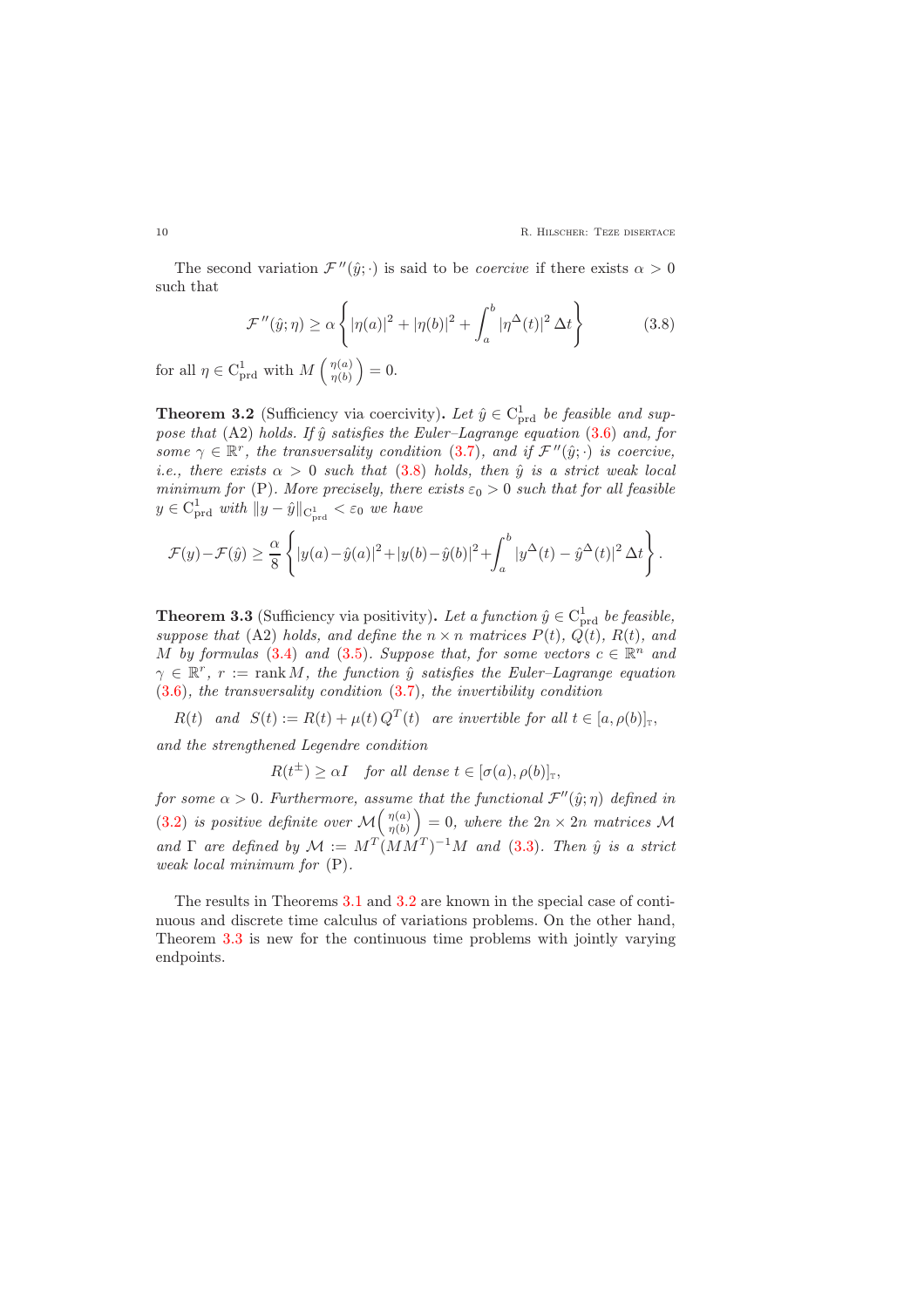Optimal control 11

Furthermore, we develop the theory of conjugate points for the quadratic functional  $\mathcal{J}(\eta) := \mathcal{F}''(\hat{y}; \eta)$  with the zero right endpoint. We present characterizations of the nonnegativity and positivity of  $J$  in terms of the nonexistence of such conjugate points, the "natural" conjoined basis of the Jacobi equation

$$
\left[R(t)\,\eta^{\Delta} + Q^{T}(t)\,\eta^{\sigma}\right]^{\Delta} = P(t)\,\eta^{\sigma} + Q(t)\,\eta^{\Delta},\tag{J}
$$

<span id="page-10-0"></span>and the solvability of the time scale Riccati matrix equation

$$
W^{\Delta} = P(t) - [W - Q(t)] [R(t) + \mu(t) W]^{-1} [W - Q^{T}(t)].
$$
 (R)

#### 4. Optimal control on time scales

<span id="page-10-1"></span>4.1. Problem statement. Consider the nonlinear time scale optimal control problem:

minimize 
$$
\mathcal{F}(x, u) := K(x(a), x(b)) + \int_a^b L(t, x^{\sigma}(t), u(t)) \Delta t,
$$
 (C <sup>$\sigma$</sup> )

subject to  $x \in C^1_{\text{prd}}[a, b]$ <sub>T</sub> and  $u \in C_{\text{prd}}[a, \rho(b)]$ <sub>T</sub> (piecewise rd-continuous functions) satisfying

$$
x^{\Delta}(t) = f(t, x^{\sigma}(t), u(t)), \quad t \in [a, \rho(b)]_{\mathbb{T}}, \tag{4.1}
$$

$$
\psi(t, u(t)) = 0, \quad t \in [a, \rho(b)]_{\mathbb{T}}, \tag{4.2}
$$

<span id="page-10-4"></span><span id="page-10-3"></span><span id="page-10-2"></span>
$$
\varphi(x(a), x(b)) = 0. \tag{4.3}
$$

The data satisfy

$$
L: [a, \rho(b)]_{\mathbb{T}} \times \mathbb{R}^n \times \mathbb{R}^m \to \mathbb{R}, \quad m \leq n, \qquad K: \mathbb{R}^{2n} \to \mathbb{R},
$$
  

$$
f: [a, \rho(b)]_{\mathbb{T}} \times \mathbb{R}^n \times \mathbb{R}^m \to \mathbb{R}^n, \qquad \varphi: \mathbb{R}^{2n} \to \mathbb{R}^r, \quad r \leq 2n,
$$
  

$$
\psi: [a, \rho(b)]_{\mathbb{T}} \times \mathbb{R}^m \to \mathbb{R}^k, \quad k \leq m,
$$

the state  $x : [a, b]_{\mathbb{T}} \to \mathbb{R}^n$ ,  $x \in C^1_{\text{prd}}$ , and the control  $u : [a, \rho(b)]_{\mathbb{T}} \to \mathbb{R}^m$ ,  $u \in C_{\text{prd}}$ . The Hamiltonian corresponding to problem  $(C^{\sigma})$  is

$$
\mathcal{H}(t, x, u, p, \lambda, \lambda_0) := p^T f(t, x, u) + \lambda_0 L(t, x, u) + \lambda^T \psi(t, u).
$$

A pair  $(x, u)$  is said to be *feasible* if it satisfies [\(4.1\)](#page-10-2)–[\(4.3\)](#page-10-3). A feasible pair  $(\bar{x}, \bar{u})$ is a weak local minimum for  $(C^{\sigma})$  if there exists  $\varepsilon > 0$  such that for any feasible  $(x, u)$  with  $||x - \bar{x}||_{C} < \varepsilon$  and  $||u - \bar{u}||_{C_{\text{prd}}} < \varepsilon$  we have  $\mathcal{F}(\bar{x}, \bar{u}) \leq \mathcal{F}(x, u)$ , where

$$
||u||_{\mathcal{C}_{\mathrm{prd}}} := \sup_{t \in [a,\rho(b)]_{\mathbb{T}}} |u(t)|, \qquad ||x||_{\mathcal{C}} := \max_{t \in [a,b]_{\mathbb{T}}} |x(t)|.
$$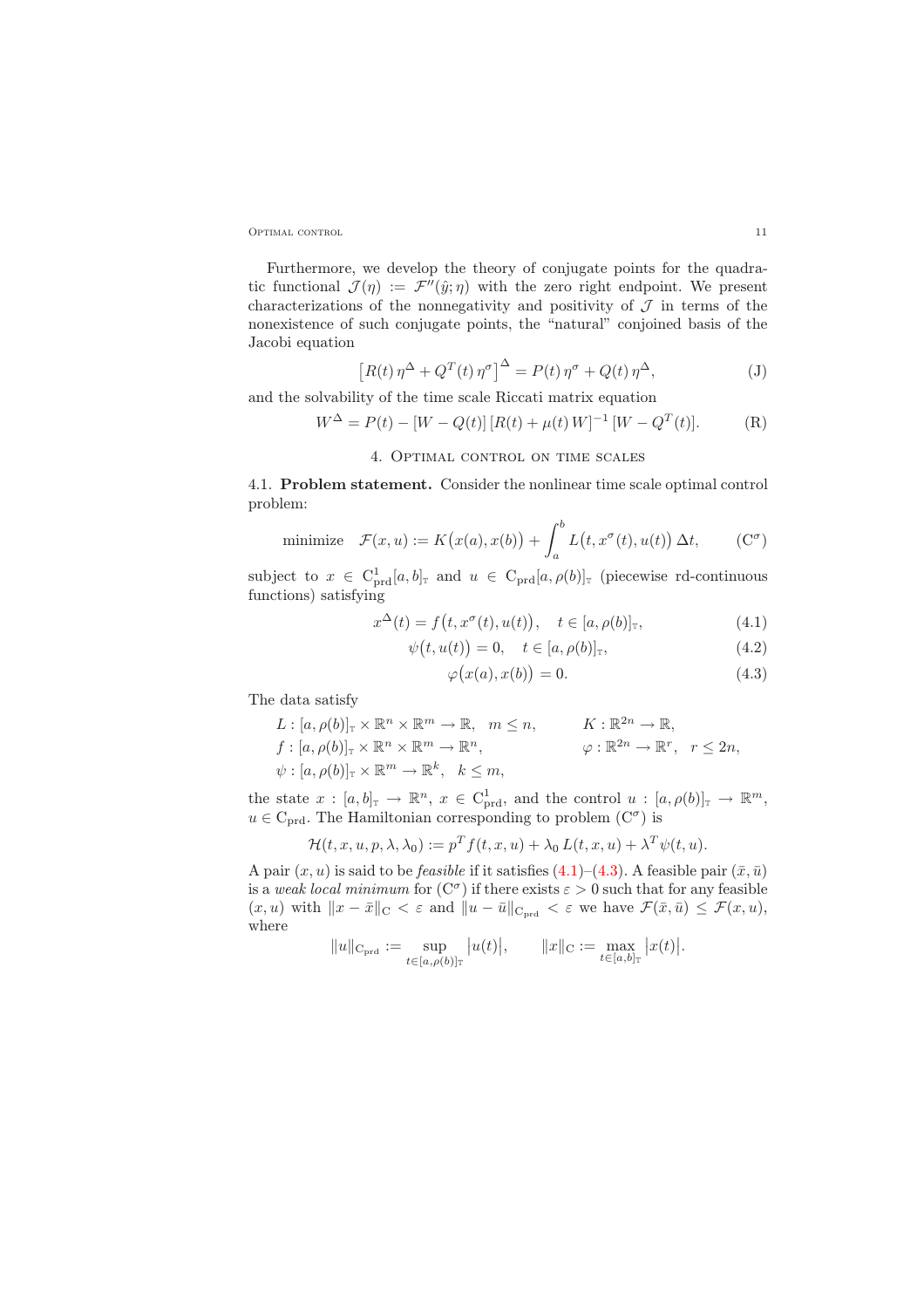In this chapter we derive the first and second variations for the nonlinear time scale optimal control problem  $(C^{\sigma})$  with control and state-endpoints equality constraints. Using the first variation, a first order necessary condition for the weak local optimality is obtained under the form of a weak maximum principle generalizing the Euler–Lagrange equation to the optimal control setting on time scales. A second order necessary condition in terms of the accessory problem is derived by using the nonnegativity of the second variation at all admissible directions. The control problem is studied under a controllability assumption, and with or without the shift in the state variable. These two forms of the problem are shown to be equivalent.

For a feasible pair  $(\bar{x}, \bar{u})$  we define the  $r \times 2n$  matrix M and the  $k \times m$ matrices  $N(t)$ ,  $t \in [a, \rho(b)]_{\tau}$ , by

$$
M := \nabla \varphi(\bar{x}(a), \bar{x}(b)), \quad N(t) := \nabla_u \psi(t, \bar{u}(t)). \tag{4.4}
$$

<span id="page-11-2"></span><span id="page-11-1"></span>Moreover, let us denote the gradients of the function  $f$  by

$$
\mathcal{A}(t) := \bar{f}_x(t) := f_x(t, \bar{x}^\sigma(t), \bar{u}(t)), \quad \mathcal{B}(t) := \bar{f}_u(t) := f_u(t, \bar{x}^\sigma(t), \bar{u}(t)), \tag{4.5}
$$

and define the tangent spaces  $T(t)$  and the space T of tangent functions by

$$
T(t) := \{ v \in \mathbb{R}^m : N(t) v = 0 \},
$$
  

$$
\mathcal{T} := \{ v(\cdot) \in \text{C}_{\text{prd}}[a, \rho(b)]_{\mathbb{T}} : v(t) \in T(t) \text{ for all } t \in [a, \rho(b)]_{\mathbb{T}} \}.
$$

Note that when the control constraint is not present, then  $\psi : [a, \rho(b)]_{\mathbb{T}} \times \mathbb{R}^m \to$  ${0}$  and hence,  $T(t) = \mathbb{R}^m$  for all t, and in this case  $\mathcal{T} = C_{\text{prd}}[a, \rho(b)]_{\text{T}}$ .

<span id="page-11-0"></span>The linear system

$$
\eta^{\Delta} = \mathcal{A}(t) \,\eta^{\sigma} + \mathcal{B}(t) \, v \tag{4.6}
$$

is said to be *M*-controllable over T if for any vector  $d \in \mathbb{R}^r$  there exist a vector  $\alpha = \alpha_d \in \mathbb{R}^n$  and a function  $v = v_d \in \mathcal{T}$  such that the solution  $\eta(\cdot)$  of the initial value problem [\(4.6\)](#page-11-0) with  $\eta(a) = \alpha$  satisfies

$$
M\begin{pmatrix} \eta(a) \\ \eta(b) \end{pmatrix} = d. \tag{4.7}
$$

Problem  $(C^{\sigma})$  is said to be *normal at*  $(\bar{x}, \bar{u})$  if the matrix M has full rank and if the system

<span id="page-11-3"></span>
$$
p^{\Delta} = -\mathcal{A}^{T}(t) p, \quad v^{T} \mathcal{B}^{T}(t) p = 0, \quad \forall v \in T(t), \quad t \in [a, \rho(b)]_{\mathbb{T}},
$$

$$
\begin{pmatrix} -p(a) \\ p(b) \end{pmatrix} = M^{T} \gamma,
$$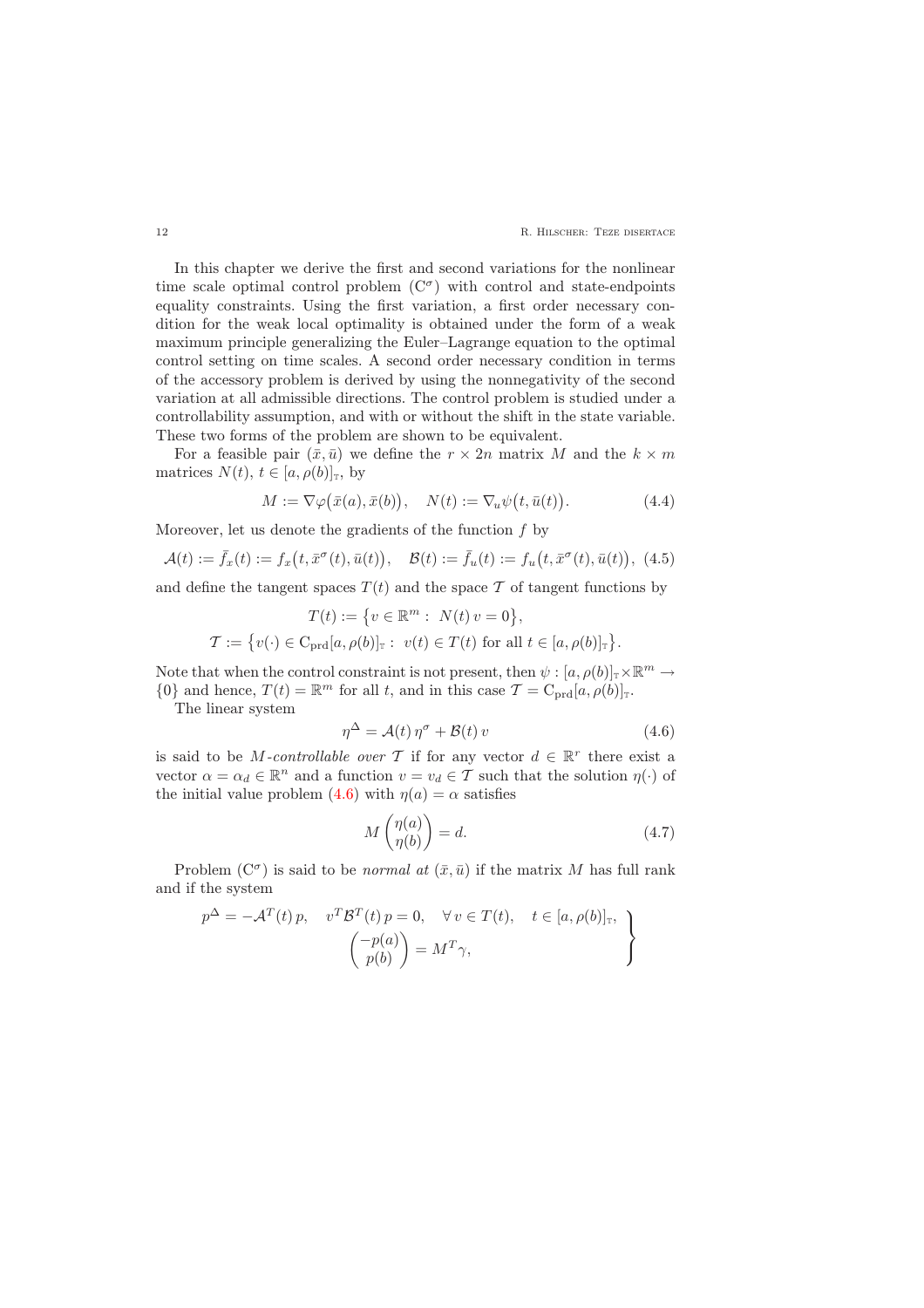OPTIMAL CONTROL 13

where  $\gamma \in \mathbb{R}^r$ , possesses only the trivial solution  $p(\cdot) \equiv 0$  (and then also  $\gamma = 0$ ).

<span id="page-12-0"></span>4.2. Results on controllability. The assumptions  $(A1^{\sigma})$  and  $(A2^{\sigma})$  represent certain first and second order differentiability conditions on the data in problem  $(C^{\sigma})$ . In particular, these assumptions contain the requirement that the matrices  $M$  and  $N(t)$  have full rank.

<span id="page-12-3"></span>Proposition 4.1 (Controllability and normality). Assume that the matrix M has full rank and  $I-\mu(t) \mathcal{A}(t)$  is invertible on [a,  $\rho(b)|_{\mathbb{T}}$ . Then the linear system  $(4.6)$  is M-controllable over T if and only if the problem  $(C^{\sigma})$  is normal at  $(\bar{x}, \bar{u}).$ 

**Lemma 4.2** (Generalized Dubois-Reymond lemma). Let  $d \in \mathbb{R}^n$  be a vector,  $\mathcal{D} \in \mathbb{R}^{r \times n}$  be a matrix,  $h : [a, \rho(b)]_{\mathbb{T}} \to \mathbb{R}^{l}$ ,  $h \in C_{\text{prd}}$ , be a vector valued function, and  $\mathcal{E} : [a, \rho(b)]_{\mathbb{T}} \to \mathbb{R}^{r \times l}$ ,  $\mathcal{E} \in C_{\text{prd}}$ , be a matrix valued function. Then

$$
d^T \alpha + \int_a^b h^T(t) w(t) \Delta t = 0, \quad \text{whenever} \quad \mathcal{D}\alpha + \int_a^b \mathcal{E}(t) w(t) \Delta t = 0
$$

for  $\alpha \in \mathbb{R}^n$  and  $w : [a, \rho(b)]_{\mathbb{T}} \to \mathbb{R}^l$ ,  $w \in C_{\text{prd}}$ , if and only if there exists a vector  $c \in \mathbb{R}^r$  such that

$$
d = \mathcal{D}^T c
$$
 and  $h(t) = \mathcal{E}^T(t) c$  for all  $t \in [a, \rho(b)]_{\mathbb{T}}$ .

<span id="page-12-1"></span>4.3. Optimality conditions. The following are our main results regarding necessary optimality conditions for the time scale control problem  $(C^{\sigma})$ .

<span id="page-12-2"></span>**Theorem 4.3** (Weak maximum principle on time scales). Assume that  $(\bar{x}, \bar{u})$ is a weak local minimum for  $(C^{\sigma})$  such that the assumption  $(A1^{\sigma})$  holds. Then there exist a constant  $\lambda_0 \geq 0$ , a vector  $\bar{\gamma} \in \mathbb{R}^r$ , a function  $\bar{\lambda} : [a, \rho(b)]_{\mathbb{T}} \to \mathbb{R}^k$ ,  $\bar{\lambda} \in C_{\text{prd}}$ , and a function  $\bar{p} : [a, b]_{\mathbb{T}} \to \mathbb{R}^n$ ,  $\bar{p} \in C_{\text{prd}}^1$ , such that  $\lambda_0 + ||\bar{p}||_C \neq 0$ and satisfying the following conditions:

<span id="page-12-4"></span>(i) the adjoint equation: for all  $t \in [a, \rho(b)]_{\tau}$ 

$$
- \bar{p}^{\Delta}(t) = \mathcal{A}^{T}(t) \bar{p}(t) + \lambda_0 \bar{L}_x^{T}(t), \qquad (4.8)
$$

<span id="page-12-5"></span>(ii) the stationarity condition: for all  $t \in [a, \rho(b)]_{\mathbb{T}}$ 

$$
\mathcal{B}^{T}(t)\,\bar{p}(t) + \lambda_0\,\bar{L}_u^{T}(t) + N^{T}(t)\,\bar{\lambda}(t) = 0,\tag{4.9}
$$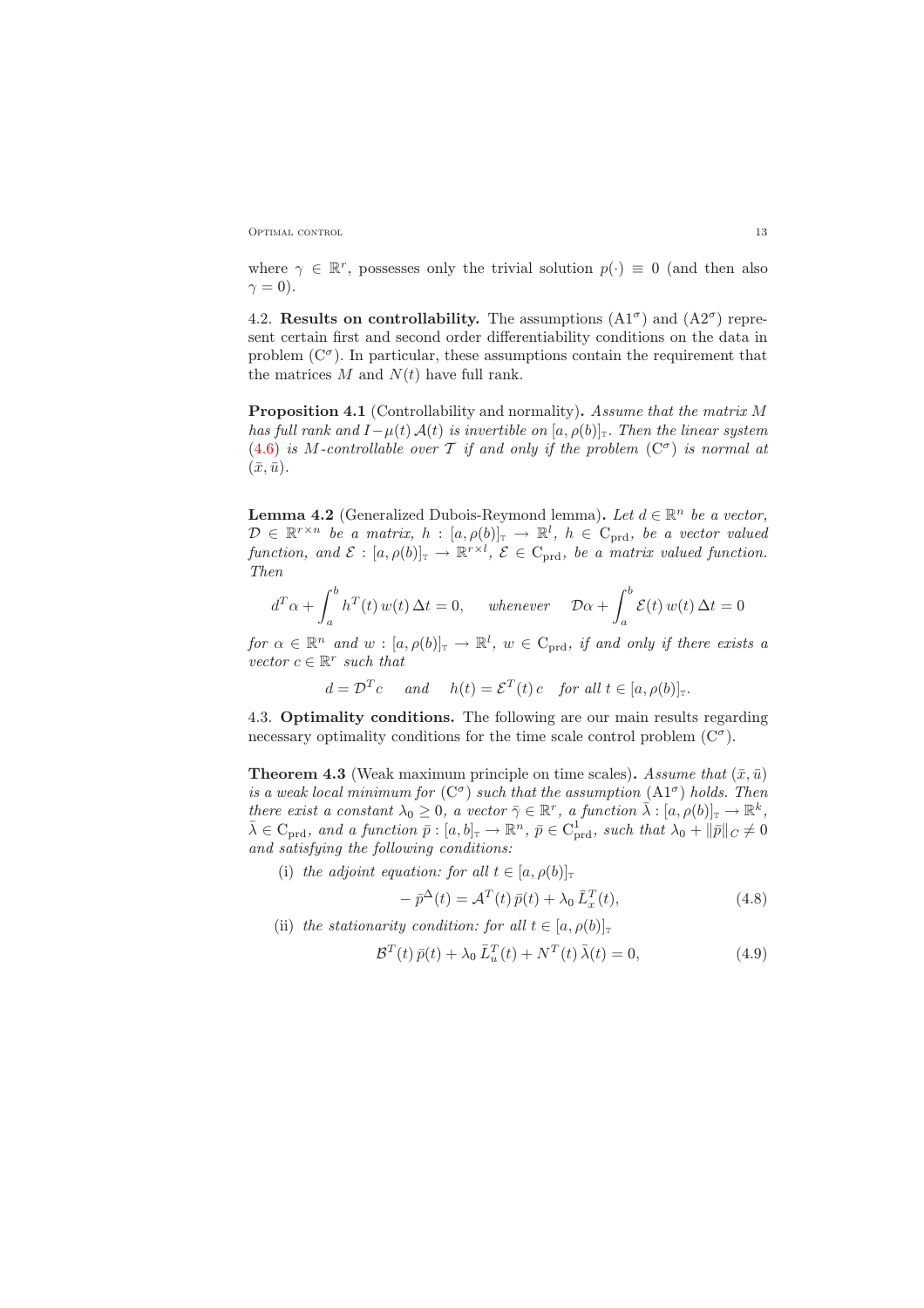14 **R. HILSCHER: TEZE DISERTACE** 

<span id="page-13-0"></span>(iii) the transversality condition:

$$
\begin{pmatrix} -\bar{p}(a) \\ \bar{p}(b) \end{pmatrix} = \lambda_0 \nabla K^T (\bar{x}(a), \bar{x}(b)) + M^T \bar{\gamma}, \qquad (4.10)
$$

where  $A(t)$  and  $B(t)$  are defined by [\(4.5\)](#page-11-1). Moreover, if the system [\(4.6\)](#page-11-0) is M-controllable over T, then we may take  $\lambda_0 = 1$  and in this case  $\bar{\gamma}$ ,  $\bar{\lambda}(\cdot)$ , and  $\bar{p}(\cdot)$  are unique.

The time scale weak maximum principle in Theorem [4.3](#page-12-2) unifies the corresponding continuous time weak maximum principle, see e.g. [\[41,](#page-29-3) Theorem 2.1, Chapter 6], and the discrete weak maximum principle e.g. from [\[57,](#page-30-1) Theorem 1] or [\[59,](#page-30-2) Theorem 1]. Traditionally, the weak maximum principle for the continuous time control problem is derived through the strong Pontryagin principle, see e.g. [\[41\]](#page-29-3), while for the discrete time setting the mathematical programming approach is commonly used, see e.g. [\[25,](#page-28-5) [57,](#page-30-1) [59,](#page-30-2) [79\]](#page-31-4). In the calculus of variations, whether continuous, discrete, or time scale, the Euler– Lagrange equation is usually derived through the combination of the first variation and the Dubois-Reymond Lemma, see e.g. [\[14,](#page-27-4) [37,](#page-29-4) [74\]](#page-30-3). For optimal control problems over the continuous time, Hestenes in [\[43,](#page-29-5) Theorem 4.1] derived what is equivalent to a generalized Dubois-Reymond Lemma only for the case of fixed endpoint(s). This result could be used in conjunction with [\[41,](#page-29-3) Section 6.7] to deduce the weak maximum principle for the fixed endpoint(s) continuous time optimal control problems. On the other hand, a Hilbert space method is used in  $[42, \text{Section 8}]$  to establish the weak maximum principle for linear-quadratic control problems with fixed endpoints. However, to our knowledge, there is no direct method to derive these results (that is, the generalized Dubois-Reymond Lemma for the control setting and the weak maximum principle) for the *variable endpoints* case.

The second variation of the functional  $\mathcal F$  in problem  $(C^{\sigma})$ , or the *accessory* problem, at  $(\bar{x}, \bar{u})$  in the direction  $(\eta, v)$  is defined as

$$
\mathcal{F}''(\bar{x}, \bar{u}; \eta, v) := \begin{pmatrix} \eta(a) \\ \eta(b) \end{pmatrix}^T \Gamma \begin{pmatrix} \eta(a) \\ \eta(b) \end{pmatrix} + \int_a^b \begin{pmatrix} \eta^\sigma(t) \\ v(t) \end{pmatrix}^T \nabla_{(x,v)}^2 \bar{\mathcal{H}}(t) \begin{pmatrix} \eta^\sigma(t) \\ v(t) \end{pmatrix} \Delta t,
$$

<span id="page-13-1"></span>where  $\bar{\mathcal{H}}(t) := \mathcal{H}(t, \bar{x}^{\sigma}(t), \bar{u}(t), \bar{p}(t), \bar{\lambda}(t), 1)$  and

$$
\Gamma := \nabla^2 K(\bar{x}(a), \bar{x}(b)) + \bar{\gamma}^T \nabla^2 \varphi(\bar{x}(a), \bar{x}(b)). \tag{4.11}
$$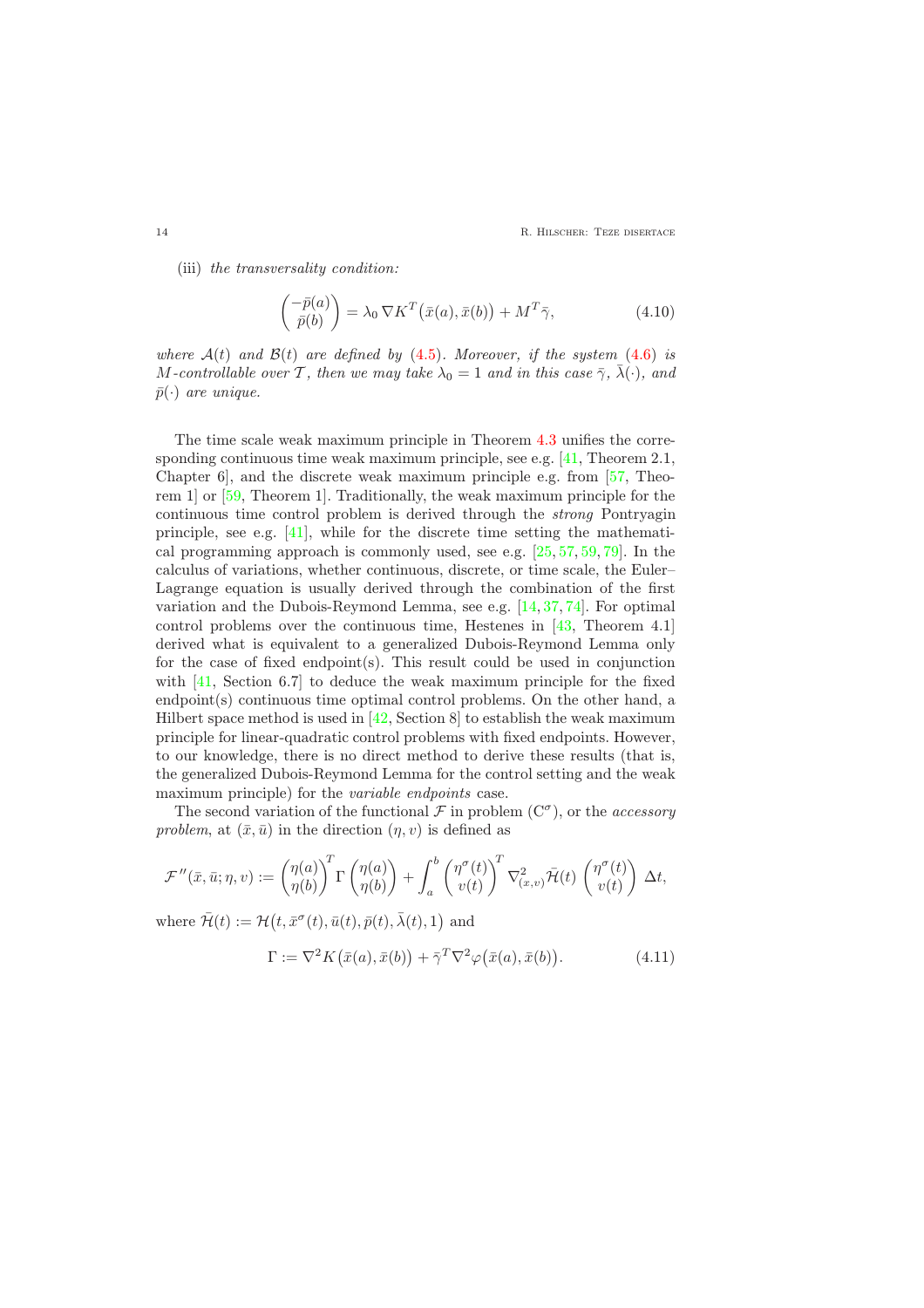Optimal control 15

Next we obtain a second order necessary optimality condition for  $(C^{\sigma})$  that the second variation of F is nonnegative at  $(\bar{x}, \bar{u})$  in the direction of all admissible pairs  $(\eta, v)$ .

<span id="page-14-2"></span>**Theorem 4.4** (Second variation). Assume that  $(\bar{x}, \bar{u})$  is a weak local minimum for  $(C^{\sigma})$ , assumption  $(A2^{\sigma})$  holds, and the system  $(4.6)$  is M-controllable over T. Then  $\mathcal{F}''(\bar{x}, \bar{u}; \eta, v) \geq 0$  for any admissible pair  $(\eta, v)$ , where  $\bar{\gamma}$ ,  $\bar{\lambda}(\cdot)$ , and  $\bar{p}(\cdot)$  satisfy the weak maximum principle (Theorem [4.3\)](#page-12-2).

We also consider the isoperimetric control problem on time scales and develop the corresponding weak maximum principle and the accessory problem.

<span id="page-14-0"></span>4.4. Control problem without shift. There are two formulations of dynamic and variational problems over time scales. The difference basically lies in the presence of either  $x^{\sigma}$  or x in the data of the problem. The presence of x is traditionally used in the classical discrete optimal control setting, see e.g. [\[25,](#page-28-5)[79\]](#page-31-4). On the other hand, the case when the data depend on  $x^{\sigma}$  is now commonly used in modern discrete theory [\[7,](#page-27-5) [59,](#page-30-2) [62,](#page-30-4) [74\]](#page-30-3) and more recently, in time scale dynamic equations, see e.g.  $[3, 4, 32, 35, 36, 46, 61]$  $[3, 4, 32, 35, 36, 46, 61]$  $[3, 4, 32, 35, 36, 46, 61]$  $[3, 4, 32, 35, 36, 46, 61]$  $[3, 4, 32, 35, 36, 46, 61]$  $[3, 4, 32, 35, 36, 46, 61]$  $[3, 4, 32, 35, 36, 46, 61]$  $[3, 4, 32, 35, 36, 46, 61]$  $[3, 4, 32, 35, 36, 46, 61]$  $[3, 4, 32, 35, 36, 46, 61]$  $[3, 4, 32, 35, 36, 46, 61]$  $[3, 4, 32, 35, 36, 46, 61]$ . The reason for this latter is that it produces qualitative properties (such as, for example, the oscillation) of the same form as those known in the continuous time setting.

Consider the optimal control problem *without* a shift on  $x$ , namely,

minimize 
$$
F(x, u) := K(x(a), x(b)) + \int_a^b g(t, x(t), u(t)) \Delta t,
$$
 (C)

subject to  $x \in C_{\text{prd}}^1[a, b]_{\text{T}}$  and  $u \in C_{\text{prd}}[a, \rho(b)]_{\text{T}}$  satisfying [\(4.2\)](#page-10-4), [\(4.3\)](#page-10-3), and

$$
x^{\Delta}(t) = h(t, x(t), u(t)), \quad t \in [a, \rho(b)]_{\mathbb{T}},
$$

with the corresponding Hamiltonian

$$
H(t, x, u, p, \lambda, \lambda_0) := p^T h(t, x, u) + \lambda_0 g(t, x, u) + \lambda^T \psi(t, u).
$$
 (4.12)

<span id="page-14-1"></span>The definitions of the feasibility and weak local minimum for (C) are similar to those for  $(C^{\sigma})$  using the data of  $(C)$ , see Subsection [4.1.](#page-10-1)

Despite that problems (C) and  $(C^{\sigma})$  appear to be visually different, we shall prove that they are in fact equivalent near a feasible pair  $(\bar{x}, \bar{u})$ , and thus any result pertaining one form can be translated into the other form via the transformation displayed below. This transformation, as well as any similar ones, is based on the implicit function theorem.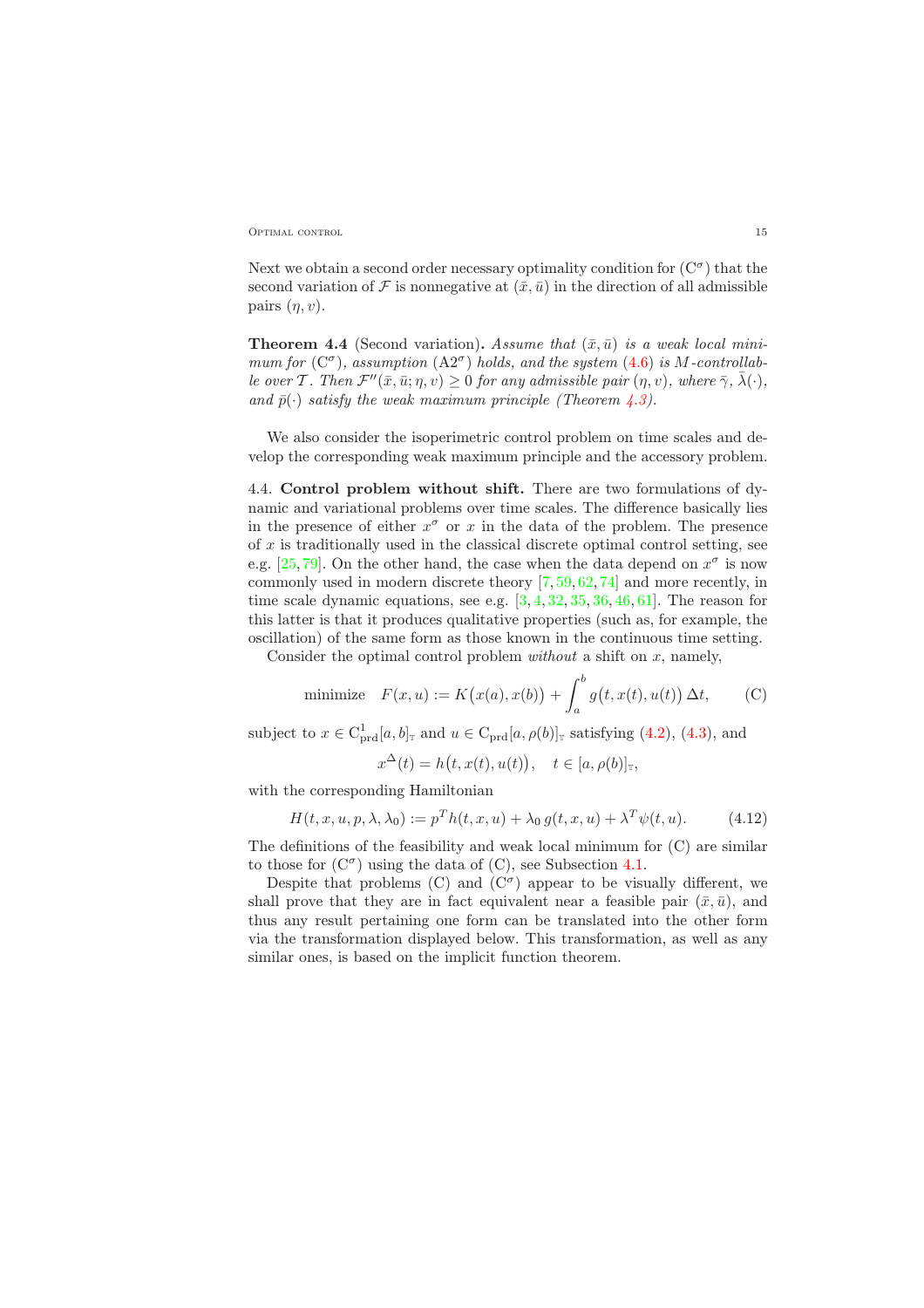The first and second order regularity of the data in problem (C) is given by assumptions called (A1) and (A2), which are the same as  $(A1^{\sigma})$  and  $(A2^{\sigma})$ , in which the quantities  $(g, h, \psi)$ ,  $\bar{x}$ , and  $I + \mu(t) h_x(t, \bar{x}(t), \bar{u}(t))$  replace  $(L, f, \psi)$ ,  $\bar{x}^{\sigma}$ , and  $I - \mu(t) f_x(t, \bar{x}^{\sigma}(t), \bar{u}(t))$ , respectively.

Let us denote the gradients of the function  $h$  by

$$
A(t) := \bar{h}_x(t) := h_x(t, \bar{x}(t), \bar{u}(t)), \quad B(t) := \bar{h}_u(t) := h_u(t, \bar{x}(t), \bar{u}(t)), \tag{4.13}
$$

<span id="page-15-1"></span>and recall the definition of the matrix  $M$  in  $(4.4)$ .

<span id="page-15-0"></span>The linear system

$$
\eta^{\Delta} = A(t)\,\eta + B(t)\,v\tag{4.14}
$$

is said to be *M*-controllable over T if for any vector  $d \in \mathbb{R}^r$  there exist a vector  $\alpha = \alpha_d \in \mathbb{R}^n$  and a function  $v = v_d \in \mathcal{T}$  such that the solution of the initial value problem [\(4.14\)](#page-15-0) with  $\eta(a) = \alpha$  satisfies [\(4.7\)](#page-11-3).

Problem (C) is said to be *normal at*  $(\bar{x}, \bar{u})$  if the matrix M has full rank and if the system

$$
p^{\Delta} = -A^{T}(t) p^{\sigma}, \quad v^{T} B^{T}(t) p^{\sigma} = 0, \quad \forall v \in T(t), \quad t \in [a, \rho(b)]_{\mathbb{T}},
$$

$$
\begin{pmatrix} -p(a) \\ p(b) \end{pmatrix} = M^{T} \gamma,
$$

for some vector  $\gamma \in \mathbb{R}^r$ , possesses only the trivial solution  $p(\cdot) \equiv 0$  (and then also  $\gamma = 0$ ).

Similarly as in Proposition [4.1](#page-12-3) we have the following.

Proposition 4.5 (Controllability and normality). Assume that the matrix M has full rank and  $I+\mu(t) A(t)$  is invertible on  $[a, \rho(b)]$ . Then the linear system  $(4.14)$  is M-controllable over T if and only if the problem (C) is normal at  $(\bar{x}, \bar{u}).$ 

The weak maximum principle for problem (C) then reads as follows.

<span id="page-15-3"></span>**Theorem 4.6** (Weak maximum principle on time scales). Assume that  $(\bar{x}, \bar{u})$ is a weak local minimum for (C) such that the assumption (A1) holds. Then there exist a constant  $\lambda_0 \geq 0$ , a vector  $\overline{\gamma} \in \mathbb{R}^r$ , a function  $\overline{\lambda} : [a, \rho(b)]_{\mathbb{T}} \to \mathbb{R}^k$ ,  $\bar{\lambda} \in C_{\text{prd}}$ , and a function  $\bar{p} : [a, b]_{\mathbb{T}} \to \mathbb{R}^n$ ,  $\bar{p} \in C_{\text{prd}}^1$ , such that  $\lambda_0 + ||\bar{p}||_C \neq 0$ and satisfying the following conditions:

<span id="page-15-2"></span>(i) the adjoint equation: for all  $t \in [a, \rho(b)]_{\tau}$ 

$$
-\bar{p}^{\Delta}(t) = A^T(t)\bar{p}^{\sigma}(t) + \lambda_0 \bar{g}_x^T(t),\tag{4.15}
$$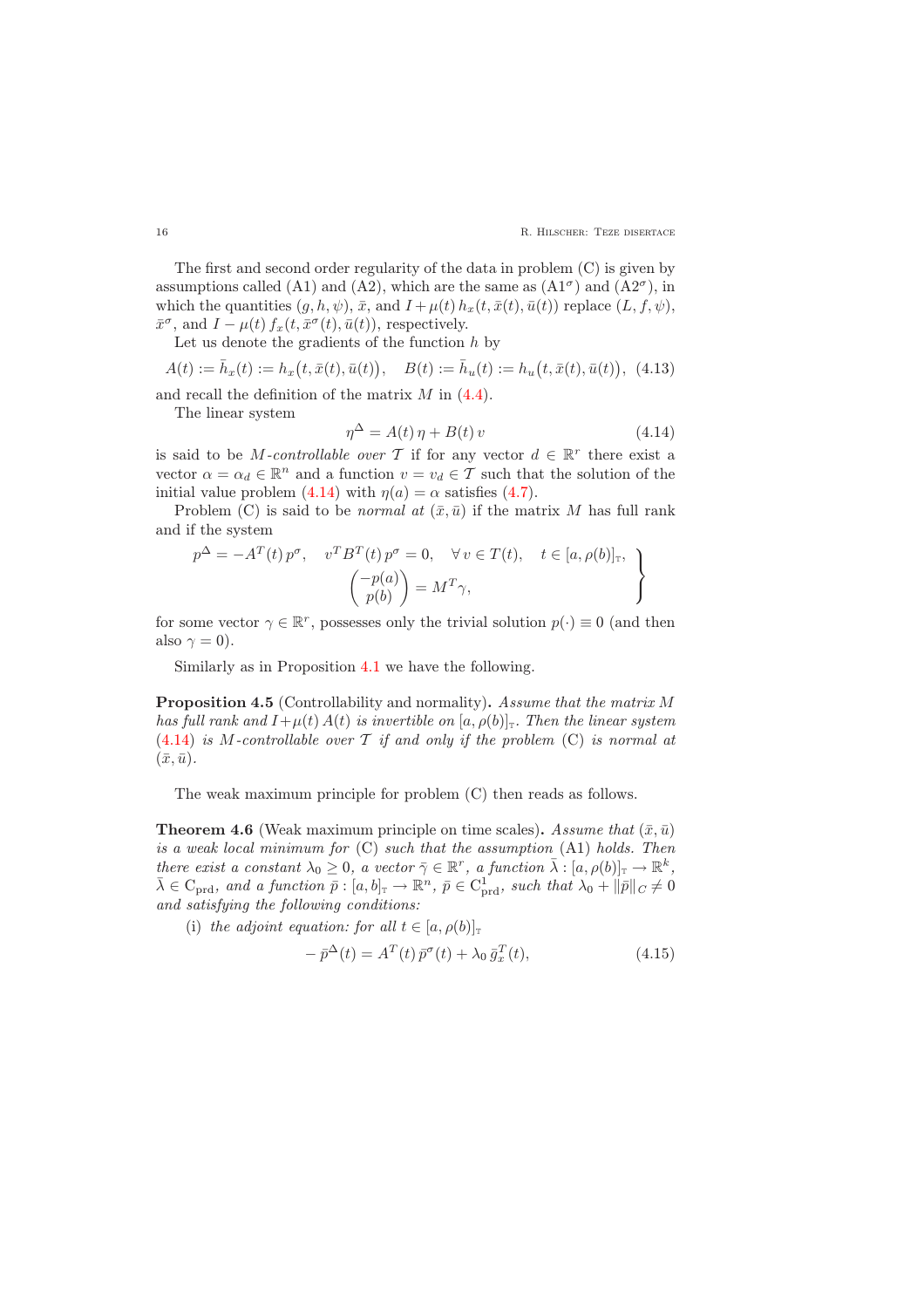TIME SCALE SYMPLECTIC SYSTEMS 17

<span id="page-16-1"></span>(ii) the stationarity condition: for all 
$$
t \in [a, \rho(b)]_{\mathbb{T}}
$$
  

$$
B^{T}(t)\bar{p}^{\sigma}(t) + \lambda_0 \bar{g}_u^{T}(t) + N^{T}(t)\bar{\lambda}(t) = 0,
$$
 (4.16)

(iii) the transversality condition [\(4.10\)](#page-13-0),

where  $A(t)$  and  $B(t)$  are defined by [\(4.13\)](#page-15-1), and  $\bar{g}_x(t)$  and  $\bar{g}_u(t)$  are evaluated at  $(t, \bar{x}(t), \bar{u}(t))$ . Moreover, if the system [\(4.14\)](#page-15-0) is M-controllable over T, then we may take  $\lambda_0 = 1$  and in this case  $\bar{\gamma}$ ,  $\bar{\lambda}(\cdot)$ , and  $\bar{p}(\cdot)$  are unique.

Comparing the weak maximum principles as well as the normality notions and the first and second variations for problems  $(C^{\sigma})$  and  $(C)$ , we can see that starting with the shift in x in  $(C^{\sigma})$  leads to the adjoint and stationarity equations [\(4.8\)](#page-12-4) and [\(4.9\)](#page-12-5) without the shift in  $\bar{p}$ . On the other hand, starting with no shift in x in  $(C)$  leads to the adjoint and stationarity equations  $(4.15)$ and  $(4.16)$  with the shift in  $\bar{p}$ . This reflects the natural duality between the state variable  $x$  and the adjoint variable  $p$ .

The second variation of the functional F in problem (C) at  $(\bar{x}, \bar{u})$  in the direction  $(\eta, v)$  is defined as

$$
F''(\bar{x}, \bar{u}; \eta, v) := \begin{pmatrix} \eta(a) \\ \eta(b) \end{pmatrix}^T \Gamma \begin{pmatrix} \eta(a) \\ \eta(b) \end{pmatrix} + \int_a^b \begin{pmatrix} \eta(t) \\ v(t) \end{pmatrix}^T \nabla^2_{(x,v)} \bar{H}(t) \begin{pmatrix} \eta(t) \\ v(t) \end{pmatrix} \Delta t,
$$

where  $\bar{H}(t) := H(t, \bar{x}(t), \bar{u}(t), \bar{p}^{\sigma}(t), \bar{\lambda}(t), 1)$ , the Hamiltonian H is defined by  $(4.12)$ , and  $\Gamma$  is from  $(4.11)$ .

<span id="page-16-2"></span>**Theorem 4.7** (Second variation). Assume that  $(\bar{x}, \bar{u})$  is a weak local minimum for  $(C)$ , assumption  $(A2)$  holds, and the system  $(4.14)$  is M-controllable over T. Then  $F''(\bar{x}, \bar{u}; \eta, v) \ge 0$  for any admissible pair  $(\eta, v)$ , where  $\bar{\gamma}$ ,  $\bar{\lambda}(\cdot)$ , and  $\bar{p}(\cdot)$  satisfy the weak maximum principle (Theorem [4.6\)](#page-15-3).

#### 5. Time scale symplectic systems

<span id="page-16-0"></span>Linear Hamiltonian differential systems

$$
X' = A(t) X + B(t) U, \quad U' = C(t) X - A^{T}(t) U, \quad t \in [a, b], \quad (H_c)
$$

and discrete symplectic systems

$$
X_{k+1} = \mathcal{A}_k X_k + \mathcal{B}_k U_k, \quad U_{k+1} = \mathcal{C}_k X_k + \mathcal{D}_k U_k, \quad k \in [0, N]_{\mathbb{N}}, \tag{S_d}
$$

arise as Jacobi systems for nonlinear calculus of variations and optimal control problems. The properties of their special solutions, the principal solution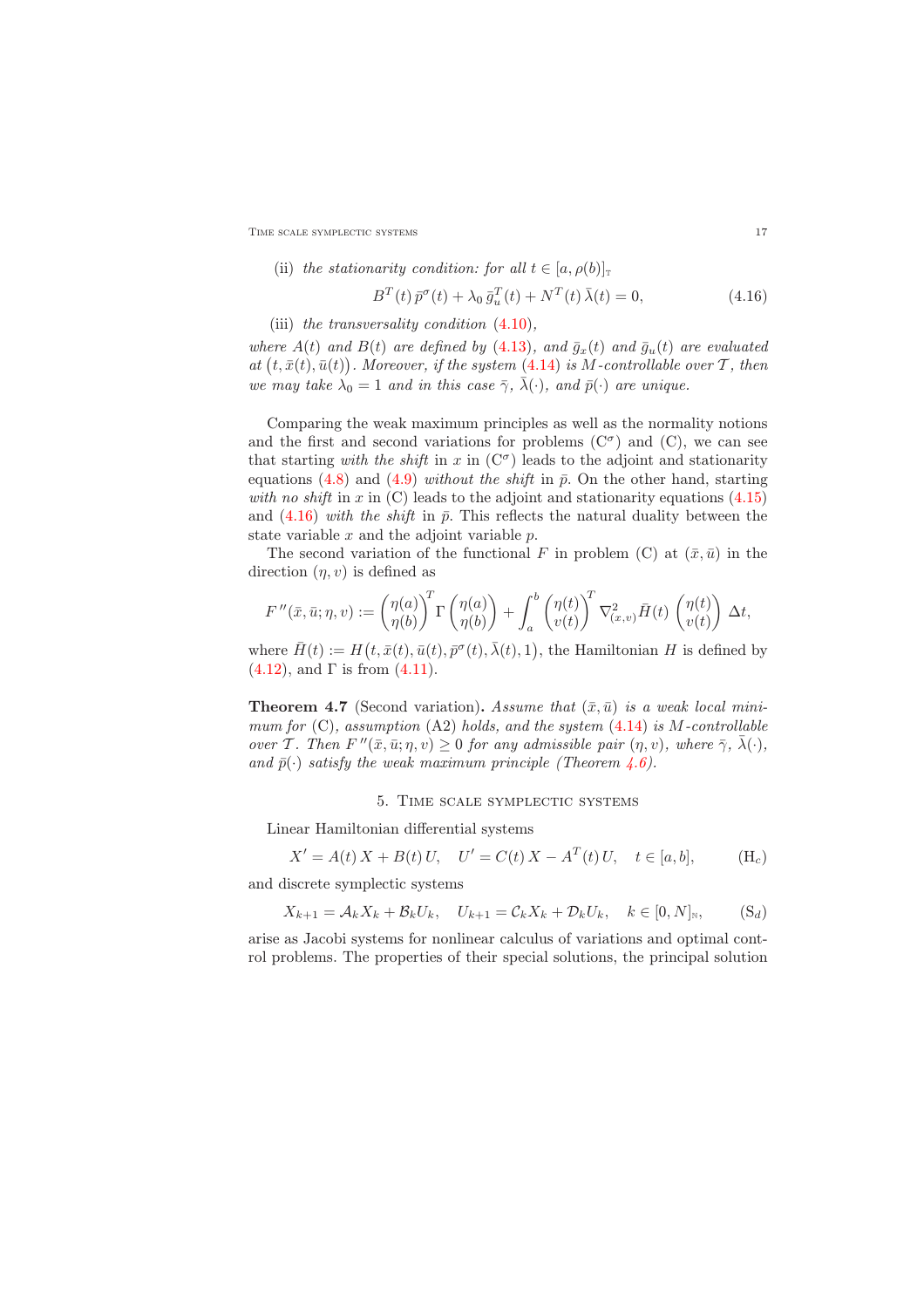or more generally the so-called natural conjoined bases, determine the nonnegativity and positivity of the corresponding quadratic functional arising as the second variation for such nonlinear variational problems. Therefore, such conditions can be used as second order necessary and sufficient optimality criteria.

In this chapter we will show that the continuous time linear Hamiltonian systems  $(H_c)$  and discrete symplectic systems  $(S_d)$  and their corresponding quadratic functionals can be unified and extended into one theory – the theory of time scale symplectic systems. In particular, we study the definiteness of the associated time scale quadratic functional in terms of a natural conjoined basis and in terms of the explicit and implicit Riccati matrix equations.

<span id="page-17-0"></span>5.1. Problem statement. Let  $\Gamma_a$ ,  $\Gamma_b$ ,  $R_a$ , and  $R_b$  be given  $n \times n$ -matrices with  $\Gamma_a$  and  $\Gamma_b$  symmetric. Consider the quadratic functional

$$
\mathcal{I}(x, u) := x^T(a) \Gamma_a x(a) + x^T(b) \Gamma_b x(b) + \mathcal{I}_0(x, u), \tag{5.1}
$$

<span id="page-17-4"></span>where

$$
\mathcal{I}_0(x, u) := \int_a^b \{x^T C^T (I + \mu \mathcal{A}) x + 2\mu x^T C^T \mathcal{B} u + u^T (I + \mu \mathcal{D})^T \mathcal{B} u\}(t) \Delta t,
$$

<span id="page-17-2"></span>over all *admissible*  $(x, u)$ , i.e.,

$$
x^{\Delta}(t) = \mathcal{A}(t) x(t) + \mathcal{B}(t) u(t), \quad t \in [a, \rho(b)]_{\mathbb{T}}, \tag{5.2}
$$

<span id="page-17-3"></span>and  $x(t)$  satisfies

$$
x(a) \in \operatorname{Im} R_a, \quad x(b) \in \operatorname{Im} R_b.
$$
 (5.3)

We assume that  $A, B, C, D : [a, \rho(b)]_{\mathbb{T}} \to \mathbb{R}^{n \times n}$ ,  $A, B, C, D \in C_{\text{prd}}$ , are such that the  $2n \times 2n$  matrix  $\mathcal{S}(t) := \begin{pmatrix} \mathcal{A}(t) & \mathcal{B}(t) \\ \mathcal{C}(t) & \mathcal{D}(t) \end{pmatrix}$  $\mathcal{L}(t)$   $\mathcal{B}(t)$   $\mathcal{D}(t)$  satisfies the identity

$$
S^{T}(t) \mathcal{J} + \mathcal{JS}(t) + \mu(t) S^{T}(t) \mathcal{JS}(t) = 0 \quad \text{on } [a, \rho(b)]_{\mathbb{T}}.
$$
 (5.4)

<span id="page-17-1"></span>Equation [\(5.4\)](#page-17-1) implies that  $I+\mu(t) S(t)$  is a symplectic matrix. To the functional  $\mathcal I$  we associate the so-called *time scale symplectic* (or *Hamiltonian*) system

$$
X^{\Delta} = \mathcal{A}(t) X + \mathcal{B}(t) U, \quad U^{\Delta} = \mathcal{C}(t) X + \mathcal{D}(t) U.
$$
 (S)

When  $[a, b]_T$  is a real connected interval  $[a, b]$ , the identity [\(5.4\)](#page-17-1) defining the time scale symplectic system  $(S)$  becomes

$$
\mathcal{S}^T(t)\,\mathcal{J} + \mathcal{J}\mathcal{S}(t) = 0 \quad \text{on } [a, b],
$$

which means that  $(S)$  reduces to the Hamiltonian system  $(H_c)$ , where  $A(t) :=$  $\mathcal{A}(t), B(t) := \mathcal{B}(t), C(t) := C(t), \text{ and } \mathcal{D}(t) = -\mathcal{A}^{T}(t).$  When  $[a, b]_{\mathbb{T}}$  is the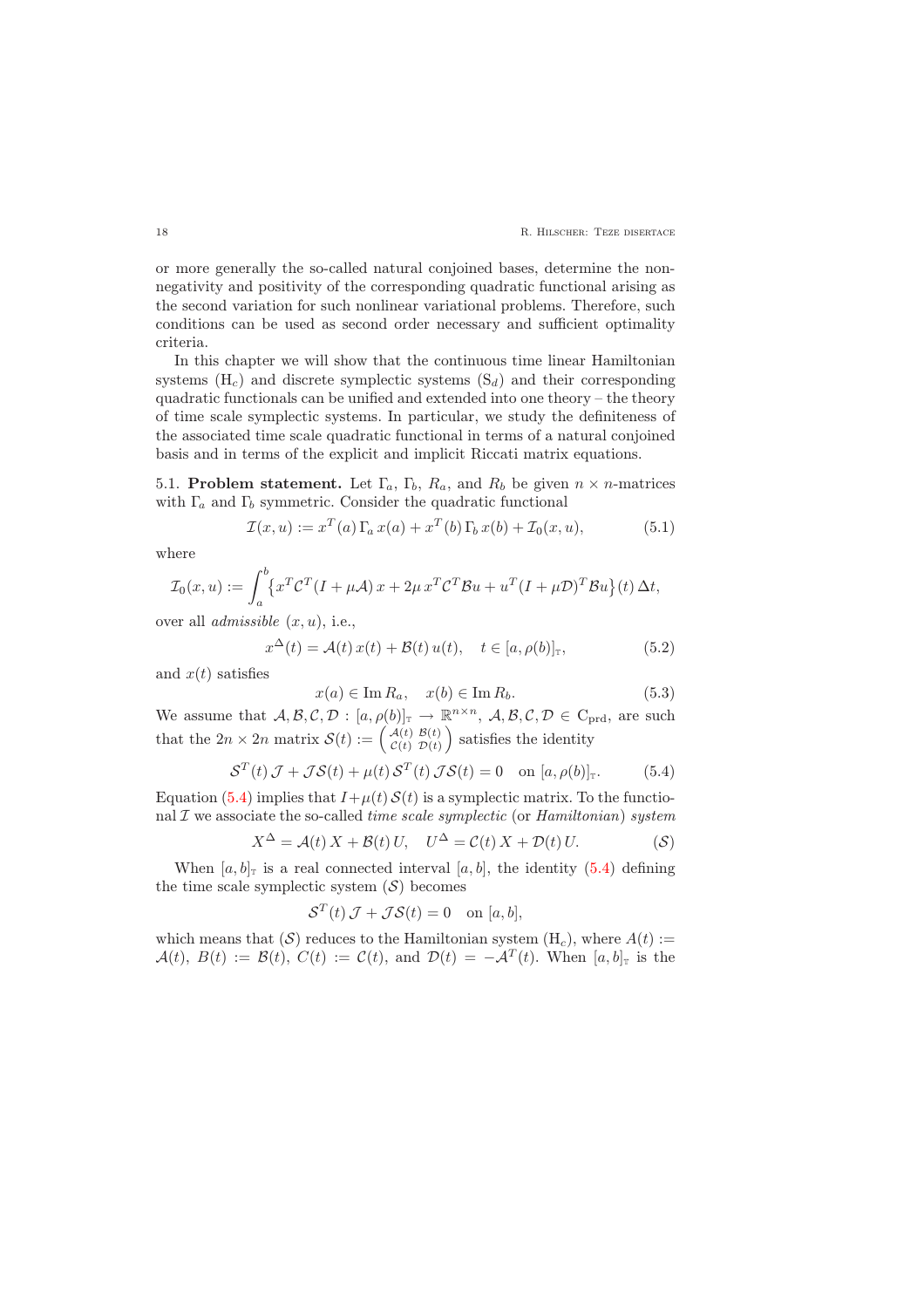discrete interval  $[0, N+1]_N$ , the identity  $(5.4)$  is now equivalent to saying that  $I + \mathcal{S}(k)$  is a symplectic matrix. Thus, with  $A_k := I + \mathcal{A}(k)$ ,  $B_k := \mathcal{B}(k)$ ,  $C_k := \mathcal{C}(k)$ , and  $D_k := I + \mathcal{D}(k)$ , the system  $(\mathcal{S})$  reduces to  $(S_d)$ .

Time scale symplectic systems we first mentioned in [\[49,](#page-29-8) Remark 4.3] as a possible natural extension of therein studied time scale linear Hamiltonian systems. This idea was then developed in the paper [\[34\]](#page-28-9) by the author and Došlý, and in [\[48\]](#page-29-9) by the author, where the Reid roundabout theorem for the quadratic functional  $\mathcal I$  with zero endpoints was established (under a normality assumption). An alternative terminology to the "time scale symplectic system" is the "time scale Hamiltonian system", which is used in [\[4\]](#page-27-7). Since then, several other papers deal with the theory of time scale symplectic systems, such as  $[17, 33, 50, 81, 82, 83]$  $[17, 33, 50, 81, 82, 83]$  $[17, 33, 50, 81, 82, 83]$  $[17, 33, 50, 81, 82, 83]$  $[17, 33, 50, 81, 82, 83]$  $[17, 33, 50, 81, 82, 83]$  $[17, 33, 50, 81, 82, 83]$  $[17, 33, 50, 81, 82, 83]$  $[17, 33, 50, 81, 82, 83]$  $[17, 33, 50, 81, 82, 83]$ , yet excluding the work on general time scale symplectic systems without normality assumption.

A solution  $(X, U)$  of  $(S)$  is a *conjoined basis* if  $X<sup>T</sup>(t)U(t)$  is symmetric and rank  $(X^T(t) \mid U^T(t)) = n$  at some (and hence at any) point  $t \in [a, b]$ <sub>T</sub>. A natural conjoined basis of  $(S)$ , denoted by  $(X_a, U_a)$ , is any conjoined basis satisfying the initial conditions

$$
X_a(a) = R_a, \quad X_a^T(a) U_a(a) = X_a^T(a) \Gamma_a X_a(a).
$$

The conjoined basis definition then implies that we also have  $X_a^T(a)U_a(a)$ symmetric and rank  $(X_a^T(a) \quad U_a^T(a)) = n$ . Given matrices  $R_a$  and  $\Gamma_a$ , by [\[75,](#page-30-6) Corollary 3.1.3], there always exists an  $n \times n$  matrix U (not necessarily unique) such that  $R_a^T U$  is symmetric, rank  $\left(R_a^T \quad U^T\right) = n$ , and  $R_a^T U = R_a^T \Gamma_a R_a$ . The conjoined basis  $(X_a, U_a)$  of  $(S)$  satisfying  $X_a(a) = R_a$  and  $U_a(a) = U$  is then a natural conjoined basis. Hence, the set of natural conjoined bases is nonempty.

A pair  $(x, u)$  is called *admissible* (on the interval  $[a, b]$ <sub>T</sub>) if  $x \in C<sup>1</sup><sub>prd</sub>$ ,  $\mathcal{B}u \in$  $C_{\text{prd}}$ , and it satisfies equation [\(5.2\)](#page-17-2), i.e., the first equation of system  $(S)$ . We remark that in most cases it is sufficient to require that  $u \in C_{\text{prd}}$ , since then the product  $\mathcal{B}u$  is also in C<sub>prd</sub>. However, it could happen that  $\mathcal{B}u$  is in C<sub>prd</sub> when  $u$  is not.

The quadratic functional  $\mathcal I$  is *nonnegative* (or *nonnegative definite*), we write  $\mathcal{I} \geq 0$ , if  $\mathcal{I}(x, u) \geq 0$  for all admissible pairs  $(x, u)$  satisfying the boun-dary conditions [\(5.3\)](#page-17-3). The quadratic functional  $\mathcal I$  is positive (or positive definite), we write  $\mathcal{I} > 0$ , if  $\mathcal{I}(x, u) > 0$  for all admissible  $(x, u)$  satisfying  $(5.3)$ , and  $x \not\equiv 0$  on  $[a, b]_{\tau}$ .

We shall also work with the following  $n \times n$ -matrices (suppressing the argument t in these definitions), defined via a given conjoined basis  $(X, U)$  of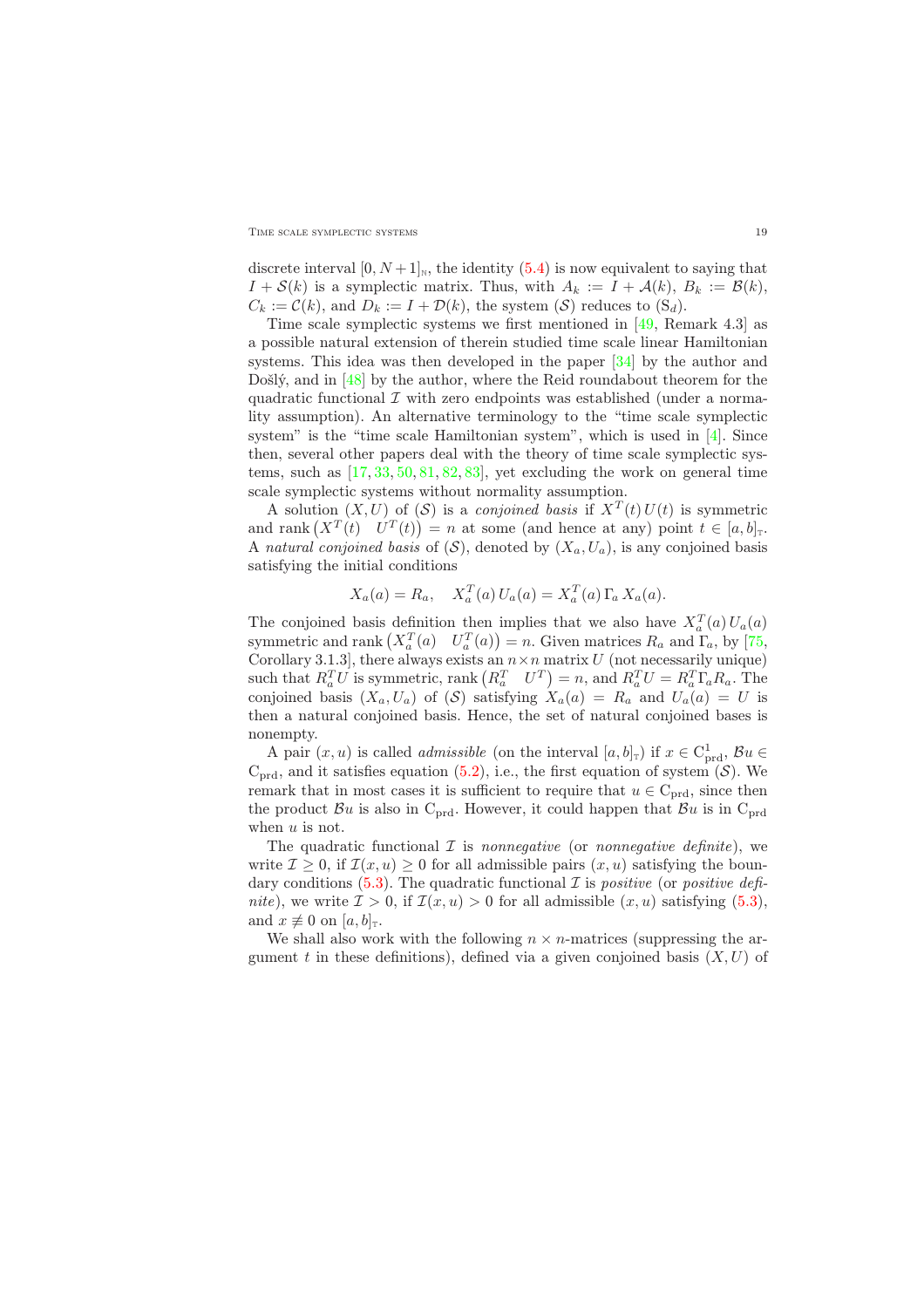20 **R. HILSCHER: TEZE DISERTACE** 

$$
M := [I - X^{\sigma}(X^{\sigma})^{\dagger}] \mathcal{B}, \quad T := I - M^{\dagger}M, \quad P := X(X^{\sigma})^{\dagger}\mathcal{B}.
$$
 (5.5)

Note that in this chapter the matrix function  $M(t)$  has nothing to do with the constant matrix M from Sections [3](#page-6-1) and [4.](#page-10-0)

We say that a matrix valued function  $X(t)$  has *piecewise constant kernel* on  $[a, b]$ <sub>T</sub> if there exist points  $\{t_k\}_{k=0}^m \subseteq [a, b]$ <sub>T</sub> with  $a = t_0 < t_1 < \cdots <$  $t_{m-1} < t_m = b$  such that

$$
\text{Ker } X(t) \text{ is constant for all } t \in (t_{k-1}, t_k)_{\text{r}}, \ k = 1, \dots m.
$$
 (5.6)

<span id="page-19-2"></span>Condition [\(5.6\)](#page-19-2) is void on intervals  $(t_{k-1}, t_k)$ <sub>T</sub> where  $t_k = \sigma(t_{k-1})$ .

<span id="page-19-0"></span>5.2. Jacobi systems for time scale control problems. The motivation for the study of time scale symplectic systems originated in the unification of the continuous time linear Hamiltonian systems  $(H<sub>c</sub>)$  and the discrete symplectic systems  $(S_d)$ . However, it is known in these two special cases that these systems are Jacobi systems for nonlinear calculus of variations and control problems, see e.g.  $[28, 41, 56, 57, 89, 94, 96]$  $[28, 41, 56, 57, 89, 94, 96]$  $[28, 41, 56, 57, 89, 94, 96]$  $[28, 41, 56, 57, 89, 94, 96]$  $[28, 41, 56, 57, 89, 94, 96]$  $[28, 41, 56, 57, 89, 94, 96]$  $[28, 41, 56, 57, 89, 94, 96]$  $[28, 41, 56, 57, 89, 94, 96]$  $[28, 41, 56, 57, 89, 94, 96]$  $[28, 41, 56, 57, 89, 94, 96]$  $[28, 41, 56, 57, 89, 94, 96]$  $[28, 41, 56, 57, 89, 94, 96]$ . In particular, the systems  $(H<sub>c</sub>)$ and  $(S_d)$  are the Euler–Lagrange systems for the quadratic functionals  $\mathcal{I}_c$  and  $\mathcal{I}_d$ , respectively.

This fact is also known for the time scale calculus of variations problems. On the other hand, this question remained open for the time scale control setting. In this section we fill this gap and show that time scale symplectic systems  $(S)$  play the same role for general control problems on time scales. In particular, by using the time scale weak maximum principle in Theorems [4.3](#page-12-2) and [4.6,](#page-15-3) we prove that nonlinear time scale control problems lead to time scale linear Hamiltonian systems (in fact, two kinds of linear Hamiltonian systems, one with the shift in  $\eta$  and one with the shift in  $q$ , depending on whether the original control problem has or does not have the shift in  $x$ ), which naturally possess a symplectic structure and hence, can be embedded into time scale symplectic systems. This fact highlights the theory of time scale symplectic systems as an ultimate field for second order optimality conditions for such variational problems. Furthermore, we also prove that the system  $(S)$  is indeed the Euler–Lagrange system for the functional  $\mathcal{I}$ .

<span id="page-19-3"></span><span id="page-19-1"></span>5.3. Definiteness of quadratic functionals. The first main result of this section is the following characterization of the positivity of  $\mathcal I$  with separable endpoints via the nonexistence of the generalized focal points for a natural conjoined basis of  $(S)$ .

<span id="page-19-4"></span> $(S),$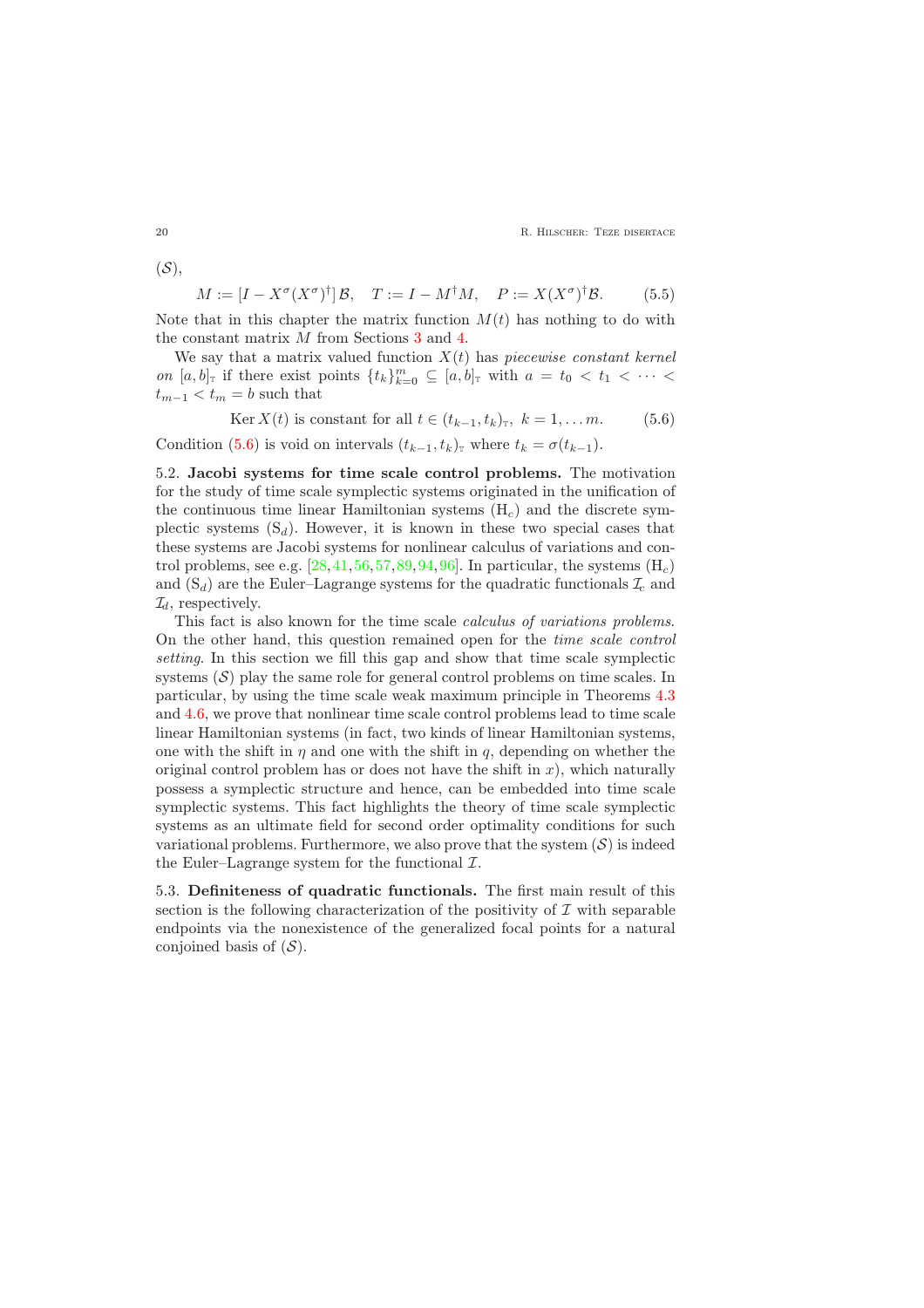TIME SCALE SYMPLECTIC SYSTEMS 21

**Theorem 5.1** ( $\mathcal{I} > 0$ , separated endpoints). The quadratic functional  $\mathcal{I}$  in [\(5.1\)](#page-17-4) is positive definite if and only if a natural conjoined basis  $(X_a, U_a)$  of  $(S)$ has no generalized focal points in  $(a, b]_T$ , that is, the following two conditions

(i) the kernel condition

$$
\operatorname{Ker} X_a(t) \subseteq \operatorname{Ker} X_a(\tau) \quad \text{for all } t, \tau \in [a, b]_{\mathbb{T}}, \tau \le t,
$$

(ii) the  $P$ -condition

$$
P_a(t) := X_a(t) \left[ X_a^{\sigma}(t) \right]^{\dagger} \mathcal{B}(t) \ge 0 \quad \text{for all } t \in [a, \rho(b)]_{\mathbb{T}}, \tag{5.7}
$$

<span id="page-20-0"></span>hold, and satisfies

(iii) the final endpoint inequality

 $\mathbb{R}^2$ 

$$
U_a(b) X_a^{\dagger}(b) + \Gamma_b > 0 \quad on \ \operatorname{Im} R_b \cap \operatorname{Im} X_a(b).
$$

The characterization of the positivity of  $\mathcal I$  in Theorem [5.1](#page-19-3) directly generalizes [\[48,](#page-29-9) Theorem 6] to abnormal systems. This theorem also generalizes and unifies the corresponding continuous-time results in [\[75,](#page-30-6) Theorem 2.4.2] and [\[93,](#page-31-11) Theorem 5.5] and the discrete-time results in [\[19,](#page-28-12) Theorem 3.2] and [\[59,](#page-30-2) Theorem 5].

The second main result of this paper characterizes the nonnegativity of  $\mathcal I$ in terms of a modification of the  $P$ –condition  $(5.7)$ .

<span id="page-20-2"></span>**Theorem 5.2** ( $\mathcal{I} \geq 0$ , separated endpoints). The quadratic functional  $\mathcal{I}$  in  $(5.1)$  is nonnegative if and only if a natural conjoined basis  $(X_a, U_a)$  of  $(S)$ satisfies

- (i)  $X_a(t)$  has piecewise constant kernel on  $[a, b]_T$ ,
- <span id="page-20-1"></span>(ii) the image condition, for all admissible  $(x, u)$  satisfying  $(5.3)$ ,

$$
x(t) \in \operatorname{Im} X_a(t) \quad \text{for all } t \in (a, b]_{\mathbb{T}}, \tag{5.8}
$$

(iii) the  $P$ -condition

$$
T(t) P_a(t) T(t) \ge 0 \quad \text{for all } t \in [a, \rho(b)]_{\mathbb{T}},
$$

where the matrix  $P_a(t)$  is defined by [\(5.7\)](#page-20-0) and  $T(t)$  is given in [\(5.5\)](#page-19-4) through  $(X_a, U_a)$ ,

(iv) the final endpoint inequality

 $U_a(b) X_a^{\dagger}(b) + \Gamma_b \ge 0$  on  $\text{Im } R_b \cap \text{Im } X_a(b)$ .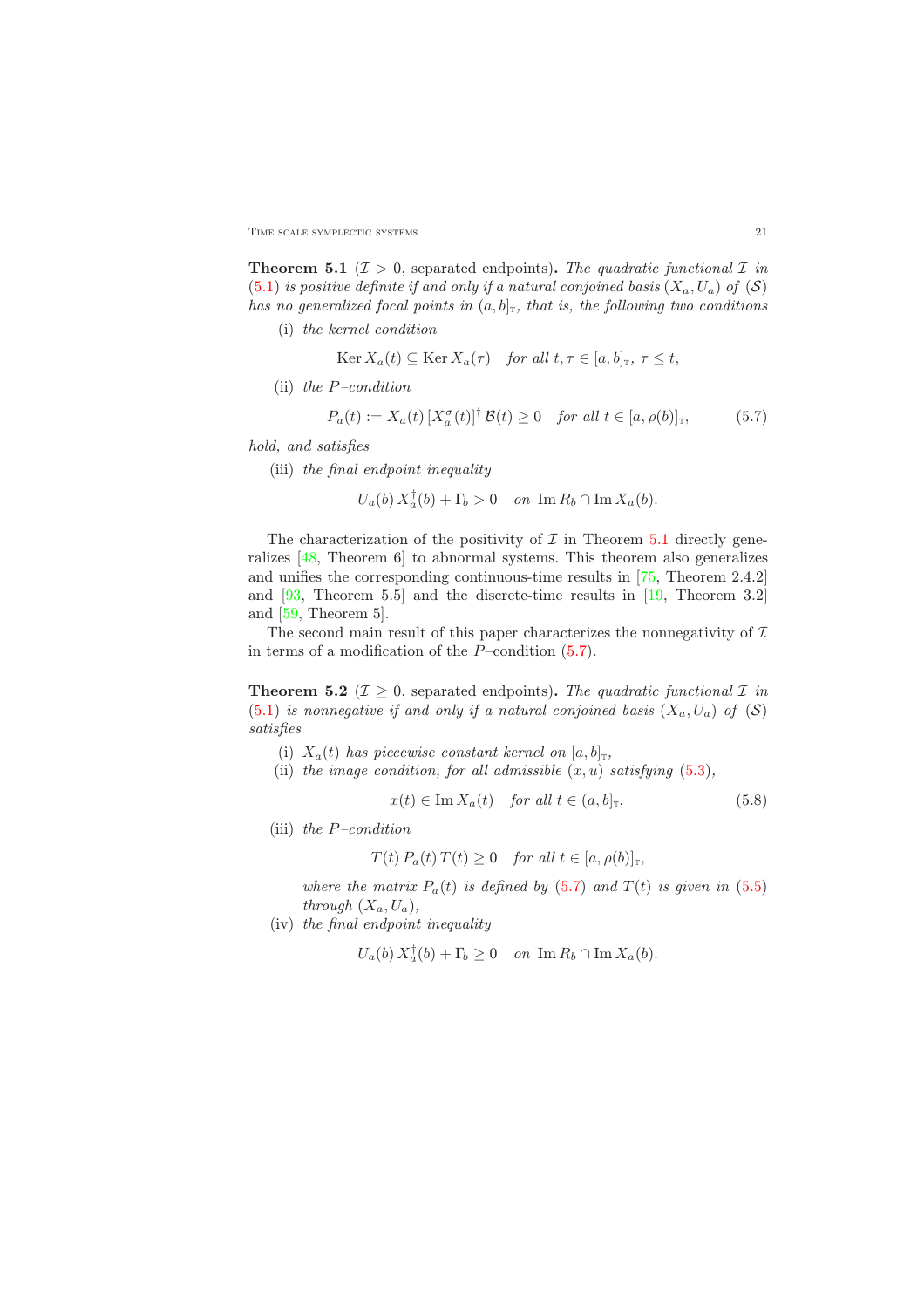Note that the image condition in  $(5.8)$  is satisfied trivially at  $t = a$ , because the admissible pairs  $(x, u)$  satisfy the initial boundary condition  $x(a) \in \text{Im } R_a$ .

The characterization of the nonnegativity of  $\mathcal I$  in Theorem [5.2](#page-20-2) generalizes and unifies the corresponding continuous-time result in [\[76,](#page-30-8) Theorem 2] and the discrete-time result in [\[18,](#page-27-9) Theorem 2].

Next we present a theorem on the piecewise constant kernel of conjoined bases of  $(S)$ . Although the general idea of the proof is similar to the continuous-time case, the proof itself is much more involved. This result is a time scale generalization of [\[76,](#page-30-8) Theorem 3].

Theorem 5.3 (Piecewise constant kernel). Assume that the quadratic functional  $\mathcal{I}_0$  is nonnegative over the zero endpoints. Then for any conjoined basis  $(X, U)$  of  $(S)$ , the matrix  $X(t)$  has piecewise constant kernel on  $[a, b]_T$ , that is, there exist points  $\{t_k\}_{k=0}^m \subseteq [a, b]$  with  $a = t_0 < t_1 < \cdots < t_{m-1} < t_m = b$ such that condition  $(5.6)$  holds. Moreover, we have

<span id="page-21-0"></span>Ker  $X(t) \subseteq \text{Ker } X(t_{k-1}) \cap \text{Ker } X(t_k)$  for all  $t \in (t_{k-1}, t_k)_\mathbb{T}$ ,  $k = 1, \ldots, m$ . (5.9)

Conditions [\(5.6\)](#page-19-2) and [\(5.9\)](#page-21-0) are void on intervals  $(t_{k-1}, t_k)$ <sub>T</sub> where  $t_k = \sigma(t_{k-1})$ .

The absence of any *normality* assumption in the main results of this chapter has opened the door for the utility of new techniques that are particularly useful when extending results from fixed to varying endpoints. For instance, when extending results from fixed to varying endpoints, one known approach is based on adding an isolated point to the original time scale, thus creating a new time scale to which the results on fixed endpoints can be applied. The application of this technique was limited by the fact that a *normality* assumption does not carry through to the newly constructed time scale, see an application to the Riccati equation in [\[65,](#page-30-9) Section 6]. Moreover, such a technique was not admissible in the continuous-time setting, since adding an isolated point to a connected interval would not produce a connected interval, but it is admissible in the time scale setting. On the other hand, there is a known method for extending results from the case of separable endpoints to jointly varying endpoints which is based on applying the separable endpoints results to an equivalent augmented problem having separated endpoints. Unfortunately, the augmented problem turns out to be abnormal, see the applications in [\[65,](#page-30-9) Section 4], and thus the presence of a normality condition in the results for separable endpoints renders this method inapplicable. Hence, the results of this chapter revive all those techniques.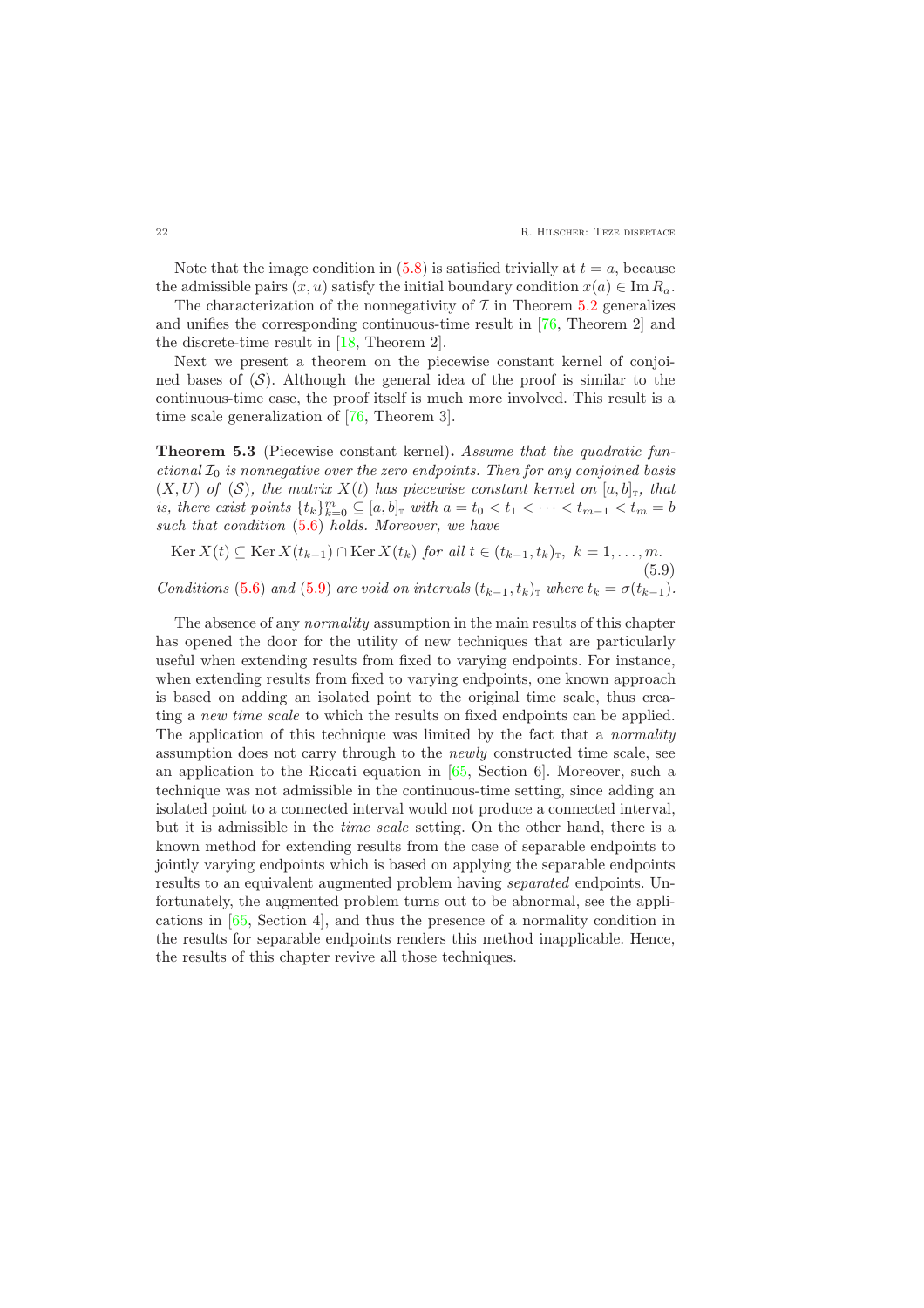TIME SCALE SYMPLECTIC SYSTEMS 23

Furthermore, the fact that no normality is assumed in Theorems [5.1](#page-19-3) and [5.2](#page-20-2) is important for many applications. For example, except of the results on Riccati equations in the next subsection, one can now derive without any normality Sturmian comparison theorems, extensions of Theorems [5.1](#page-19-3) and [5.2](#page-20-2) to jointly varying endpoints, perturbation results for positive and nonnegative definite quadratic functionals, and the characterization of the positivity of  $\mathcal I$ in terms of a time scale Riccati inequality. These mentioned results were obtained by the author and Zeidan in  $[65]$  and by the author and Růžičková in [\[53,](#page-29-11) [54\]](#page-29-12).

<span id="page-22-0"></span>5.4. Riccati matrix equation – explicit. In this section we will construct a solution of the time scale Riccati equation

$$
R[Q](t) = 0, \quad t \in [a, \rho(b)]_{\mathbb{T}}, \tag{R}
$$

involving the Riccati operator

$$
R[Q](t) := Q^{\Delta} - [\mathcal{C}(t) + \mathcal{D}(t) Q] + Q^{\sigma}[\mathcal{A}(t) + \mathcal{B}(t) Q].
$$

It is known that equation  $(\mathcal{R})$  has a symmetric solution  $Q(t)$  on  $[a, b]$ <sub>T</sub> if and only if the symplectic system  $(S)$  has a conjoined basis  $(X, U)$  such that  $X(t)$ is *invertible* for all  $t \in [a, b]_T$ , see e.g. [\[34,](#page-28-9) Theorem 3] or [\[33,](#page-28-10) Theorem 10.9]. In this case, the solution  $Q(t)$  of  $(\mathcal{R})$  is given by  $Q(t) = U(t) X^{-1}(t)$  on  $[a, b]_{\mathcal{I}}$ .

Note that, given boundary conditions  $(5.3)$  in terms of the matrices  $R_a$  and  $R_b$ , we can set  $\mathcal{M}_a := I - R_a R_a^{\dagger}$  and  $\mathcal{M}_b := I - R_b R_b^{\dagger}$  to obtain equivalent boundary conditions

$$
\mathcal{M}_a x(a) = 0, \quad \mathcal{M}_b x(b) = 0. \tag{5.10}
$$

<span id="page-22-1"></span>Conversely, given the boundary conditions [\(5.10\)](#page-22-1) in terms of the projections  $\mathcal{M}_a$  and  $\mathcal{M}_b$ , the obvious choice  $R_a := I - \mathcal{M}_a$  and  $R_b := I - \mathcal{M}_b$  yields the boundary conditions [\(5.3\)](#page-17-3). Furthermore, we may assume without loss of generality that the matrices  $\Gamma_a$  and  $\Gamma_b$  satisfy  $\Gamma_a = (I - M_a) \Gamma_a (I - M_a)$  and  $\Gamma_b = (I - \mathcal{M}_b) \Gamma_b (I - \mathcal{M}_b).$ 

In view of the above remark, we can choose a specific natural conjoined basis  $(X_a, U_a)$ , called in this context "the" natural conjoined basis, by using the initial conditions

$$
X_a(a) = I - \mathcal{M}_a, \quad U_a(a) = \Gamma_a + \mathcal{M}_a.
$$

<span id="page-22-2"></span>The main result on the solvability of the explicit Riccati equation  $(R)$  is then the following.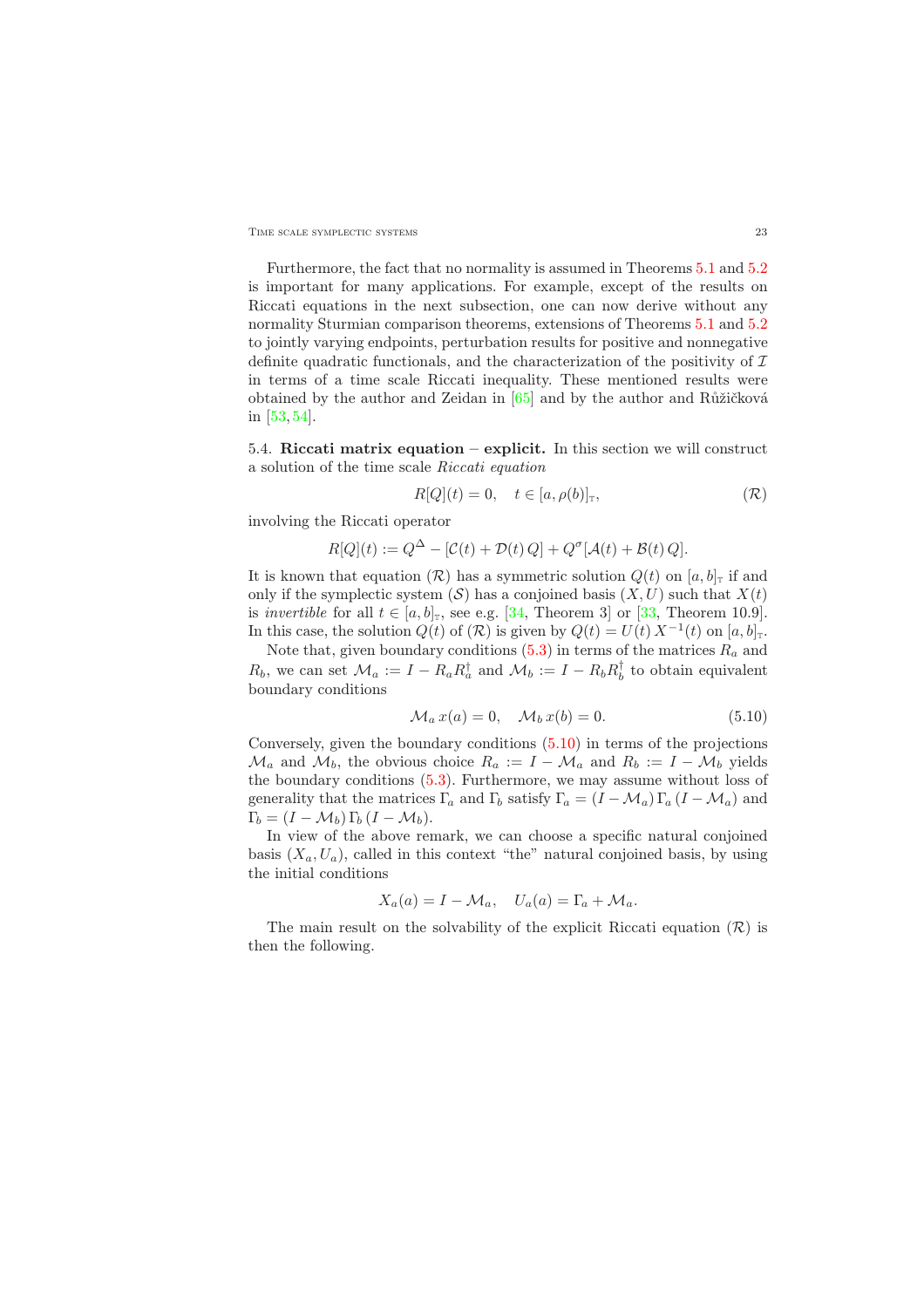**Theorem 5.4** ( $\mathcal{I} > 0$ , separated endpoints). The following statements are equivalent.

- (i) The quadratic functional  $\mathcal I$  in [\(5.1\)](#page-17-4) is positive over [\(5.10\)](#page-22-1).
- (ii) There exists a conjoined basis  $(X, U)$  of  $(S)$  with no generalized focal points in  $(a, b]_T$  such that  $X(t)$  is invertible for all  $t \in [a, b]_T$  and satisfying

$$
X^{T}(a) [\Gamma_a X(a) - U(a)] > 0 \quad on \operatorname{Ker} \mathcal{M}_a X(a),
$$
  

$$
X^{T}(b) [\Gamma_b X(b) + U(b)] > 0 \quad on \operatorname{Ker} \mathcal{M}_b X(b).
$$

(iii) There exists a symmetric solution  $Q(t)$  on  $[a, b]$ <sub>T</sub> of the time scale Riccati matrix equation  $(R)$  such that for all  $t \in [a, \rho(b)]_{\tau}$ 

$$
I + \mu(t) \left[ A(t) + B(t) Q(t) \right] \text{ is invertible,}
$$
  

$$
\left\{ I + \mu(t) \left[ A(t) + B(t) Q(t) \right] \right\}^{-1} B(t) \ge 0,
$$

and satisfying the initial and final endpoint inequalities

$$
\Gamma_a - Q(a) > 0 \quad on \ \text{Ker}\ \mathcal{M}_a,
$$
  
\n
$$
\Gamma_b + Q(b) > 0 \quad on \ \text{Ker}\ \mathcal{M}_b.
$$

In Theorem [5.4](#page-22-2) we are able to remove a certain "dense-normality" assumption used in  $[48,$  Theorem 1] or in [\[33,](#page-28-10) Theorem 10.52] and, furthermore, extend this result to variable endpoints. The corresponding statements to Theorem [5.4](#page-22-2) in the special cases of the continuous and discrete times can be found respectively in [\[85,](#page-31-12) Theorem 7.4] and [\[59,](#page-30-2) Theorem 7]. Furthermore, it is shown in [\[65,](#page-30-9) Theorem 7.1] that the Riccati matrix equation  $(\mathcal{R})$  can be replaced by the Riccati inequality

$$
R[Q](t)\left\{I+\mu(t)\left[\mathcal{A}(t)+\mathcal{B}(t)Q\right]\right\}^{-1}\leq 0, \quad t\in[a,\rho(b)]_{\mathbb{T}}.
$$

This constitutes a generalization and unification of the continuous time Riccati inequality in  $[85,$  Theorems 7.2–7.4], see also  $[84,$  Theorem VII.5.3], the discrete time Riccati inequality in [\[51,](#page-29-13) Theorem 1], and the time scale Riccati inequality in [\[55,](#page-29-14) Theorem 3.1]. Note the latter reference deals with a linear Hamiltonian system under a normality assumption and zero endpoints.

<span id="page-23-0"></span>5.5. Riccati matrix equations – implicit. The result of Theorem [5.4](#page-22-2) on the "explicit" Riccati equation  $(R)$  is based on the existence of some conjoined basis  $(X, U)$  of  $(S)$  which has  $X(t)$  invertible on  $[a, b]_T$ . On the other hand, if we require to use a *specific* conjoined basis of  $(S)$ , such as the natural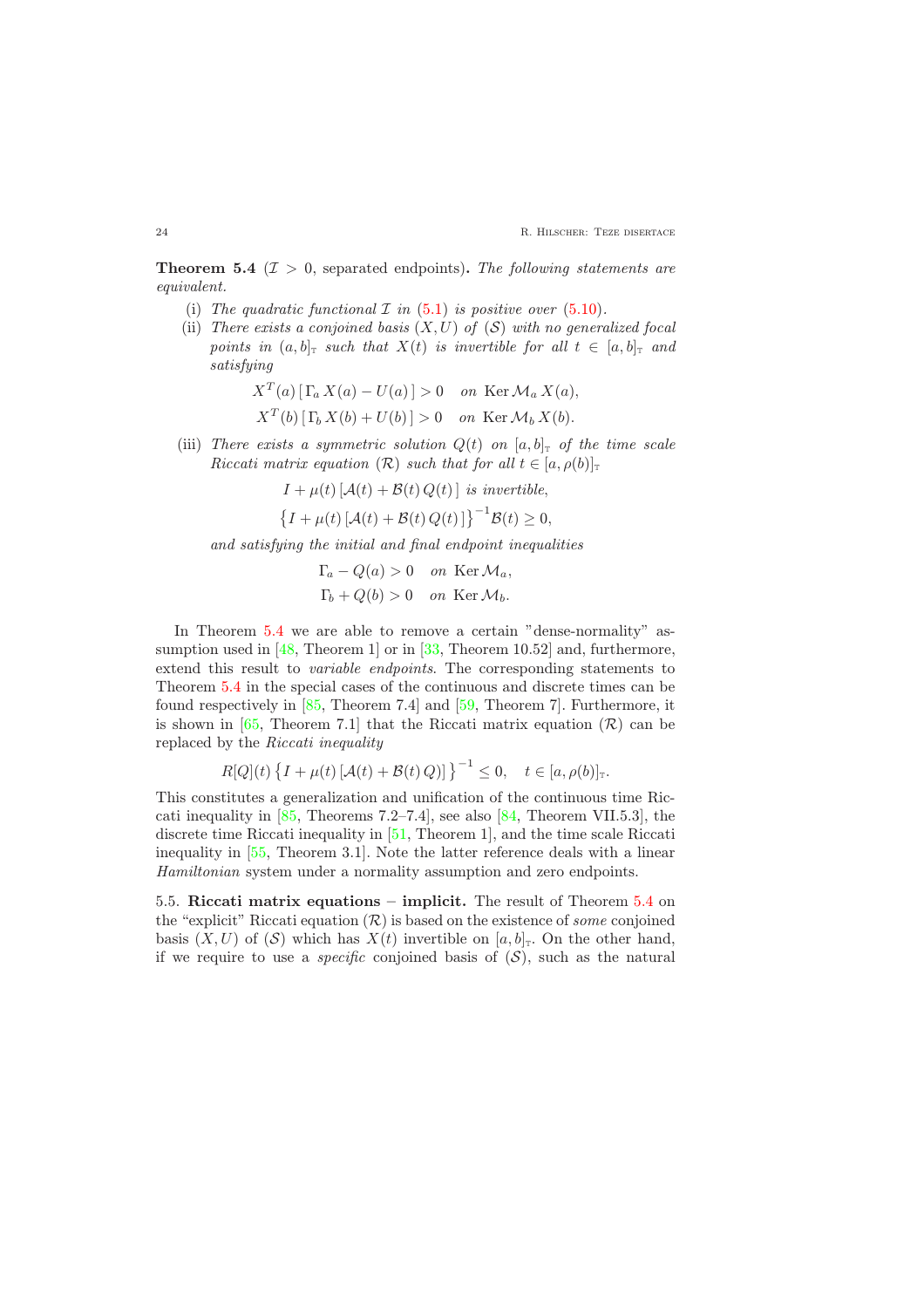#### TIME SCALE SYMPLECTIC SYSTEMS 25

conjoined basis  $(X_a, U_a)$ , then the "explicit" Riccati equation  $(\mathcal{R})$  has to be replaced by an implicit Riccati equation. The word "implicit" means that the Riccati operator  $R[Q](t)$  is projected over the image of the matrix  $X_a(t)$ .

The main feature of the results in this section resides in the absence of the invertibility assumption of  $X_a(t)$  and thus permitting the inclusion of abnormal systems. Instead we are contented with the assumption that the Moore– Penrose generalized inverse  $X_a^{\dagger}$  is *continuous* on the time scale interval  $(a, b)$ <sub>T</sub> or  $(a, b]$ <sup>T</sup>. In the continuous time case this means that Ker  $X_a$  is constant on the connected interval  $(a, b)$  or  $(a, b]$ , while in the discrete case this assumption is vacuous. However, there are time scales, such as the union of disjoint closed intervals, for which  $X_a^{\dagger}$  is continuous but Ker  $X_a$  is not constant. The image condition  $(5.8)$  is known to play a key role for the nonnegativity of  $\mathcal{I}$ , see Theorem [5.2.](#page-20-2) One of our Riccati type results (Theorem [5.5\)](#page-24-0) involves this image condition, while in the other one (Theorem [5.6\)](#page-25-0) this condition is replaced by a certain Riccati type inequality.

Given a symmetric  $n \times n$  matrix function  $Q(t)$  on  $[a, b]_T$ , we define the symmetric matrix

$$
\mathcal{P}(t) := \{ \mathcal{B} + \mu \left( \mathcal{D}^T - \mathcal{B}^T Q^{\sigma} \right) \mathcal{B} \}(t).
$$

<span id="page-24-0"></span>The symmetry of  $\mathcal{P}(t)$  follows from the properties of the coefficients of  $(\mathcal{S})$ obtained from the defining identity [\(5.4\)](#page-17-1).

**Theorem 5.5** ( $\mathcal{I} \geq 0$ , separable endpoints). Assume that  $X_a^{\dagger}$  is continuous on  $(a, b)$ <sub>T</sub>. The quadratic functional *I* in [\(5.1\)](#page-17-4) is nonnegative over [\(5.10\)](#page-22-1) if and only if  $X_a$  has piecewise constant kernel on  $[a, b]_T$  and there exists a symmetric  $n \times n$  matrix function  $Q(t)$  on  $[a, b]$ <sub>T</sub> such that  $Q \in C^1_{\text{prd}}(a, b)$ <sub>T</sub> and satisfying

<span id="page-24-1"></span>(i) the time scale implicit Riccati equation:

$$
[X_a^{\sigma}(t)]^T R[Q](t) X_a(t) = 0 \qquad on \ (a, \rho(b))_{\mathbb{T}}, \tag{5.11}
$$

and the equation in  $(5.11)$  holds also at  $t = a$  if a is right-scattered, and at  $t = \rho(b)$  if b is left-scattered,

(ii) the initial condition:

<span id="page-24-3"></span><span id="page-24-2"></span>
$$
Q(a) = \Gamma_a, \quad \text{if } a \text{ is right-scattered}, \tag{5.12}
$$

$$
(I - \mathcal{M}_a) \lim_{t \to a^+} Q(t) X_a(t) = \Gamma_a, \quad \text{if a is right-dense}, \tag{5.13}
$$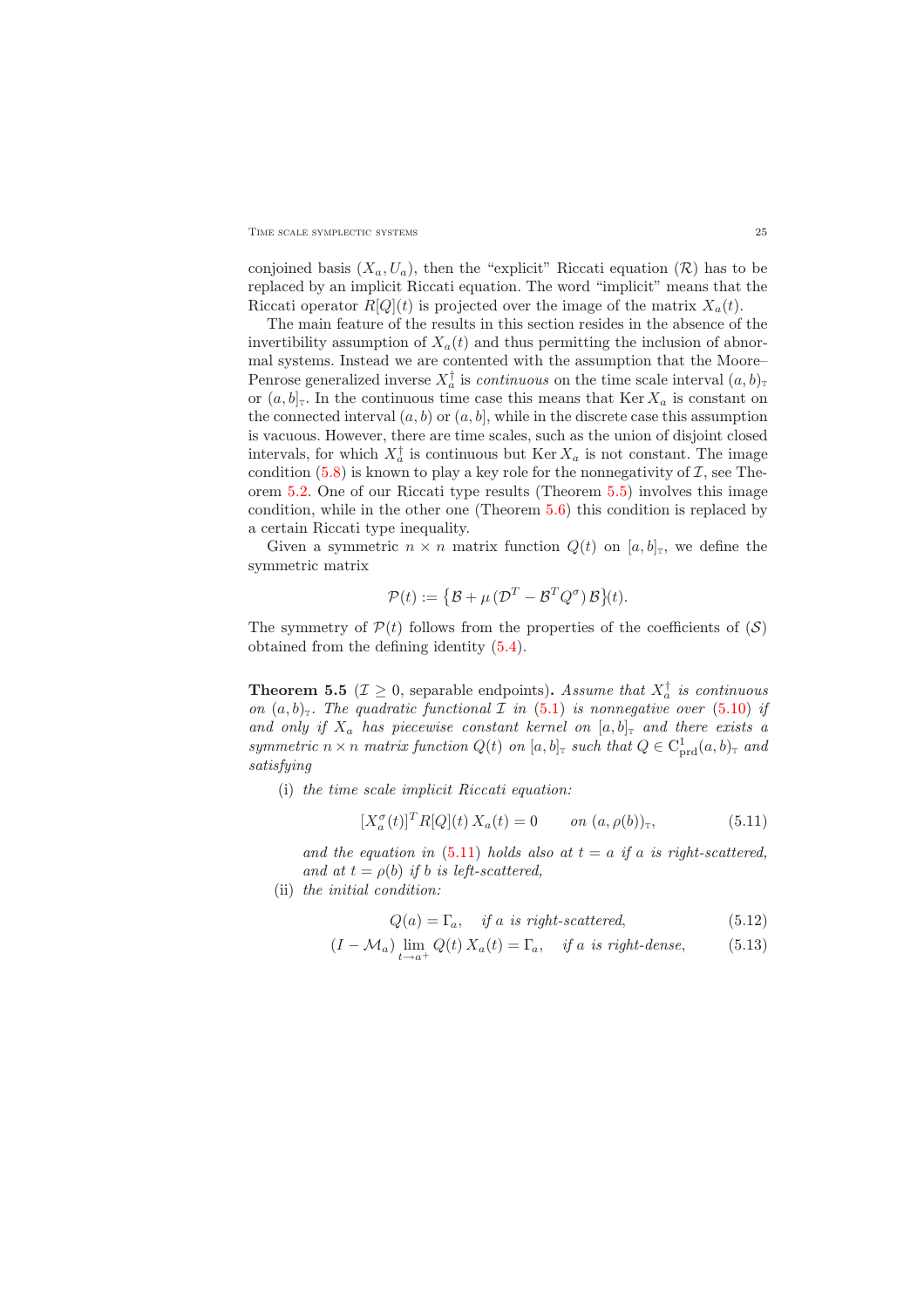(iii) the final endpoint inequality:

$$
Q(b) + \Gamma_b \ge 0 \quad on \ \text{Ker } \mathcal{M}_b \cap \text{Im } X_a(b), \quad \text{if } b \text{ is left-scattered}, \tag{5.14}
$$

$$
X_a^T(b) \lim_{t \to b^-} [\Gamma_b + Q(t)] \, X_a(t) \ge 0 \quad on \ \text{Ker } \mathcal{M}_b \, X_a(b), \quad \text{if } b \text{ is left-dense}, \tag{5.15}
$$

<span id="page-25-4"></span>(iv) the  $P$ -condition:

<span id="page-25-2"></span><span id="page-25-1"></span>
$$
T(t)\mathcal{P}(t)\,T(t) \ge 0 \qquad on \ [a,\rho(b)]_{\mathbb{T}},\tag{5.16}
$$

where the matrix  $T(t)$  is defined in [\(5.5\)](#page-19-4) through  $(X_a, U_a)$ ,

(v) for any admissible  $(x, u)$  satisfying  $(5.10)$  we have the image condition [\(5.8\)](#page-20-1) and

$$
\mu(t) [I - T(t)] [u(t) - Q(t) x(t)] = 0 \quad on [a, \rho(b)]_{\mathbb{T}}.
$$

The characterization of the nonnegativity of  $\mathcal I$  in Theorem  $5.5$  uses the image condition [\(5.8\)](#page-20-1). In our next result we are able to remove this image condition, except at  $t = b$  if b is a left-dense point, but the price for this improvement is assuming the condition

$$
Q(t) X(t) = U(t) X^{\dagger}(t) X(t)
$$
\n(5.17)

<span id="page-25-3"></span>that connects together the solutions  $Q$  and  $X_a$  at all scattered points, and a Riccati type equation for all admissible  $x$  instead of the one for the solution  $X_a$ .

<span id="page-25-0"></span>**Theorem 5.6** ( $\mathcal{I} \geq 0$ , separable endpoints). Assume that  $X_a^{\dagger}$  is continuous on  $(a, b)$ <sub>T</sub>. Then  $\mathcal{I} \geq 0$  over [\(5.10\)](#page-22-1) if and only if  $X_a$  has piecewise constant kernel on  $[a, b]_T$  and there exists a symmetric  $n \times n$  matrix function  $Q(t)$  on  $[a, b]$ <sub>T</sub> such that  $Q \in C^1_{\text{prd}}(a, b)$ <sub>T</sub> and satisfying

- (i) the initial condition  $(5.12)$  and  $(5.13)$ ,
- (ii) the final endpoint condition  $(5.14)$  and  $(5.15)$ ,
- (iii) for all points  $t \in [a, b]$ <sub>T</sub> which are right-scattered or left-scattered, Q and  $(X_a, U_a)$  satisfy equation [\(5.17\)](#page-25-3),
- (iv) the P-condition [\(5.16\)](#page-25-4), where the matrix  $T(t)$  is defined in formulas  $(5.5)$  through  $(X_a, U_a)$ ,
- <span id="page-25-5"></span>(v) for any admissible  $(x, u)$  with  $(5.10)$  we have
	- (a) the Riccati type identity

$$
[x^{\sigma}(t)]^{T} R[Q](t) x(t) = 0 \qquad on \ (a, \rho(b))_{\mathbb{T}}, \tag{5.18}
$$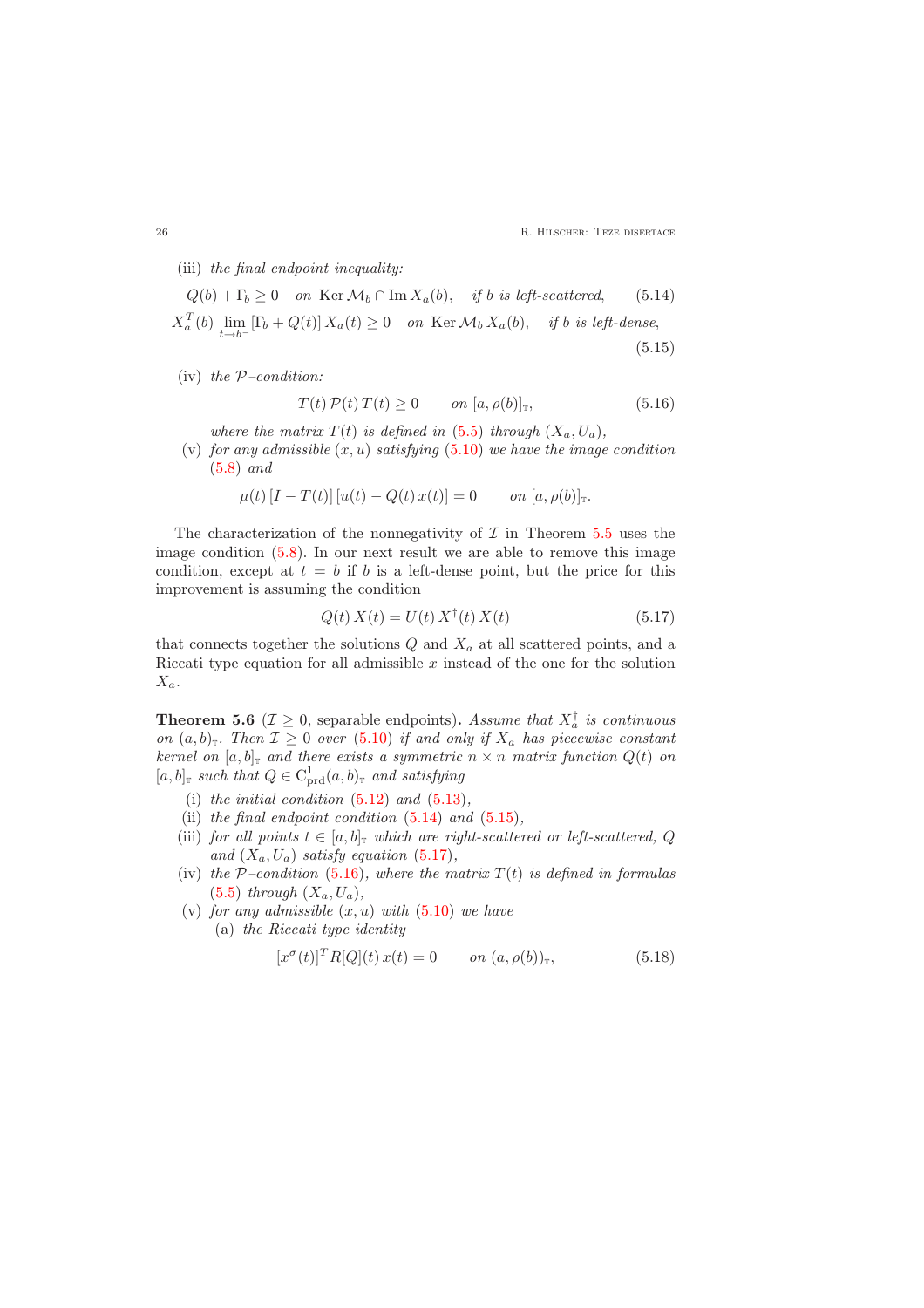TIME SCALE SYMPLECTIC SYSTEMS 27

and the equation in  $(5.18)$  holds also at  $t = a$  if a is rightscattered and at  $t = \rho(b)$  if b is left-scattered,

(b) the image condition:

 $x(b) \in \text{Im } X_a(b)$  if b is left-dense.

The strengthening of the conditions on  $Q(t)$  at  $t = \rho(b)$  or  $t = b$  in Theo-rem [5.5](#page-24-0) yields the result on the positivity of the quadratic functional  $\mathcal I$  defined in [\(5.1\)](#page-17-4).

**Theorem 5.7** ( $\mathcal{I} > 0$ , separable endpoints). Assume that  $X_a^{\dagger}$  is continuous on  $(a, b]_T$ . Then  $\mathcal{I} > 0$  over  $(5.10)$  if and only if  $X_a$  has piecewise constant kernel on  $[a, b]_T$  and there exists a symmetric  $n \times n$  matrix function  $Q(t)$  on  $[a, b]$ <sub>T</sub> such that  $Q \in C^1_{\text{prd}}(a, b]$ <sub>T</sub> and satisfying

<span id="page-26-0"></span>(i) the time scale implicit Riccati equation

$$
R[Q](t) X_a(t) = 0 \t on (a, \rho(b)]_T,
$$
\t(5.19)

- and the equation in [\(5.19\)](#page-26-0) holds also at  $t = a$  if a is right-scattered,
- (ii) the initial condition  $(5.12)$  and  $(5.13)$ ,
- (iii) the final endpoint inequality

$$
Q(b) + \Gamma_b > 0 \qquad on \ \text{Ker}\,\mathcal{M}_b \cap \text{Im}\,X_a(b),
$$

(iv) the  $P$ -condition

$$
\mathcal{P}(t) \geq 0 \qquad on \; [a, \rho(b)]_{\mathbb{T}}.
$$

These kind of results on implicit Riccati equations that we obtain in this subsection do not exits in the literature for the special case of continuous time even if  $X_a$  is assumed to be *invertible* on  $(a, b)$  or  $(a, b)$ . Thereby we complete the study of quadratic functionals in the abnormal case that was initiated for the continuous time by Kratz in his pioneering work [\[76\]](#page-30-8). On the other hand, one of the nonnegativity results is new for the special case of discrete time, as it does not impose any extra restriction on  $Q$  as in  $[52]$ , while the second nonnegativity result reduces to its discrete counterpart in [\[52\]](#page-29-15).

In view of Theorems [4.4](#page-14-2) and [4.7](#page-16-2) and Subsection [5.2,](#page-19-0) the characterizations of the nonnegativity of the quadratic functional  $\mathcal{I}$  in [\(5.1\)](#page-17-4) in Theorems [5.2,](#page-20-2) [5.5](#page-24-0) and [5.6](#page-25-0) constitute second order necessary optimality conditions for the time scale control problems  $(C^{\sigma})$  and  $(C)$  from Section [4](#page-10-0) with separated endpoints.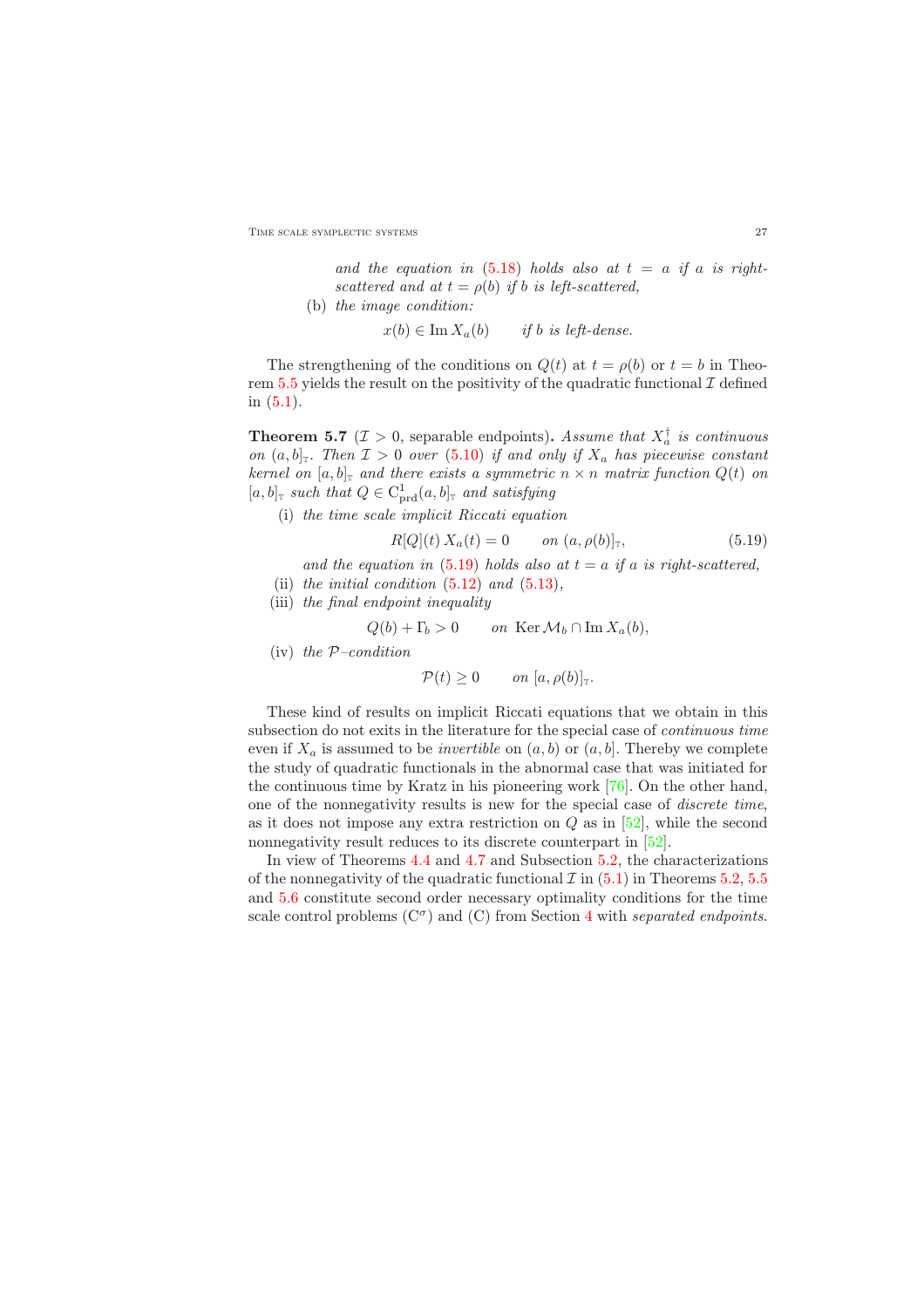<span id="page-27-0"></span>**28 R. HILSCHER: TEZE DISERTACE** 

#### **REFERENCES**

- [1] R. P. Agarwal, C. D. Ahlbrandt, M. Bohner, A. Peterson, Discrete linear Hamiltonian systems: A survey, in: "Discrete and Continuous Hamiltonian Systems", R. P. Agarwal and M. Bohner, editors, Dynam. Systems Appl. 8 (1999), no. 3–4, 307–333.
- [2] R. P. Agarwal, M. Bohner, Quadratic functionals for second order matrix equations on time scales, Nonlinear Anal. 33 (1998), no. 7, 675–692.
- <span id="page-27-7"></span><span id="page-27-6"></span>[3] R. P. Agarwal, M. Bohner, P. J. Y. Wong, Sturm-Liouville eigenvalue problems on time scales, *Appl. Math. Comput.* **99** (1999), no. 2-3, 153-166.
- [4] C. D. Ahlbrandt, M. Bohner, J. Ridenhour, Hamiltonian systems on time scales, J. Math. Anal. Appl. 250 (2000), no. 2, 561–578.
- [5] C. D. Ahlbrandt, M. Bohner, T. Voepel, Variable change for Sturm–Liouville differential operators on time scales, J. Difference Equ. Appl. 9 (2003), no. 1, 93–107.
- [6] C. D. Ahlbrandt, C. Morian, Partial differential equations on time scales, in: "Dynamic Equations on Time Scales", R. P. Agarwal, M. Bohner, and D. O'Regan, editors, J. Comput. Appl. Math. 141 (2002), no. 1–2, 35–55.
- <span id="page-27-5"></span>[7] C. D. Ahlbrandt, A. C. Peterson, *Discrete Hamiltonian Systems: Difference Equations*, Continued Fractions, and Riccati Equations, Kluwer Academic Publishers, Boston, 1996.
- <span id="page-27-2"></span>[8] F. M. Atici, D. C. Biles, A. Lebedinsky, An application of time scales to economics, Math. Comput. Modelling 43 (2006), no. 7–8, 718–726.
- [9] B. Aulbach, L. Neidhart, Integration on measure chains, in: "New Progress in Difference Equations", Proceedings of the Sixth International Conference on Difference Equations (Augsburg, 2001), B. Aulbach, S. Elaydi, and G. Ladas, editors, pp. 239–252, Chapman & Hall/CRC, Boca Raton, FL, 2004.
- <span id="page-27-1"></span>[10] D. D. Bainov, P. S. Simeonov, Impulsive Differential Equations: Asymptotic Properties of the Solutions, (translated from the Bulgarian manuscript by V. Kovachev), Series on Advances in Mathematics for Applied Sciences, Vol. 28. World Scientific Publishing Co., Inc., River Edge, NJ, 1995.
- [11] A. Ben-Israel, T. N. E. Greville, *Generalized Inverses: Theory and Applications*, John Wiley & Sons, Inc., New York, 1974.
- [12] D. S. Bernstein, Matrix Mathematics. Theory, Facts, and Formulas with Application to Linear Systems Theory, Princeton University Press, Princeton, 2005.
- [13] M. Bohner, Linear Hamiltonian difference systems: disconjugacy and Jacobi-type conditions, J. Math. Anal. Appl. 199 (1996), no. 3, 804–826.
- <span id="page-27-4"></span>[14] M. Bohner, Calculus of variations on time scales, Dynam. Systems Appl. 13 (2004), no. 3–4, 339–349.
- <span id="page-27-3"></span>[15] M. Bohner, Time Scales in Economics and Finance, NSF grant (\$100,000) awarded for the academic year 2007/2008 at the University of Missouri–Rolla.
- [16] M. Bohner, O. Došlý, Disconjugacy and transformations for symplectic systems, Rocky Mountain J. Math. 27 (1997), no. 3, 707–743.
- <span id="page-27-8"></span>[17] M. Bohner, O. Došlý, Oscillation of symplectic dynamic systems, ANZIAM J. 46 (2004), no. 1, 17–32.
- <span id="page-27-9"></span>[18] M. Bohner, O. Došlý, R. Hilscher, W. Kratz, Diagonalization approach to discrete quadratic functionals, Arch. Inequal. Appl. 1 (2003), no. 2, 261–274.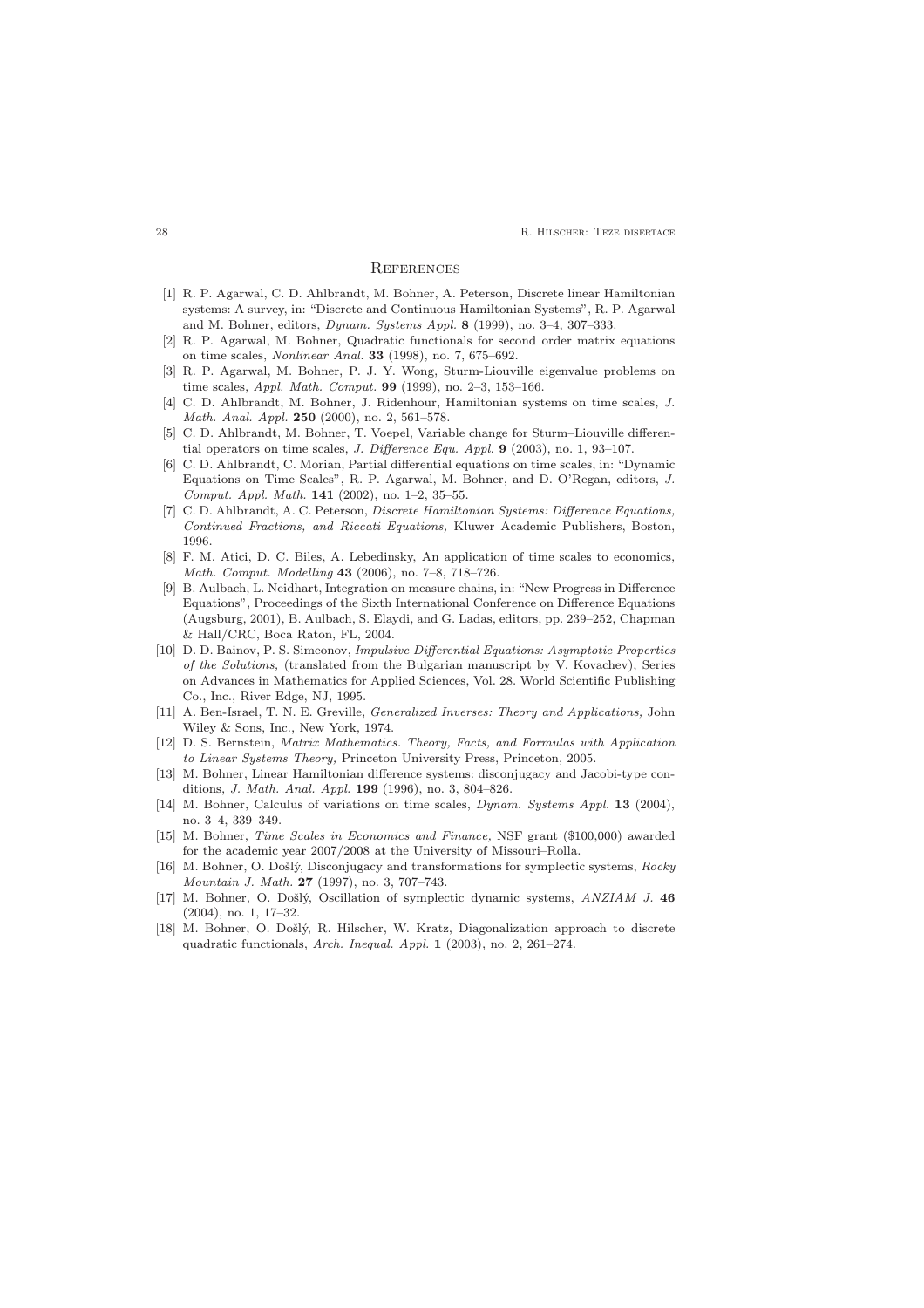#### <span id="page-28-12"></span>**REFERENCES** 29

- [19] M. Bohner, O. Došlý, W. Kratz, Discrete Reid roundabout theorems, in: "Discrete and Continuous Hamiltonian Systems", R. P. Agarwal and M. Bohner, editors, Dynam. Systems Appl. 8 (1999), no. 3–4, 345–352.
- [20] M. Bohner, O. Došlý, W. Kratz, Positive semidefiniteness of discrete quadratic functionals, Proc. Edinburgh Math. Soc. 46 (2003), 627–636.
- <span id="page-28-2"></span>[21] M. Bohner, M. Fan, J. Zhang, Existence of periodic solutions in predator-prey and competition dynamic systems, Nonlinear Anal. Real World Appl. 7 (2006), no. 5, 1193–1204.
- <span id="page-28-3"></span><span id="page-28-0"></span>[22] M. Bohner, M. Fan, J. Zhang, Periodicity of scalar dynamic equations and applications to population models, J. Math. Anal. Appl.  $330$  (2007), no. 1, 1–9.
- [23] M. Bohner, A. Peterson, Dynamic Equations on Time Scales. An Introduction with Applications, Birkhäuser, Boston, 2001.
- <span id="page-28-5"></span><span id="page-28-1"></span>[24] M. Bohner, A. Peterson, Editors, Advances in Dynamic Equations on Time Scales, Birkhäuser, Boston, 2003.
- [25] V. G. Boltyanskii, Optimal Control of Discrete Systems, John Wiley & Sons, New York - Toronto, 1978.
- [26] O. Bolza, *Lectures on the Calculus of Variations*, 2nd ed., Chelsea Publishing Co., New York, 1961.
- [27] H. Brezis, Analyse Fonctionnelle. Théorie et Applications. (French) [Functional Analysis. Theory and Applications], Collection Mathématiques Appliquées pour la Maîtrise. [Collection of Applied Mathematics for the Master's Degree]. Masson, Paris, 1983.
- <span id="page-28-11"></span>[28] A. E. Bryson, Y. C. Ho, Applied Optimal Control. Optimization, Estimation, and Control, Hemisphere Publishing Corp., Washington, 1975.
- <span id="page-28-4"></span>[29] R. T. Bupp, D. S. Bernstein, V. Chellaboina, W. M. Haddad, Finite settling time control of the double integrator using a virtual trap-door absorber, IEEE Trans. Automat. Control 45 (2000), no. 4, 776-780.
- [30] V. Chellaboina, S. P. Bhat, W. M. Haddad, An invariance principle for nonlinear hybrid and impulsive dynamical systems, Nonlinear Anal. 53 (2003), no. 3-4, 527–550.
- [31] Z. Došlá, O. Došlý, Quadratic functionals with general boundary conditions, Appl. Math. Optim. 36 (1997), 243–262.
- <span id="page-28-6"></span>[32] O. Došlý, S. Hilger, A necessary and sufficient condition for oscillation of the Sturm-Liouville dynamic equation on time scales, in: "Dynamic Equations on Time Scales", R. P. Agarwal, M. Bohner, and D. O'Regan, editors, J. Comput. Appl. Math. 141 (2002), no. 1–2, 147–158.
- <span id="page-28-10"></span>[33] O. Došlý, S. Hilger, R. Hilscher, Symplectic dynamic systems, in: "Advances in Dynamic Equations on Time Scales", M. Bohner and A. Peterson, editors, pp. 293–334, Birkhäuser, Boston, 2003.
- <span id="page-28-9"></span>[34] O. Došlý, R. Hilscher, Disconjugacy, transformations and quadratic functionals for symplectic dynamic systems on time scales, J. Differ. Equations Appl. 7 (2001), 265– 295.
- <span id="page-28-7"></span>[35] L. Erbe, S. Hilger, Sturmian theory on measure chains, *Differential Equations Dynam.* Systems 1 (1993), no. 3, 223–244.
- <span id="page-28-8"></span>[36] L. Erbe, A. Peterson, Oscillation criteria for second order matrix dynamic equations on a time scale, in: "Dynamic Equations on Time Scales", R. P. Agarwal, M. Bohner, and D. O'Regan, editors, J. Comput. Appl. Math. 141 (2002), no. 1–2, 169–185.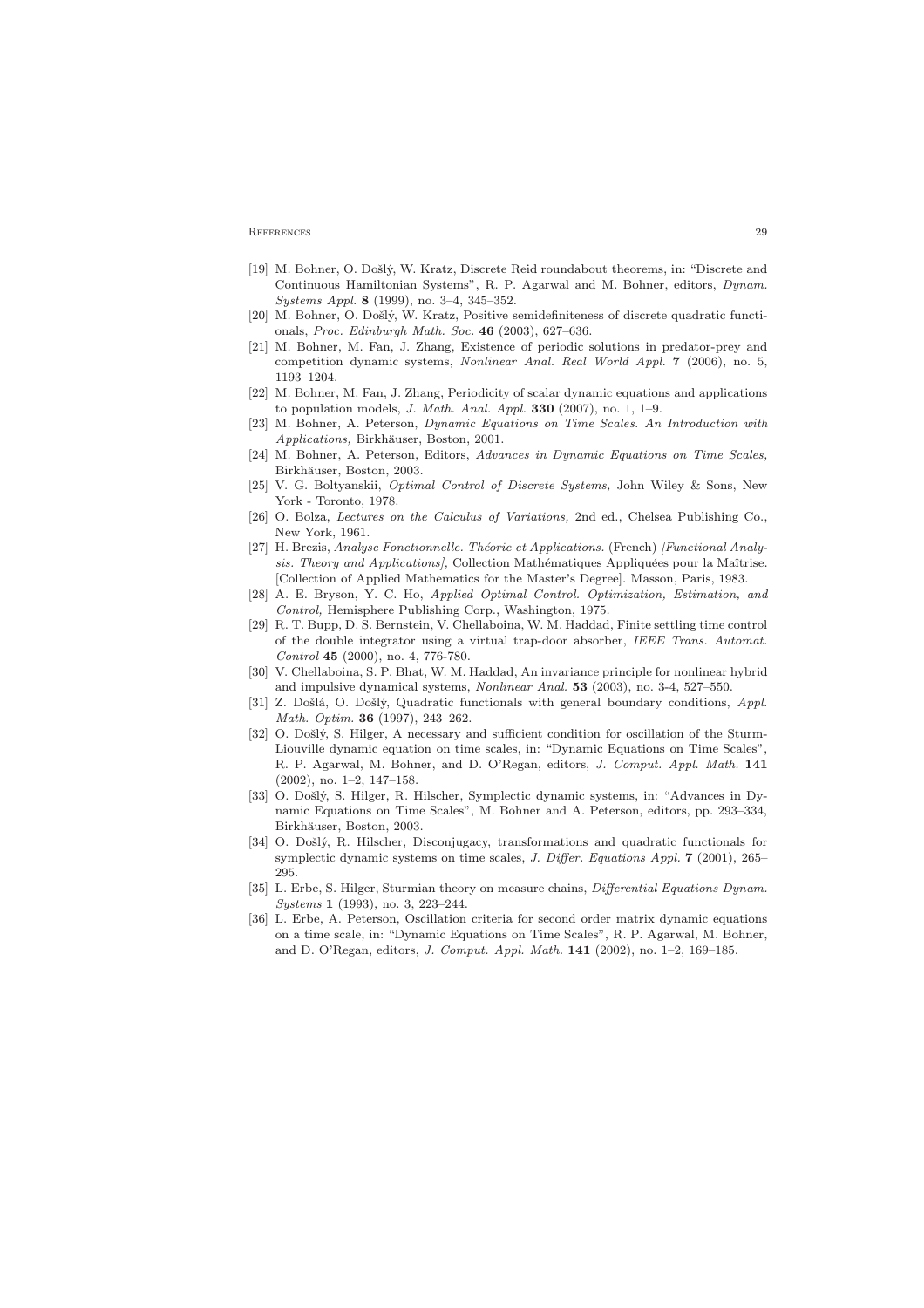- <span id="page-29-4"></span>[37] I. M. Gelfand, S. V. Fomin, Calculus of Variations, Prentice-Hall, Englewood Cliffs, NJ, 1963.
- [38] J. Gregory, C. Lin, *Constrained Optimization in the Calculus of Variations and Opti*mal Control Theory, Van Nostrand Reinhold, New York, 1992.
- <span id="page-29-1"></span>[39] W. M. Haddad, V. Chellaboina, N. A. Kablar, Non-linear impulsive dynamical systems. Part I: Stability and dissipativity, *Internat. J. Control* 74 (2001), no. 17, 1631-1658.
- <span id="page-29-2"></span>[40] W. M. Haddad, V. Chellaboina, N. A. Kablar, Non-linear impulsive dynamical systems. Part II: Stability of feedback interconnections and optimality, Internat. J. Control 74 (2001), no. 17, 1659–1677.
- <span id="page-29-3"></span>[41] M. R. Hestenes, Calculus of Variations and Optimal Control Theory, John Wiley & Sons, New York, 1966.
- <span id="page-29-6"></span>[42] M. R. Hestenes, Quadratic variational theory, in: "Control Theory and the Calculus of Variations", pp. 1–37, A. V. Balakrishnan, editor, Academic Press, New York, 1969.
- <span id="page-29-5"></span>[43] M. R. Hestenes, Quadratic control problems, J. Optim. Theory Appl. 17 (1975), no. 1– 2, 1–42.
- <span id="page-29-0"></span>[44] S. Hilger, Ein Maßkettenkalkül mit Anwendung auf Zentrumsmannigfaltigkeiten, PhD dissertation. University of Würzburg, 1988.
- [45] S. Hilger, Analysis on measure chains a unified approach to continuous and discrete calculus, Results Math. 18 (1990), no. 1–2, 18–56.
- <span id="page-29-7"></span>[46] R. Hilscher, Linear Hamiltonian systems on time scales: positivity of quadratic functionals, in: "Boundary value problems and related topics", A. C. Peterson, editor, Math. Comput. Modelling 32 (2000), no. 5–6, 507–527.
- [47] R. Hilscher, Inhomogeneous quadratic functionals on time scales, J. Math. Anal. Appl. 253 (2001), no. 2, 473–481.
- <span id="page-29-9"></span><span id="page-29-8"></span>[48] R. Hilscher, Reid roundabout theorem for symplectic dynamic systems on time scales, Appl. Math. Optim. 43 (2001), no. 2, 129–146.
- [49] R. Hilscher, Positivity of quadratic functionals on time scales: necessity, Math. Nachr. 226 (2001), 85–98.
- <span id="page-29-10"></span>[50] R. Hilscher, Comparison results for solutions of time scale matrix Riccati equations and inequalities, Aust. J. Math. Anal. Appl. 3 (2006), no. 2, Article 13, 1–15.
- <span id="page-29-13"></span>[51] R. Hilscher, V. Růžičková, Riccati inequality and other results for discrete symplectic systems, J. Math. Anal. Appl. 322 (2006), no. 2, 1083–1098.
- <span id="page-29-15"></span>[52] R. Hilscher, V. Růžičková, Implicit Riccati equations and quadratic functionals for discrete symplectic systems, Internat. J. Difference Equ. 1 (2006), no. 1, 135–154.
- <span id="page-29-11"></span>[53] R. Hilscher, V. Růžičková, Perturbation of nonnegative time scale quadratic functionals, in: "Difference Equations, Special Functions, and Orthogonal Polynomials", Proceedings of the International Conference (Munich, 2005), S. Elaydi, J. Cushing, R. Lasser, A. Ruffing, V. Papageorgiou, and W. Van Assche, editors, pp. 266–275, World Scientific, London, 2007.
- <span id="page-29-12"></span>[54] R. Hilscher, V. Růžičková, Perturbation of time scale quadratic functionals with variable endpoints, Adv. Dyn. Syst. Appl. 2 (2007), no. 2, 207–224.
- <span id="page-29-14"></span>[55] R. Hilscher, P. Řehák, Riccati inequality, disconjugacy, and reciprocity principle for linear Hamiltonian dynamic systems, in: "Dynamic Equations on Time Scales", M. Bohner and B. Kaymakçalan, editors, *Dynam. Systems. Appl.* 12 (2003), no. 1-2, 171–189.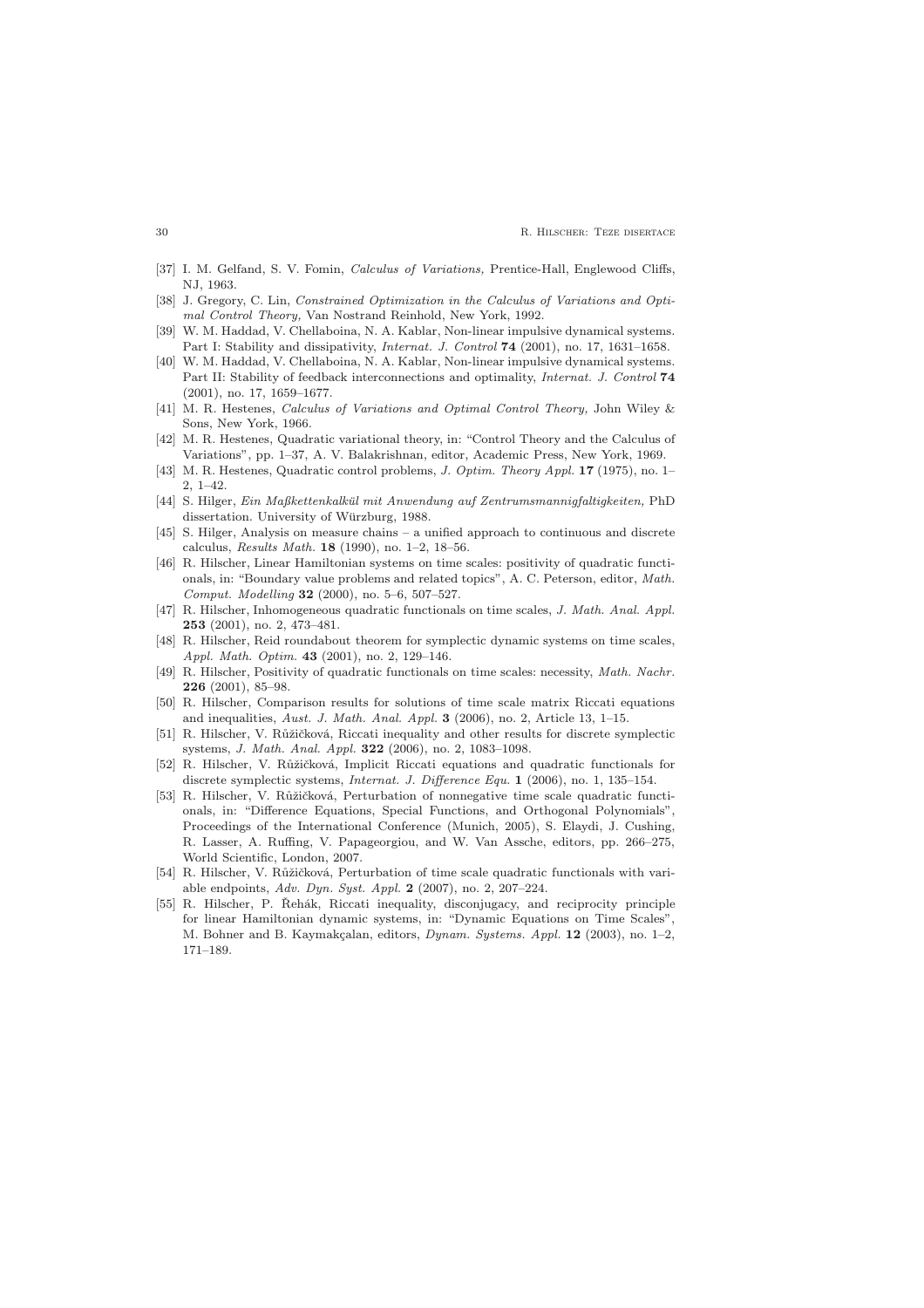#### REFERENCES 31

- <span id="page-30-7"></span><span id="page-30-1"></span>[56] R. Hilscher, V. Zeidan, Discrete optimal control: the accessory problem and necessary optimality conditions, J. Math. Anal. Appl. 243 (2000), no. 2, 429–452.
- [57] R. Hilscher, V. Zeidan, Second order sufficiency criteria for a discrete optimal control problem, J. Difference Equ. Appl. 8 (2002), no. 6, 573–602.
- [58] R. Hilscher, V. Zeidan, Coupled intervals in the discrete calculus of variations: necessity and sufficiency, J. Math. Anal. Appl. 276 (2002), no. 1, 396–421.
- <span id="page-30-2"></span>[59] R. Hilscher, V. Zeidan, Symplectic difference systems: variable stepsize discretization and discrete quadratic functionals, Linear Algebra Appl. 367 (2003), 67–104.
- [60] R. Hilscher, V. Zeidan, Nonnegativity of a discrete quadratic functional in terms of the (strengthened) Legendre and Jacobi conditions, in: "Advances in Difference Equations IV", R. P. Agarwal, editor, Comput. Math. Appl. 45 (2003), no. 6–9, 1369–1383.
- <span id="page-30-5"></span>[61] R. Hilscher, V. Zeidan, Calculus of variations on time scales: weak local piecewise  $C_{rd}^1$ solutions with variable endpoints, J. Math. Anal. Appl. 289 (2004), no. 1, 143–166.
- <span id="page-30-4"></span>[62] R. Hilscher, V. Zeidan, Nonnegativity and positivity of a quadratic functional in the discrete calculus of variations: A survey, *J. Difference Equ. Appl.* **11** (2005), no. 9, 857–875.
- [63] R. Hilscher, V. Zeidan, Time scale symplectic systems without normality, J. Differential Equations 230 (2006), no. 1, 140–173.
- [64] R. Hilscher, V. Zeidan, Legendre, Jacobi, and Riccati type conditions for time scale variational problem with application, Dynam. Systems Appl. 16 (2007), no. 3, 451– 480.
- <span id="page-30-9"></span>[65] R. Hilscher, V. Zeidan, Applications of time scale symplectic systems without normality, J. Math. Anal. Appl. 340 (2008), no. 1, 451–465.
- [66] R. Hilscher, V. Zeidan, Time scale embedding theorem and coercivity of quadratic functionals, Analysis (Munich) 28 (2008), no. 1, 1–28.
- [67] R. Hilscher, V. Zeidan, Riccati equations for abnormal time scale quadratic functionals, J. Differential Equations 244 (2008), no. 6, 1410–1447.
- [68] R. Hilscher, V. Zeidan, Weak maximum principle and accessory problem for control problems on time scales, Nonlinear Anal., to appear.
- [69] R. Hilscher, V. Zeidan, Reid roundabout theorems for time scale symplectic systems, submitted.
- [70] R. Hilscher, V. Zeidan, Nabla time scale symplectic systems, in preparation.
- [71] D. H. Jacobson, D. H. Martin, M. Pachter, T. Geveci, Extensions of Linear-Quadratic Control Theory, Lecture Notes in Control and Information Sciences, Vol. 27, Springer-Verlag, Berlin, 1980.
- [72] V. Kac, P. Cheung, *Quantum Calculus*, Springer-Verlag, New York, 2002.
- <span id="page-30-3"></span><span id="page-30-0"></span>[73] B. Kaymakçalan, V. Lakshmikantham, S. Sivasundaram, *Dynamic Systems on Mea*sure Chains, Kluwer Academic Publishers, Boston, 1996.
- [74] W. G. Kelley, A. C. Peterson, Difference Equations: An Introduction with Applications, Academic Press, San Diego, 1991.
- <span id="page-30-8"></span><span id="page-30-6"></span>[75] W. Kratz, Quadratic Functionals in Variational Analysis and Control Theory, Akademie Verlag, Berlin, 1995.
- [76] W. Kratz, Definiteness of quadratic functionals, Analysis (Munich) 23 (2003), no. 2, 163–183.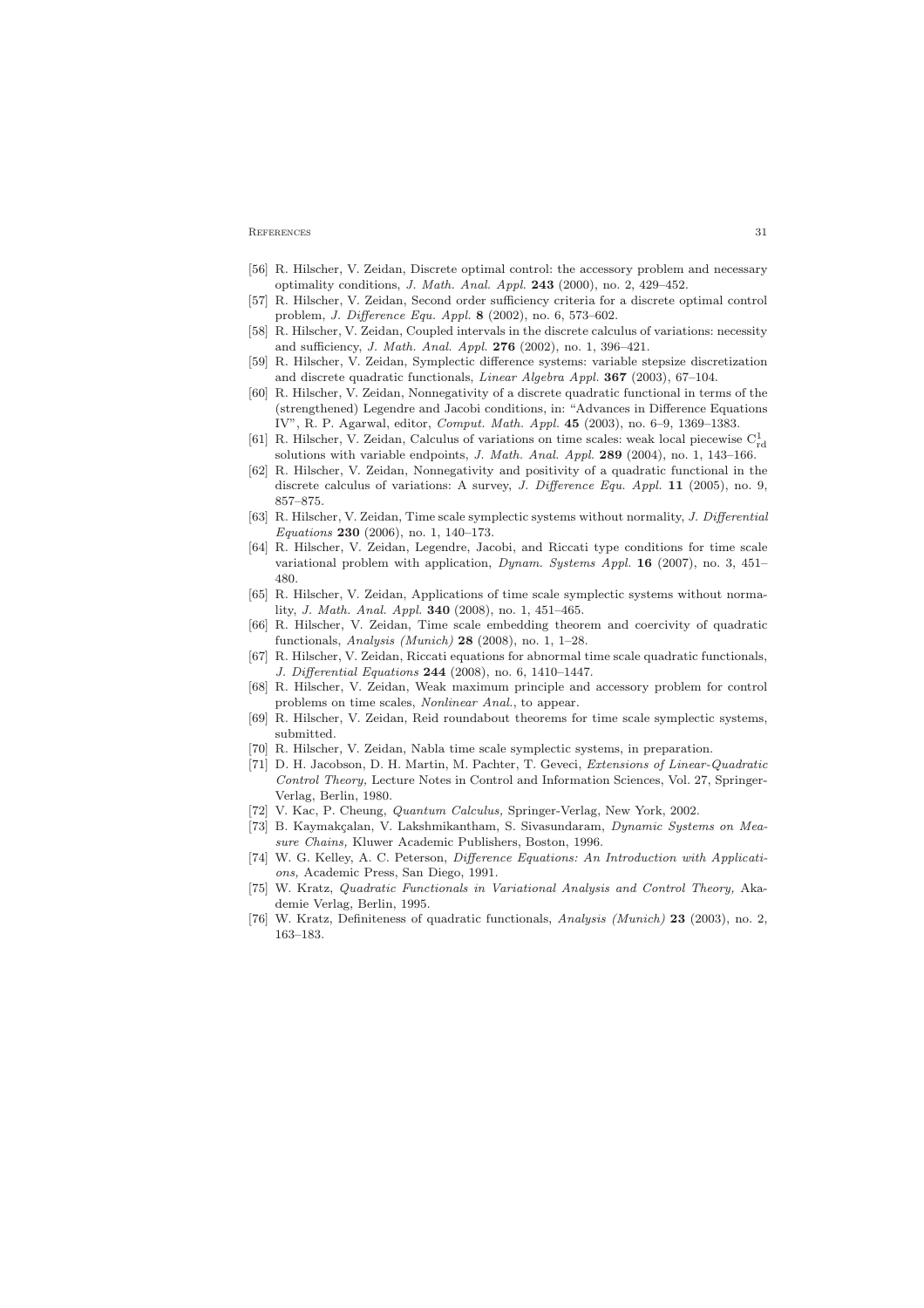- <span id="page-31-2"></span>[77] V. Lakshmikantham, D. D. Bainov, P. S. Simeonov, Theory of Impulsive Differential Equations, Series in Modern Applied Mathematics, Vol. 6. World Scientific Publishing Co., Inc., Teaneck, NJ, 1989.
- <span id="page-31-4"></span><span id="page-31-1"></span>[78] M. D. Lemmon, K. X. He, I. Markovsky, Supervisory hybrid systems, IEEE Control Syst. Mag. 19 (1999), no. 1, 42-55.
- [79] F. L. Lewis, Optimal Control, John Wiley & Sons, Inc., New York, 1986.
- [80] A. Peterson, B. Thompson, Henstock-Kurzweil delta and nabla integrals, J. Math. Anal. Appl. 323 (2006), no. 1, 162-178.
- <span id="page-31-5"></span>[81] Z. Pospíšil, Hyperbolic sine and cosine functions on measure chains, in: "Proceedings of the Third World Congress of Nonlinear Analysts, Part 2" (Catania, 2000), Nonlinear Anal. **47** (2001), no. 2, 861-872.
- <span id="page-31-6"></span>[82] Z. Pospíšil, An inverse problem for matrix trigonometric and hyperbolic functions on measure chains, in: " Colloquium on Differential and Difference Equations, CDDE 2002" (Brno), pp. 205–211, Folia Fac. Sci. Natur. Univ. Masaryk. Brun. Math., Vol. 13, Masaryk Univ., Brno, 2003.
- <span id="page-31-13"></span><span id="page-31-7"></span>[83] Z. Pospíšil, Hyperbolic matrix systems, functions, and transformations on time scales, author preprint, October 2001.
- <span id="page-31-12"></span>[84] W. T. Reid, Ordinary Differential Equations, Wiley, New York, 1971.
- [85] W. T. Reid, Riccati Differential Equations, Academic Press, New York London, 1972.
- [86] W. Rudin, *Principles of Mathematical Analysis*, Third edition. International Series in Pure and Applied Mathematics. McGraw-Hill Book Co., New York, 1976.
- [87] B. P. Rynne,  $L^2$  spaces and boundary value problems on time-scales, J. Math. Anal. Appl. 328 (2007), no. 2, 1217-1236.
- <span id="page-31-8"></span><span id="page-31-0"></span>[88] V. Spedding, Taming nature's numbers, New Scientist, 19 July 2003, 28–31.
- [89] G. Stefani, P. Zezza, Constrained regular LQ-control problems, SIAM J. Control Optim. 35 (1997), no. 3, 876-900.
- <span id="page-31-3"></span>[90] C. C. Tisdell, A. Zaidi, Basic qualitative and quantitative results for solutions to nonlinear, dynamic equations on time scales with an application to economic modelling, Nonlinear Anal. 68 (2008), no. 11, 3504-3524.
- [91] V. Zeidan, Sufficiency conditions with minimal regularity assumptions, Appl. Math. Optim. 20 (1989), no. 1, 19–31.
- [92] V. Zeidan, Sufficient conditions for variational problems with variable endpoints: coupled points, Appl. Math. Optim. 27 (1993), no. 2, 191–209.
- <span id="page-31-11"></span>[93] V. Zeidan, Nonnegativity and positivity of a quadratic functional, in: "Discrete and Continuous Hamiltonian Systems", R. P. Agarwal and M. Bohner, editors, Dynam. Systems Appl. 8 (1999), no. 3–4, 571–588.
- <span id="page-31-9"></span>[94] V. Zeidan, New second-order optimality conditions for variational problems with  $C^2$ -Hamiltonians, SIAM J. Control Optim. 40 (2001), no. 2, 577–609.
- [95] V. Zeidan, P. Zezza, The conjugate point condition for smooth control sets, J. Math. Anal. Appl. 132 (1988), no. 2, 572-589.
- <span id="page-31-10"></span>[96] P. Zezza, The Jacobi condition in optimal control, in: "Control Theory, Stochastic Analysis and Applications", S. Chen, J. Yong, editors, pp. 137–149, World Scientific Publishing, River Edge, NJ, 1991.
- [97] P. Zezza, Jacobi condition for elliptic forms in Hilbert spaces, J. Optim. Theory Appl. 76 (1993), no. 2, 357–380.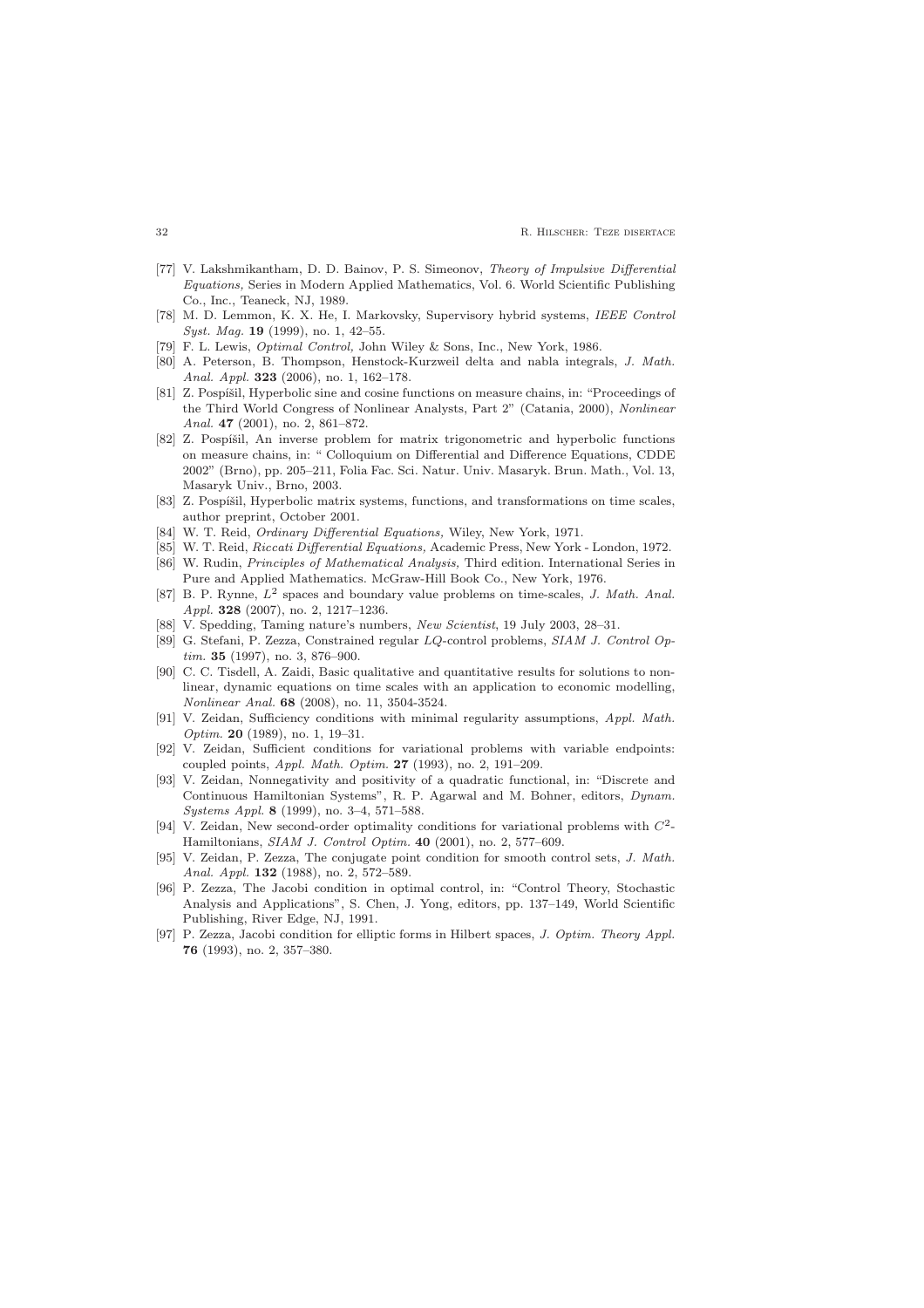LIST OF PUBLICATIONS 33

#### PUBLICATIONS CONTRIBUTING TO DISSERTATION

- <span id="page-32-0"></span>[D1] R. Hilscher, V. Zeidan, Calculus of variations on time scales: weak local piecewise  $C_{\rm rd}^1$ solutions with variable endpoints, J. Math. Anal. Appl. 289 (2004), no. 1, 143–166.
- [D2] R. Hilscher, V. Zeidan, Time scale symplectic systems without normality, J. Differential Equations 230 (2006), no. 1, 140–173.
- [D3] R. Hilscher, V. Zeidan, Legendre, Jacobi, and Riccati type conditions for time scale variational problem with application, Dynam. Systems Appl. 16 (2007), no. 3, 451– 480.
- [D4] R. Hilscher, V. Zeidan, Applications of time scale symplectic systems without normality, J. Math. Anal. Appl. 340 (2008), no. 1, 451–465.
- [D5] R. Hilscher, V. Zeidan, Time scale embedding theorem and coercivity of quadratic functionals, Analysis (Munich)  $28$  (2008), no. 1, 1–28.
- [D6] R. Hilscher, V. Zeidan, Riccati equations for abnormal time scale quadratic functionals, J. Differential Equations 244 (2008), no. 6, 1410–1447.
- [D7] R. Hilscher, V. Zeidan, Weak maximum principle and accessory problem for control problems on time scales, Nonlinear Anal., to appear.
- [D8] R. Hilscher, V. Zeidan, Reid roundabout theorems for time scale symplectic systems, submitted.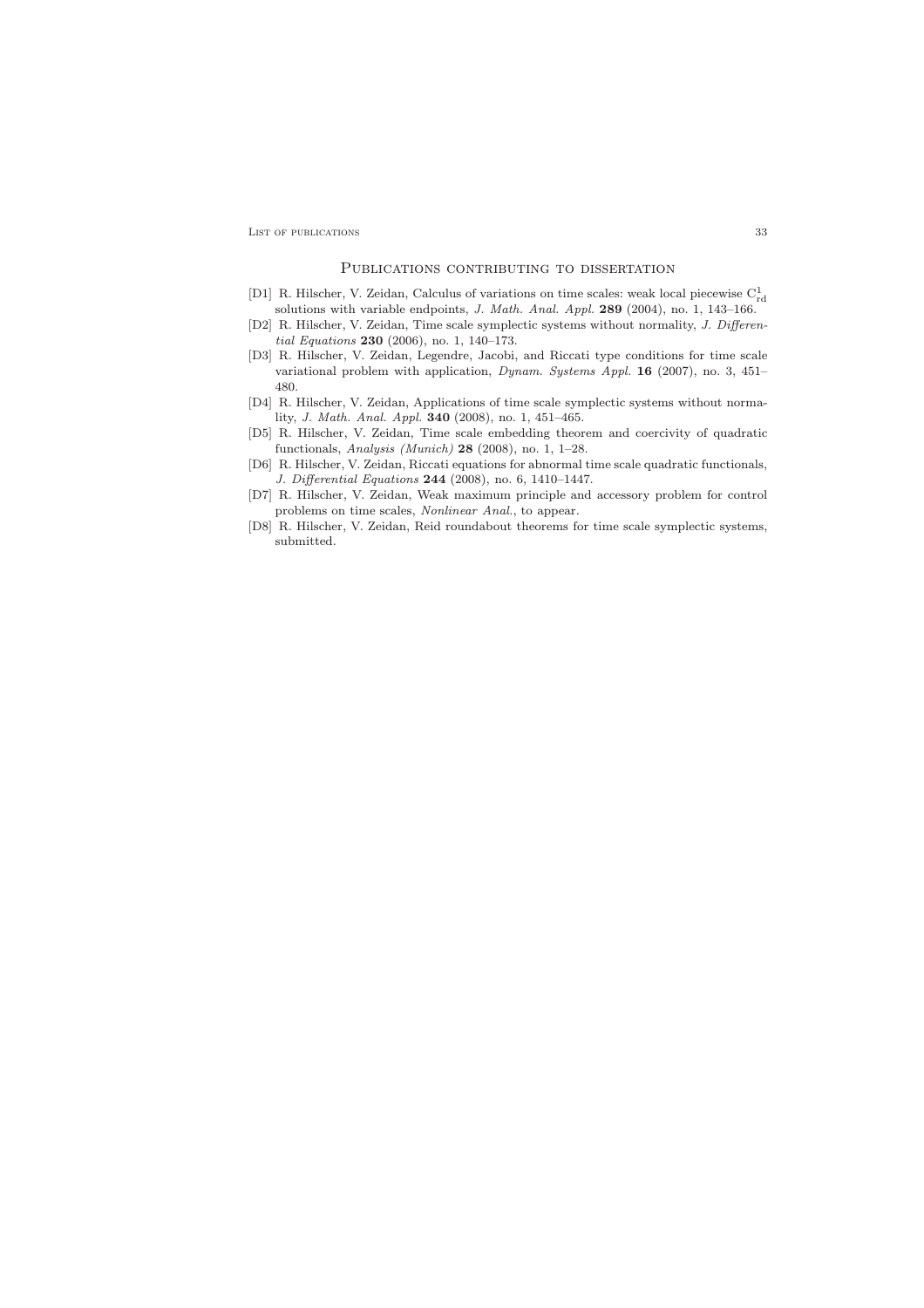#### List of other publications

- <span id="page-33-0"></span>[A1] M. Bohner, O. Došlý, R. Hilscher, Linear Hamiltonian dynamic systems on time scales: Sturmian property of the principal solution, in: "Proceedings of the Third World Congress of Nonlinear Analysts" (Catania, 2000), Nonlinear Anal. 47 (2001), 849– 860.
- [A2] M. Bohner, O. Došlý, R. Hilscher, W. Kratz, Diagonalization approach to discrete quadratic functionals, Arch. Inequal. Appl. 1 (2003), no. 2, 261–274.
- [A3] M. Bohner, R. Hilscher, An eigenvalue problem for linear Hamiltonian dynamic systems, Fasc. Math. 35 (2005), 35–49.
- [A4] O. Došlý, S. Hilger, R. Hilscher, Symplectic dynamic systems, in: "Advances in Dynamic Equations on Time Scales", M. Bohner and A. Peterson, editors, pp. 293–334, Birkhäuser, Boston, 2003.
- [A5] O. Došlý, R. Hilscher, Spectral properties of fourth order differential operators, Math. Bohem. 122 (1997), no. 2, 153–168.
- [A6] O. Došlý, R. Hilscher, Linear Hamiltonian difference systems: transformations, recessive solutions, generalized reciprocity, in: "Discrete and Continuous Hamiltonian Systems", R. P. Agarwal and M. Bohner, editors, Dynam. Systems Appl. 8 (1999), no. 3–4, 401–420.
- [A7] O. Došlý, R. Hilscher, Disconjugacy, transformations and quadratic functionals for symplectic dynamic systems on time scales, J. Differ. Equations Appl. 7 (2001), 265– 295.
- [A8] O. Došlý, R. Hilscher, A class of Sturm-Liouville difference equations: (non)oscillation constants and property BD, in: "Advances in Difference Equations IV", R. P. Agarwal, editor, Comput. Math. Appl. 45 (2003), no. 6–9, 961–981.
- [A9] O. Došlý, R. Hilscher, V. Zeidan, Nonnegativity of discrete quadratic functionals corresponding to symplectic difference systems, Linear Algebra Appl. 375 (2003), 21–44.
- [A10] R. Hilscher, Spektrální vlastnosti singulárních diferenciálních operátorů (Czech), [Spectral Properties of Singular Differential Operators], Master Thesis. Masaryk University, Brno, 1995.
- [A11] R. Hilscher, Some Aspects of the Qualitative Theory of Linear Hamiltonian Systems, PhD dissertation. Masaryk University, Brno, 1998.
- [A12] R. Hilscher, A unified approach to continuous and discrete linear Hamiltonian systems via the calculus on time scales, research report, University of Ulm, 1997, in: "Ulmer Seminare", Vol. 3, pp. 215–249, University of Ulm, 1998.
- [A13] R. Hilscher, Linear Hamiltonian systems on time scales: transformations, in: "Discrete and Continuous Hamiltonian Systems", R. P. Agarwal and M. Bohner, editors, Dynam. Systems Appl. 8 (1999), no. 3–4, 489–501.
- [A14] R. Hilscher, Disconjugacy of symplectic systems and positivity of block tridiagonal matrices, Rocky Mountain J. Math. 29 (1999), no. 4, 1301–1319.
- [A15] R. Hilscher, On disconjugacy for vector linear Hamiltonian systems on time scales, in: "Communications in Difference Equations", Proceedings of the Fourth International Conference on Difference Equations (Poznań, 1998), S. Elaydi, G. Ladas, J. Popenda, and J. Rakowski, editors, pp. 181–188, Gordon and Breach, Amsterdam, 2000.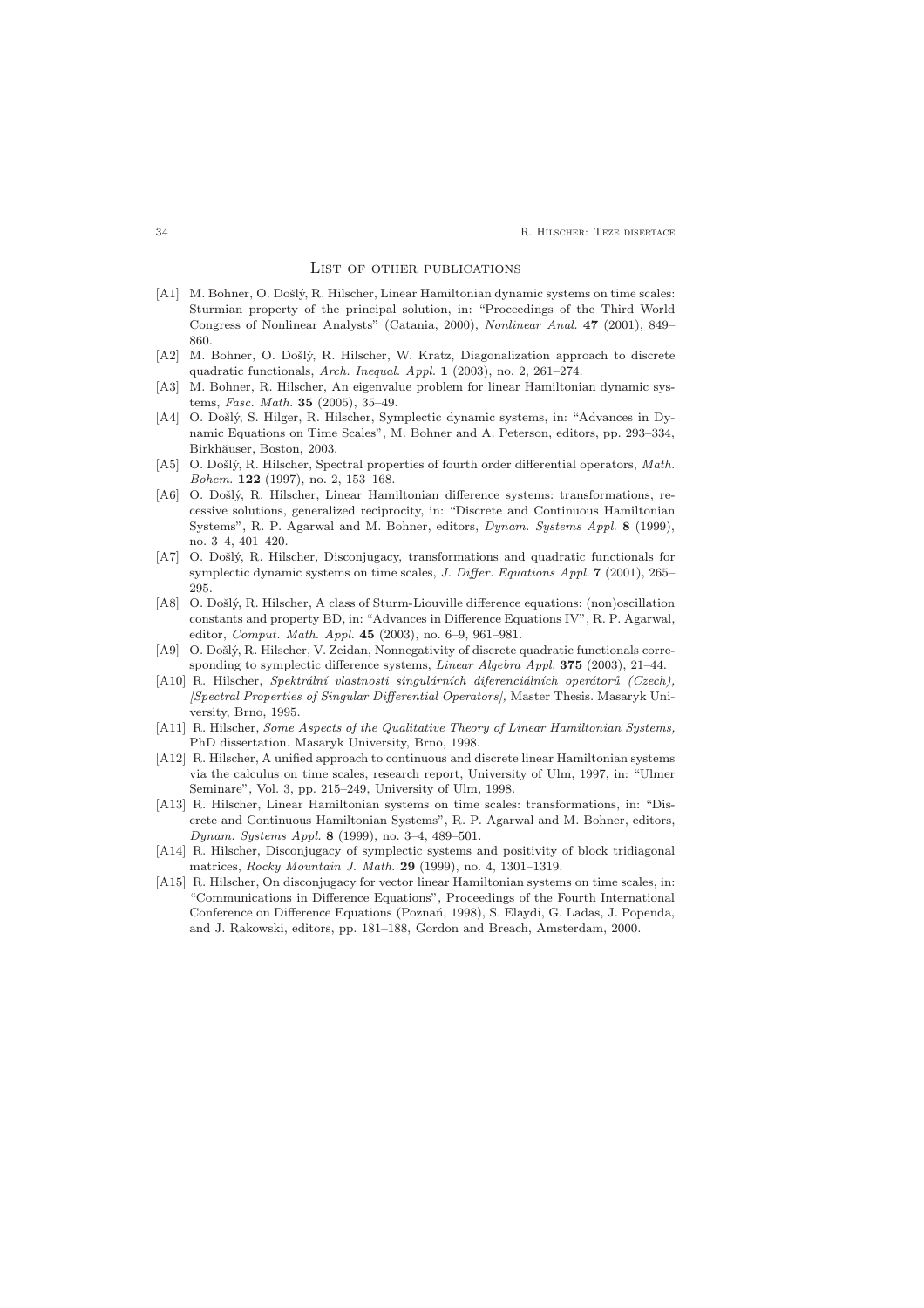LIST OF PUBLICATIONS 35

- [A16] R. Hilscher, Spectral properties of general self-adjoint, even order differential operators, Math. Slovaca 50 (2000), no. 2, 165–186.
- [A17] R. Hilscher, Linear Hamiltonian systems on time scales: positivity of quadratic functionals, in: "Boundary value problems and related topics", A. C. Peterson, editor, Math. Comput. Modelling 32 (2000), no. 5–6, 507–527.
- [A18] R. Hilscher, Inhomogeneous quadratic functionals on time scales, J. Math. Anal. Appl. 253 (2001), no. 2, 473–481.
- [A19] R. Hilscher, Reid roundabout theorem for symplectic dynamic systems on time scales, Appl. Math. Optim. 43 (2001), no. 2, 129–146.
- [A20] R. Hilscher, Positivity of quadratic functionals on time scales: necessity, *Math. Nachr.* 226 (2001), 85–98.
- [A21] R. Hilscher, Discrete spectra criteria for certain classes of singular differential and difference operators, in: "Advances in Difference Equations III", R. P. Agarwal, editor, Comput. Math. Appl. 42 (2001), no. 3–5, 465–476.
- [A22] R. Hilscher, A time scales version of a Wirtinger type inequality and applications, in: "Dynamic Equations on Time Scales", R. P. Agarwal, M. Bohner, and D. O'Regan, editors, J. Comput. Appl. Math. 141 (2002), no. 1–2, 219–226.
- [A23] R. Hilscher, Quadratic Functionals in Discrete Optimal Control, Habilitation. Masaryk University, Brno, 2003.
- [A24] R. Hilscher, Comparison results for solutions of time scale matrix Riccati equations and inequalities, Aust. J. Math. Anal. Appl. 3 (2006), no. 2, Article 13, 1–15.
- [A25] R. Hilscher, V. Růžičková, Riccati inequality and other results for discrete symplectic systems, J. Math. Anal. Appl. 322 (2006), no. 2, 1083–1098.
- [A26] R. Hilscher, V. Růžičková, Implicit Riccati equations and quadratic functionals for discrete symplectic systems, Internat. J. Difference Equ. 1 (2006), no. 1, 135–154.
- [A27] R. Hilscher, V. Růžičková, Perturbation of nonnegative time scale quadratic functionals, in: "Difference Equations, Special Functions, and Orthogonal Polynomials", Proceedings of the International Conference (Munich, 2005), S. Elaydi, J. Cushing, R. Lasser, A. Ruffing, V. Papageorgiou, and W. Van Assche, editors, pp. 266–275, World Scientific, London, 2007.
- [A28] R. Hilscher, V. Růžičková, Perturbation of time scale quadratic functionals with variable endpoints, Adv. Dyn. Syst. Appl.  $2$  (2007), no. 2, 207-224.
- [A29] R. Hilscher, P. Řehák, Riccati inequality, disconjugacy, and reciprocity principle for linear Hamiltonian dynamic systems, in: "Dynamic Equations on Time Scales", M. Bohner and B. Kaymakçalan, editors, *Dynam. Systems. Appl.* **12** (2003), no. 1–2, 171–189.
- [A30] R. Hilscher, C. C. Tisdell, Terminal value problems for first and second order nonlinear equations on time scales, Electron. J. Differential Equations, to appear.
- [A31] R. Hilscher, V. Zeidan, Discrete optimal control: the accessory problem and necessary optimality conditions, J. Math. Anal. Appl. 243 (2000), no. 2, 429–452.
- [A32] R. Hilscher, V. Zeidan, Second order sufficiency criteria for a discrete optimal control problem, J. Difference Equ. Appl. 8 (2002), no. 6, 573–602.
- [A33] R. Hilscher, V. Zeidan, Discrete optimal control: second order optimality conditions, J. Difference Equ. Appl. 8 (2002), no. 10, 875–896.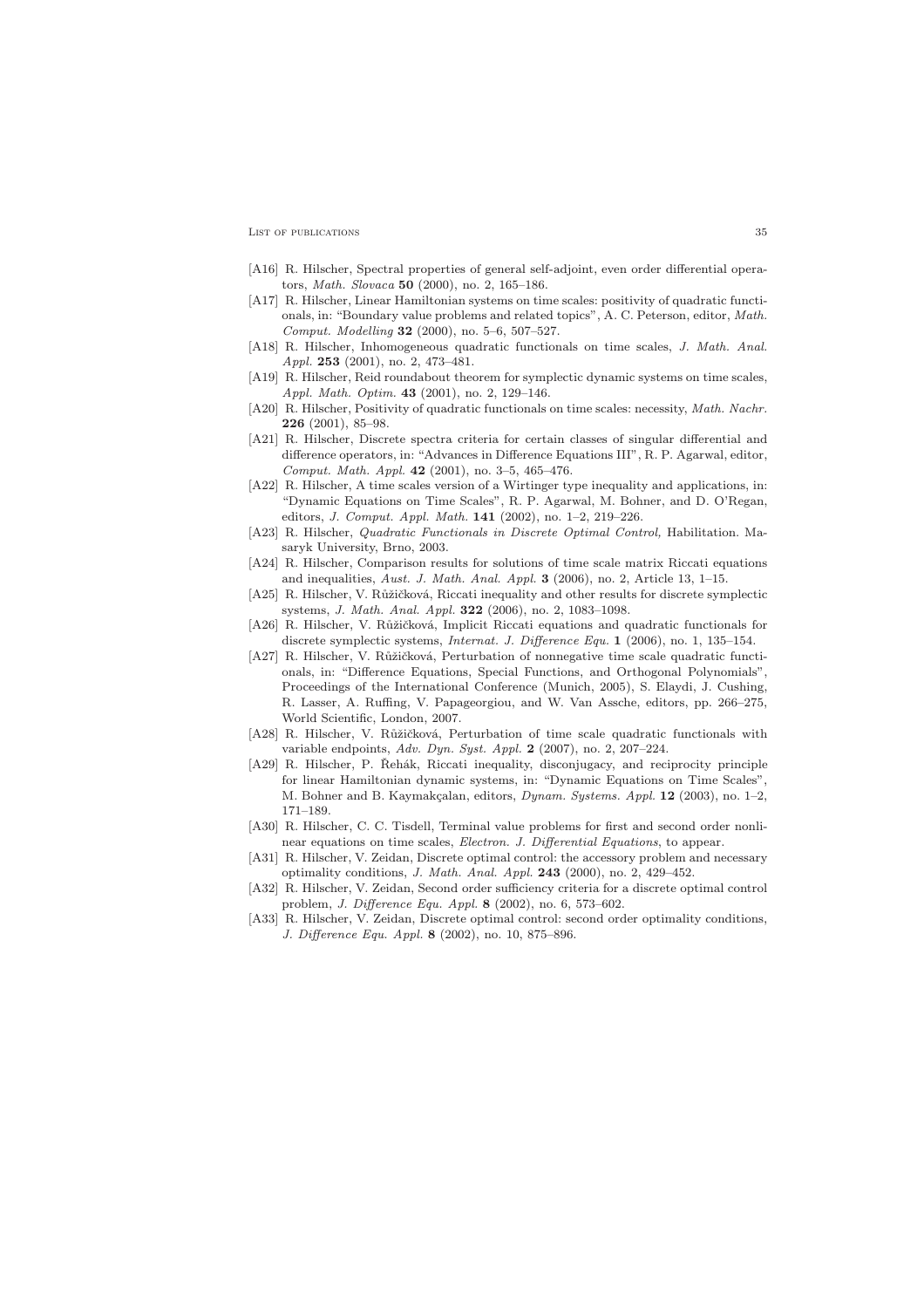- [A34] R. Hilscher, V. Zeidan, Coupled intervals in the discrete calculus of variations: necessity and sufficiency, J. Math. Anal. Appl. 276 (2002), no. 1, 396–421.
- [A35] R. Hilscher, V. Zeidan, Symplectic difference systems: variable stepsize discretization and discrete quadratic functionals, Linear Algebra Appl. 367 (2003), 67–104.
- [A36] R. Hilscher, V. Zeidan, Nonnegativity of a discrete quadratic functional in terms of the (strengthened) Legendre and Jacobi conditions, in: "Advances in Difference Equations IV", R. P. Agarwal, editor, Comput. Math. Appl. 45 (2003), no. 6–9, 1369–1383.
- [A37] R. Hilscher, V. Zeidan, A remark on discrete quadratic functionals with separable endpoints, Rocky Mountain J. Math. 33 (2003), no. 4, 1337–1351.
- [A38] R. Hilscher, V. Zeidan, Coupled intervals in the discrete optimal control, J. Difference Equ. Appl. 10 (2004), no. 2, 151–186.
- [A39] R. Hilscher, V. Zeidan, Equivalent conditions to the nonnegativity of a quadratic functional in discrete optimal control, Math. Nachr. 266 (2004), 48–59.
- [A40] R. Hilscher, V. Zeidan, Discrete quadratic functionals with jointly varying endpoints via separable endpoints, in: "New Progress in Difference Equations", Proceedings of the Sixth International Conference on Difference Equations (Augsburg, 2001), B. Aulbach, S. Elaydi, and G. Ladas, editors, pp. 461–470, Chapman & Hall/CRC, Boca Raton, FL, 2004.
- [A41] R. Hilscher, V. Zeidan, Nonnegativity and positivity of a quadratic functional in the discrete calculus of variations: A survey, J. Difference Equ. Appl. 11 (2005), no. 9, 857–875.
- [A42] R. Hilscher, V. Zeidan, Solvability of the discrete LQR-problem under minimal assumptions, in: "Difference Equations and Discrete Dynamical Systems", Proceedings of the Ninth International Conference on Difference Equations and Applications (Los Angeles, 2004), L. Allen, B. Aulbach, S. Elaydi, and R. Sacker, editors, pp. 273–282, World Scientific Publishing Co., London, 2005.
- [A43] R. Hilscher, V. Zeidan, Coupled intervals for discrete symplectic systems, Linear Algebra Appl. 419 (2006), no. 2–3, 750–764.
- [A44] R. Hilscher, V. Zeidan, Extension of discrete LQR–problem to symplectic systems, Internat. J. Difference Equ. 2 (2007), no. 2, 197–208.
- [A45] R. Hilscher, V. Zeidan, Multiplicities of focal points for discrete symplectic systems: revisited, submitted.
- [A46] R. Hilscher, V. Zeidan, Nabla time scale symplectic systems, in preparation.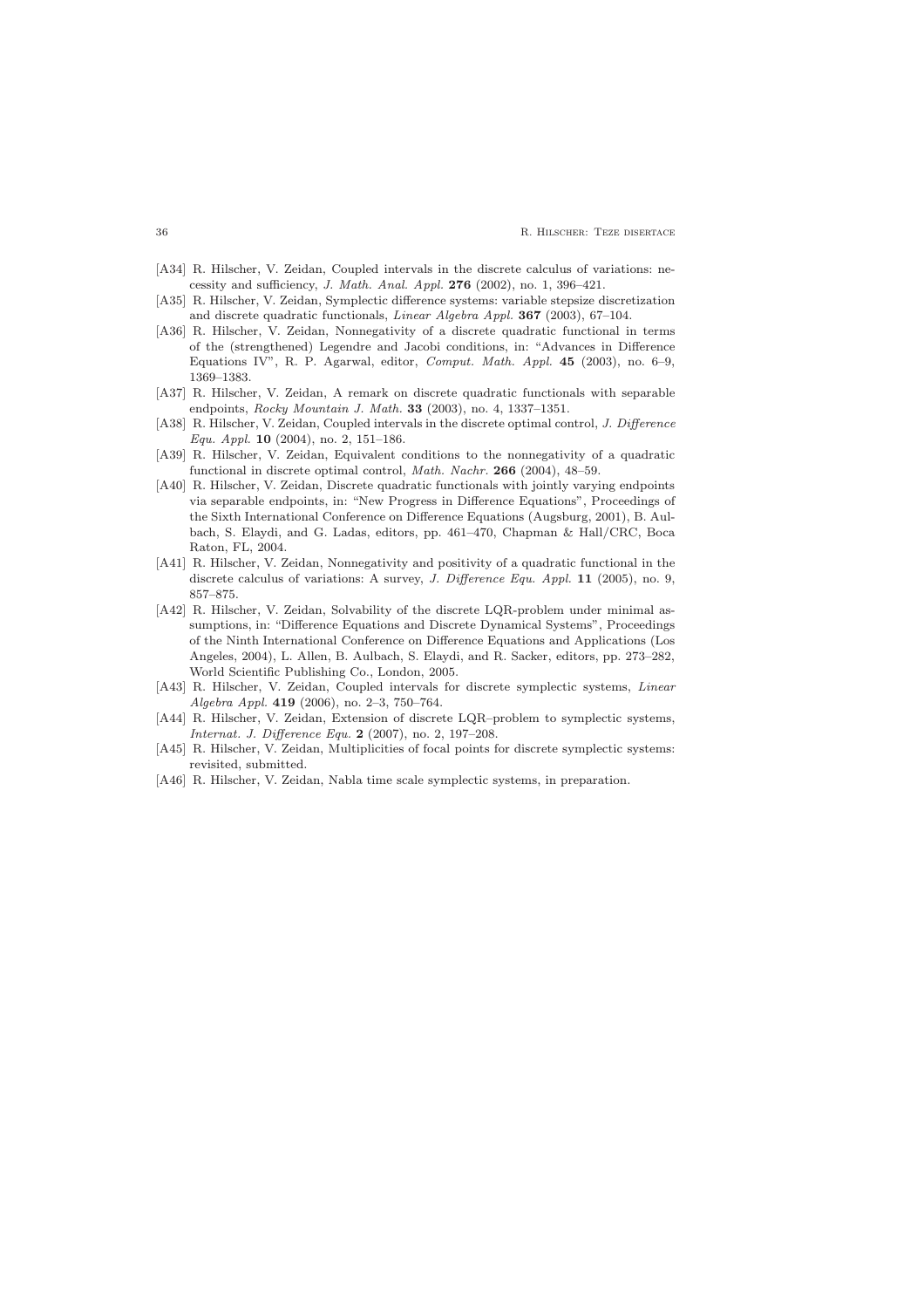RESUMÉ 37

## Resumé

<span id="page-36-0"></span>Předkládaná disertace představuje podrobnou studii podmínek optimality prvního a druhého řádu pro problémy variačního počtu a optimálního řízení na časových škálách (time scales).

Ve variačním počtu a optimálním řízení hledáme určitou trajektorii či kontrolní funkci, která dává optimální, tj. minimální či maximální, hodnotu nějaké předem určené veličiny. Tyto veličiny jsou obvykle zadány pomocí integrálního funkcionálu na nějaké množině funkcí, které jsou přípustné (trajektorie) pro daný problém a splňují požadované počáteční a koncové okrajové podmínky.

Podmínky optimality v takových variačních úlohách jsou prvního a druhého řádu. Podmínky optimality prvního řádu pocházejí z první variace problému a jsou obvykle formulovány ve tvaru Euler–Lagrangeovy rovnice nebo adjungované rovnice (pomocí slabého Pontryaginova principu maxima) a podmínek transversality. Podmínky optimality druhého řádu jsou spjaty s definitností (tj. s nezáporností a koercivitou) kvadratického funkcionálu druhé variace problému. Tyto podmínky jsou pak nutnými (nezápornost) a postačujícími (koercivita, pozitivita) podmínkami optimality pro původní optimalizační úlohu. Zatímco podmínky optimality prvního řádu slouží k nalezení seznamu možných optimálních kandidátů, aplikace podmínek optimality druhého řádu pak vyloučí ty kandidáty, kteří optimální nejsou.

Je známo, že výše uvedené podmínky optimality druhého řádu lze formulovat ekvivalentním způsobem, zejména pomocí konjugovaných a sdružených bodů či pomocí vlastností řešení přidružené Jacobiho nebo Riccatiho rovnice. Záměrem této práce je tedy nejen odvození takových podmínek optimality prvního a druhého řádu, ale také jejich charakterizace pomocí uvedených ekvivaletních pojmů. Tato práce se také zaměřuje na zobecnění těchto výsledků na symplektické systémy na časových škálách, které jsou podle posledních výzkumů nejobecnějšími objekty, pro něž rozumně funguje kvalitativní teorie diferenciálních a diferenčních rovnic a rovnic na časových škálách.

Pod pojmem "časová škála" rozumíme libovolnou neprázdnou uzavřenou podmnožinu reálných čísel. Studium dynamických rovnic na časových škálách umožňuje sjednotit a zobecnit příslušné výsledky pro klasické diferenciální rovnice a diferenční rovnice a současně zdůvodnit rozdíly mezi nimi. Na druhé straně se často stane (jakožto i v této práci), že odvozené nové výsledky pro úlohu na časových škálách jsou dokonce novými výsledky i pro diferenciální či diferenční rovnice.

Přínos této práce spočívá v následujícím: